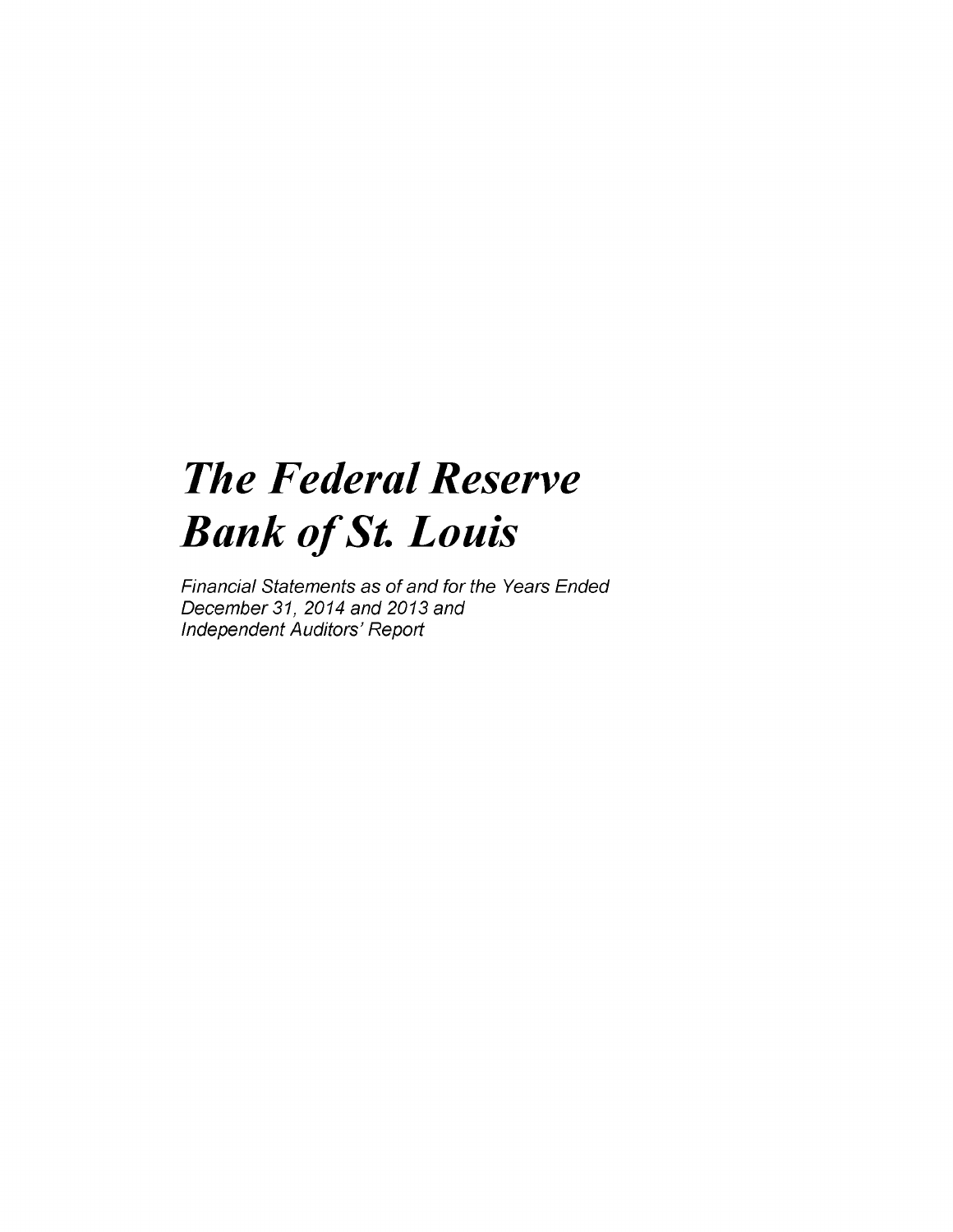## **THE FEDERAL RESERVE BANK OF ST. LOUIS** Table of Contents

| Management's Report on Internal Control Over Financial Reporting                                             | Page |
|--------------------------------------------------------------------------------------------------------------|------|
| <b>Independent Auditors' Report</b>                                                                          | 2-4  |
| Abbreviations                                                                                                | 5    |
| Financial Statements:                                                                                        |      |
| Statements of Condition as of December 31, 2014 and December 31, 2013                                        | 6    |
| Statements of Income and Comprehensive Income for the years ended December 31,<br>2014 and December 31, 2013 | 7    |
| Statements of Changes in Capital for the years ended December 31, 2014 and<br>December 31, 2013              | 8    |
| Notes to Financial Statements                                                                                | 9-36 |

 $\overline{\phantom{a}}$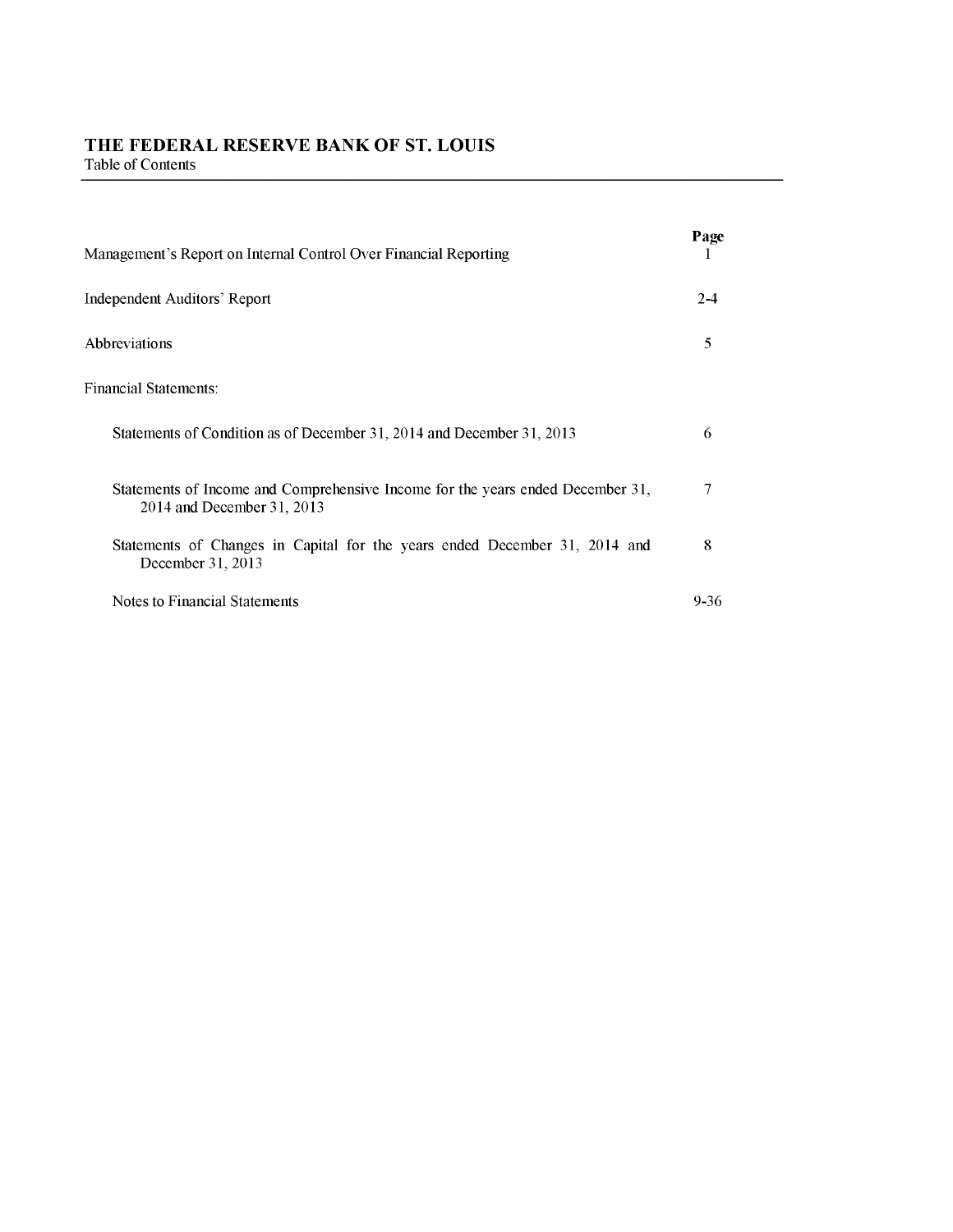

## FEDERAL RESERVE BANK OF ST. LOUIS

P.O. Box 442 St. Louis, MO 63166-0442 www.stlouisfed.org

## **Management's Report on Internal Control Over Financial Reporting**

March 11, 2015

To the Board of Directors

The management of the Federal Reserve Bank of St. Louis (Bank) is responsible for the preparation and fair presentation of the Statements of Condition as of December 31, 2014 and 2013, and the Statements of Income and Comprehensive Income, and Statements of Changes in Capital for the years then ended (the financial statements). The financial statements have been prepared in conformity with the accounting principles, policies, and practices established by the Board of Governors of the Federal Reserve System as set forth in the *Financial Accounting Manual for Federal Reserve Banks* (FAM), and, as such, include some amounts that are based on management judgments and estimates. To our knowledge, the financial statements are, in all material respects, fairly presented in conformity with the accounting principles, policies and practices documented in the FAM and include all disclosures necessary for such fair presentation.

The management of the Bank is responsible for establishing and maintaining effective internal control over financial reporting as it relates to the financial statements. The Bank's internal control over financial reporting is designed to provide reasonable assurance regarding the reliability of financial reporting and the preparation of financial statements for external reporting purposes in accordance with the FAM. The Bank's internal control over financial reporting includes those policies and procedures that (i) pertain to the maintenance of records that in reasonable detail accurately and fairly reflect the transactions and dispositions of the Bank's assets; (ii) provide reasonable assurance that transactions are recorded as necessary to permit preparation of financial statements in accordance with FAM, and that the Bank's receipts and expenditures are being made only in accordance with authorizations of its management and directors; and (iii) provide reasonable assurance regarding prevention or timely detection of unauthorized acquisition, use or disposition of the Bank's assets that could have a material effect on its financial statements.

Even effective internal control, no matter how well designed, has inherent limitations, including the possibility of human error, and therefore can provide only reasonable assurance with respect to the preparation of reliable financial statements. Also, projections of any evaluation of effectiveness to future periods are subject to the risk that controls may become inadequate because of changes in conditions, or that the degree of compliance with the policies or procedures may deteriorate.

The management of the Bank assessed its internal control over financial reporting based upon the criteria established in the *Internal Control - Integrated Framework (2013)* issued by the Committee of Sponsoring Organizations of the Treadway Commission. Based on this assessment, we believe that the Bank maintained effective internal control over financial reporting.

James Bullard, President and Chief Executive Officer

David A. Sapenaro, First Vice President and Chief Operating Officer

Marilyn K. Corona, Vice President and Chief Financial Officer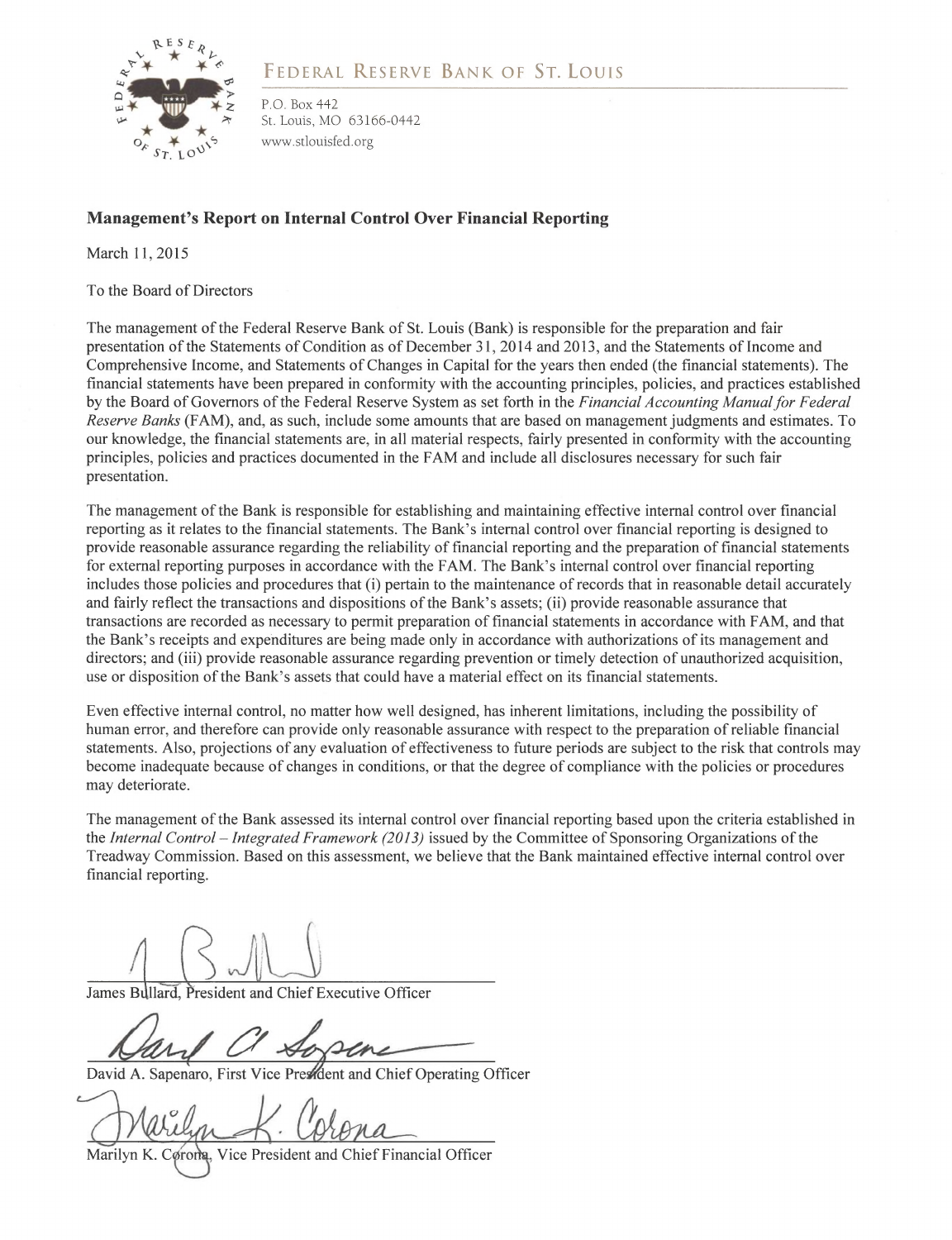# Deloitte. **Deloitte & Touche LLP**

100 South Fourth Street Suite 300 St. Louis, MO 63102-1821 USA Tel: +1 314 342 4900 Fax: +1 314 840 1100 www.deloitte.com

## **INDEPENDENT AUDITORS' REPORT**

To the Board of Governors of the Federal Reserve System and the Board of Directors of the Federal Reserve Bank of St. Louis:

We have audited the accompanying financial statements of the Federal Reserve Bank of St. Louis ("FRB St. Louis"), which are comprised of the statements of condition as of December 31, 2014 and 2013, and the related statements of income and comprehensive income, and of changes in capital for the years then ended, and the related notes to the financial statements. We also have audited the FRB St. Louis' internal control over financial reporting as of December 31, 2014, based on criteria established in *Internal Control* — *Integrated Framework (2013)* issued by the Committee of Sponsoring Organizations of the Treadway Commission.

## **Management's Responsibility**

The FRB St. Louis' management is responsible for the preparation and fair presentation of these financial statements in accordance with accounting principles established by the Board of Governors of the Federal Reserve System (the "Board") as described in Note 3 to the financial statements. The Board has determined that this basis of accounting is an acceptable basis for the preparation of the FRB St. Louis' financial statements in the circumstances. The FRB St. Louis' management is also responsible for the design, implementation, and maintenance of internal control relevant to the preparation and fair presentation of financial statements that are free from material misstatement, whether due to fraud or error. The FRB St. Louis' management is also responsible for its assertion of the effectiveness of internal control over financial reporting, included in the accompanying Management's Report on Internal Control Over Financial Reporting.

## **Auditors' Responsibility**

Our responsibility is to express an opinion on these financial statements and an opinion on the FRB St. Louis' internal control over financial reporting based on our audits. We conducted our audits of the financial statements in accordance with auditing standards generally accepted in the United States of America and in accordance with the auditing standards of the Public Company Accounting Oversight Board (United States) (the "PCAOB") and we conducted our audit of internal control over financial reporting in accordance with attestation standards established by the American Institute of Certified Public Accountants and in accordance with the auditing standards of the PCAOB. Those standards require that we plan and perform the audit to obtain reasonable assurance about whether the financial statements are free from material misstatement and whether effective internal control over financial reporting was maintained in all material respects.

An audit of the financial statements involves performing procedures to obtain audit evidence about the amounts and disclosures in the financial statements. The procedures selected depend on the auditor's judgment, including the assessment of the risks of material misstatement of the financial statements, whether due to fraud or error. In making those risk assessments, the auditor considers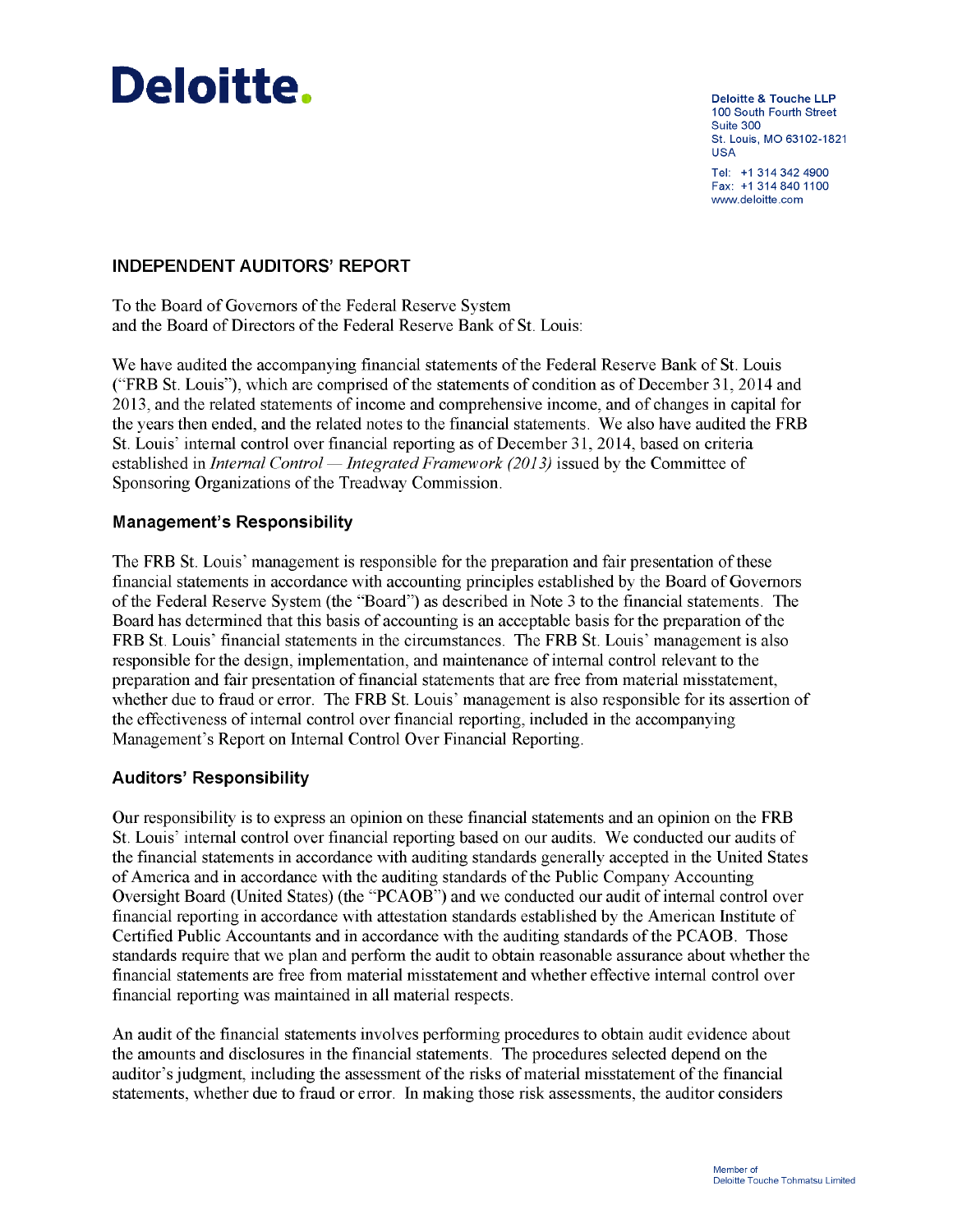internal control relevant to the FRB St. Louis' preparation and fair presentation of the financial statements in order to design audit procedures that are appropriate in the circumstances. An audit of the financial statements also includes evaluating the appropriateness of accounting policies used and the reasonableness of significant accounting estimates made by management, as well as evaluating the overall presentation of the financial statements. An audit of internal control over financial reporting involves obtaining an understanding of internal control over financial reporting, assessing the risk that a material weakness exists, testing and evaluating the design and operating effectiveness of internal control based on the assessed risk, and performing such other procedures as we considered necessary in the circumstances.

We believe that the audit evidence we have obtained is sufficient and appropriate to provide a basis for our audit opinions.

## **Definition of Internal Control Over Financial Reporting**

The FRB St. Louis' internal control over financial reporting is a process designed by, or under the supervision of, the FRB St. Louis' principal executive and principal financial officers, or persons performing similar functions, and effected by the FRB St. Louis' board of directors, management, and other personnel to provide reasonable assurance regarding the reliability of financial reporting and the preparation of financial statements for external purposes in accordance with the accounting principles established by the Board. The FRB St. Louis' internal control over financial reporting includes those policies and procedures that (1) pertain to the maintenance of records that, in reasonable detail, accurately and fairly reflect the transactions and dispositions of the assets of the FRB St. Louis; (2) provide reasonable assurance that transactions are recorded as necessary to permit preparation of financial statements in accordance with the accounting principles established by the Board, and that receipts and expenditures of the FRB St. Louis are being made only in accordance with authorizations of management and directors of the FRB St. Louis; and (3) provide reasonable assurance regarding prevention or timely detection and correction of unauthorized acquisition, use, or disposition of the FRB St. Louis' assets that could have a material effect on the financial statements.

## **Inherent Limitations of Internal Control Over Financial Reporting**

Because of the inherent limitations of internal control over financial reporting, including the possibility of collusion or improper management override of controls, material misstatements due to error or fraud may not be prevented or detected and corrected on a timely basis. Also, projections of any evaluation of the effectiveness of the internal control over financial reporting to future periods are subject to the risk that the controls may become inadequate because of changes in conditions, or that the degree of compliance with the policies or procedures may deteriorate.

## **Opinions**

In our opinion, the financial statements referred to above present fairly, in all material respects, the financial position of the FRB St. Louis as of December 31, 2014 and 2013, and the results of its operations for the years then ended in accordance with the basis of accounting described in Note 3 to the financial statements. Also, in our opinion, the FRB St. Louis maintained, in all material respects, effective internal control over financial reporting as of December 31, 2014, based on the criteria established in *Internal Control* — *Integrated Framework (2013)* issued by the Committee of Sponsoring Organizations of the Treadway Commission.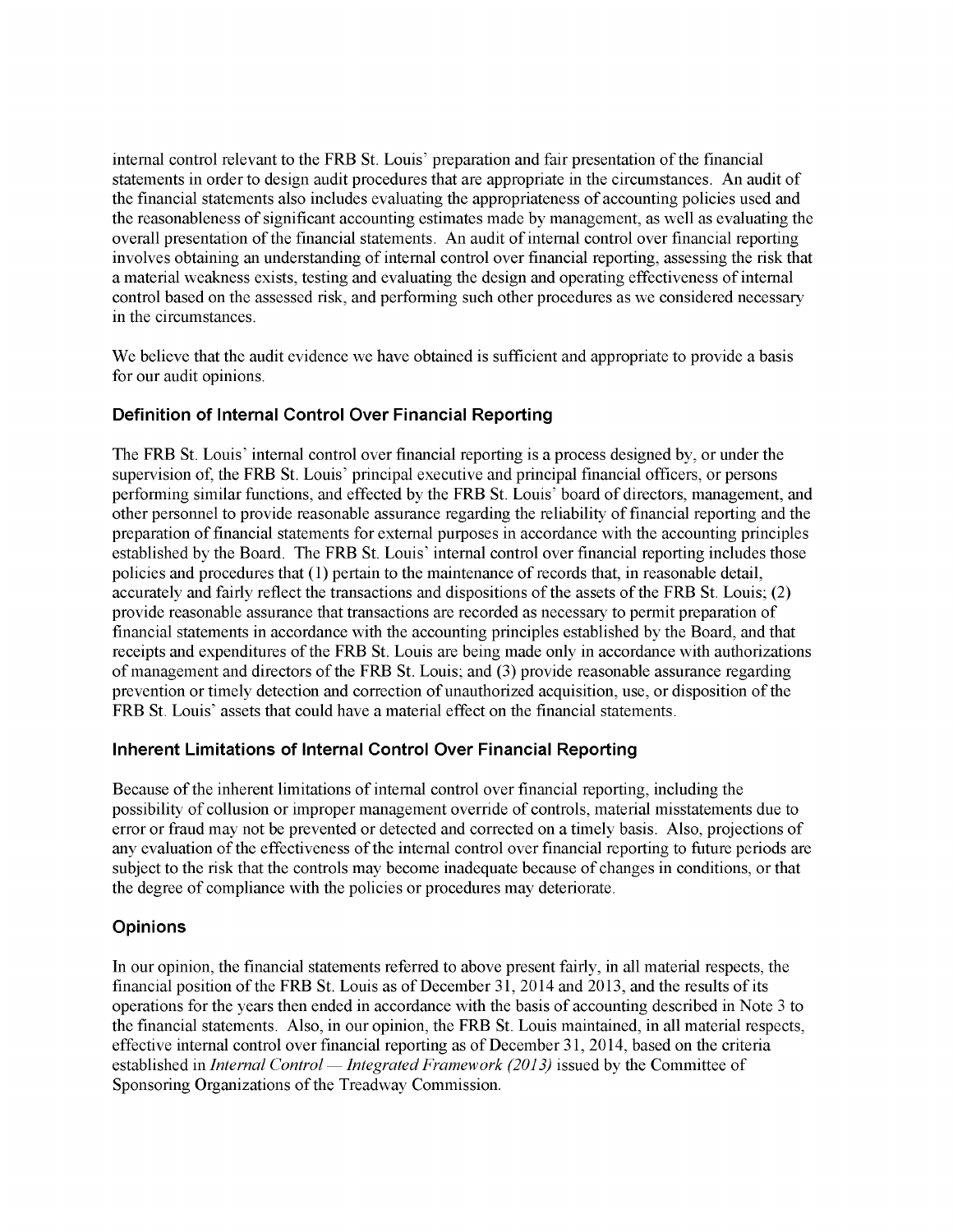### **Basis of Accounting**

We draw attention to Note 3 to the financial statements, which describes the basis of accounting. The FRB St. Louis has prepared these financial statements in conformity with accounting principles established by the Board, as set forth in the *Financial Accounting Manual for Federal Reserve Banks,* which is a basis of accounting other than accounting principles generally accepted in the United States of America. The effects on such financial statements of the differences between the accounting principles established by the Board and accounting principles generally accepted in the United States of America are also described in Note 3 to the financial statements. Our opinion is not modified with respect to this matter.

Deloitte + Jouche LLP

March 11, 2015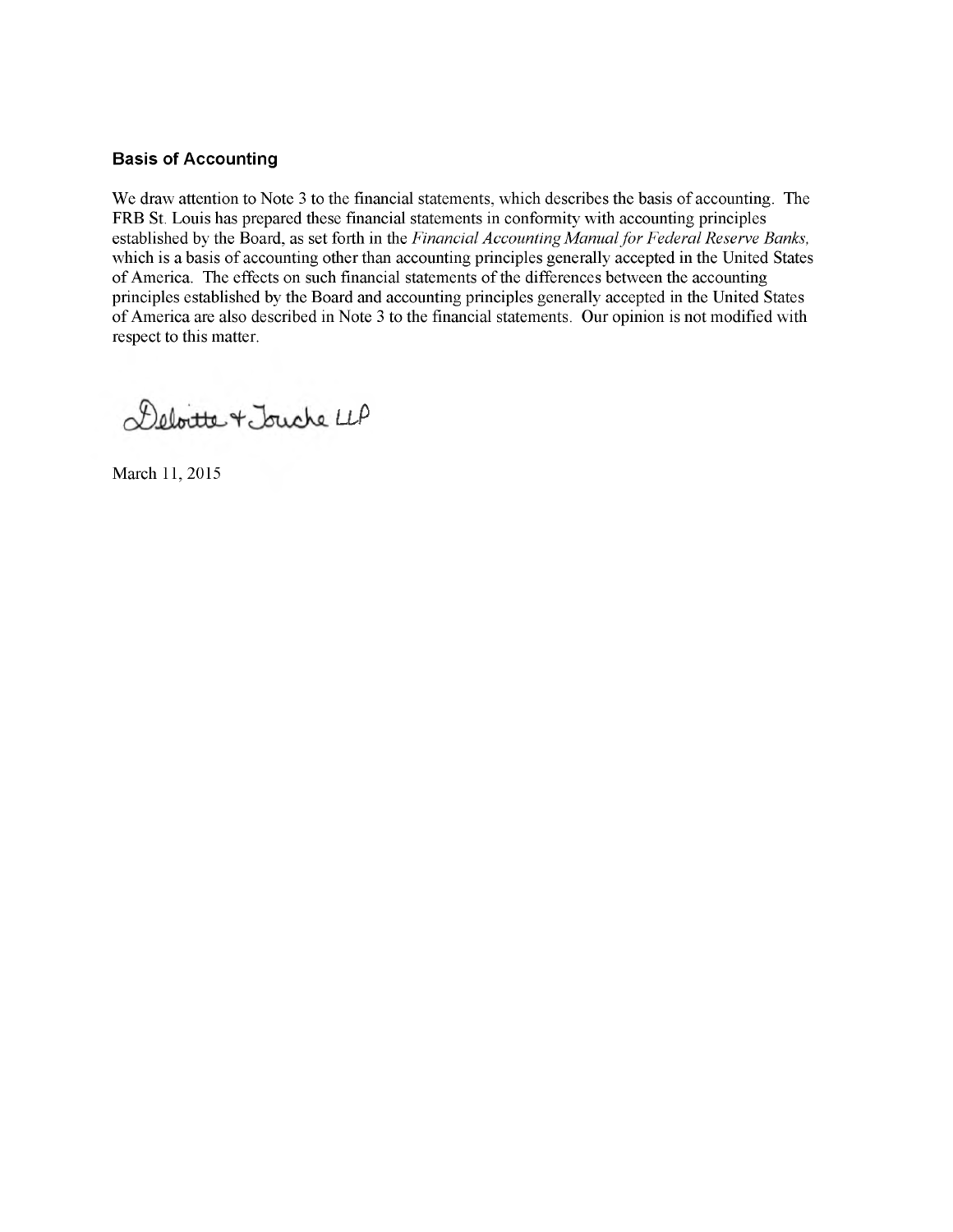## FEDERAL RESERVE BANK OF ST. LOUIS

#### Abbreviations:

| Automated clearinghouse                                                       |
|-------------------------------------------------------------------------------|
| <b>Accounting Standards Codification</b>                                      |
| <b>Accounting Standards Update</b>                                            |
| <b>Benefit Equalization Retirement Plan</b>                                   |
| <b>Bureau of Consumer Financial Protection</b>                                |
| Financial Accounting Manual for Federal Reserve Banks                         |
| <b>Financial Accounting Standards Board</b>                                   |
| <b>Federal Open Market Committee</b>                                          |
| Federal Reserve Bank of New York                                              |
| Accounting principles generally accepted in the United States of America      |
| Government-sponsored enterprise                                               |
| <b>International Monetary Fund</b>                                            |
| Mortgage-backed securities                                                    |
| Special drawing rights                                                        |
| Supplemental Retirement Plan for Select Officers of the Federal Reserve Banks |
| <b>System Open Market Account</b>                                             |
| To be announced                                                               |
| <b>Term Deposit Facility</b>                                                  |
|                                                                               |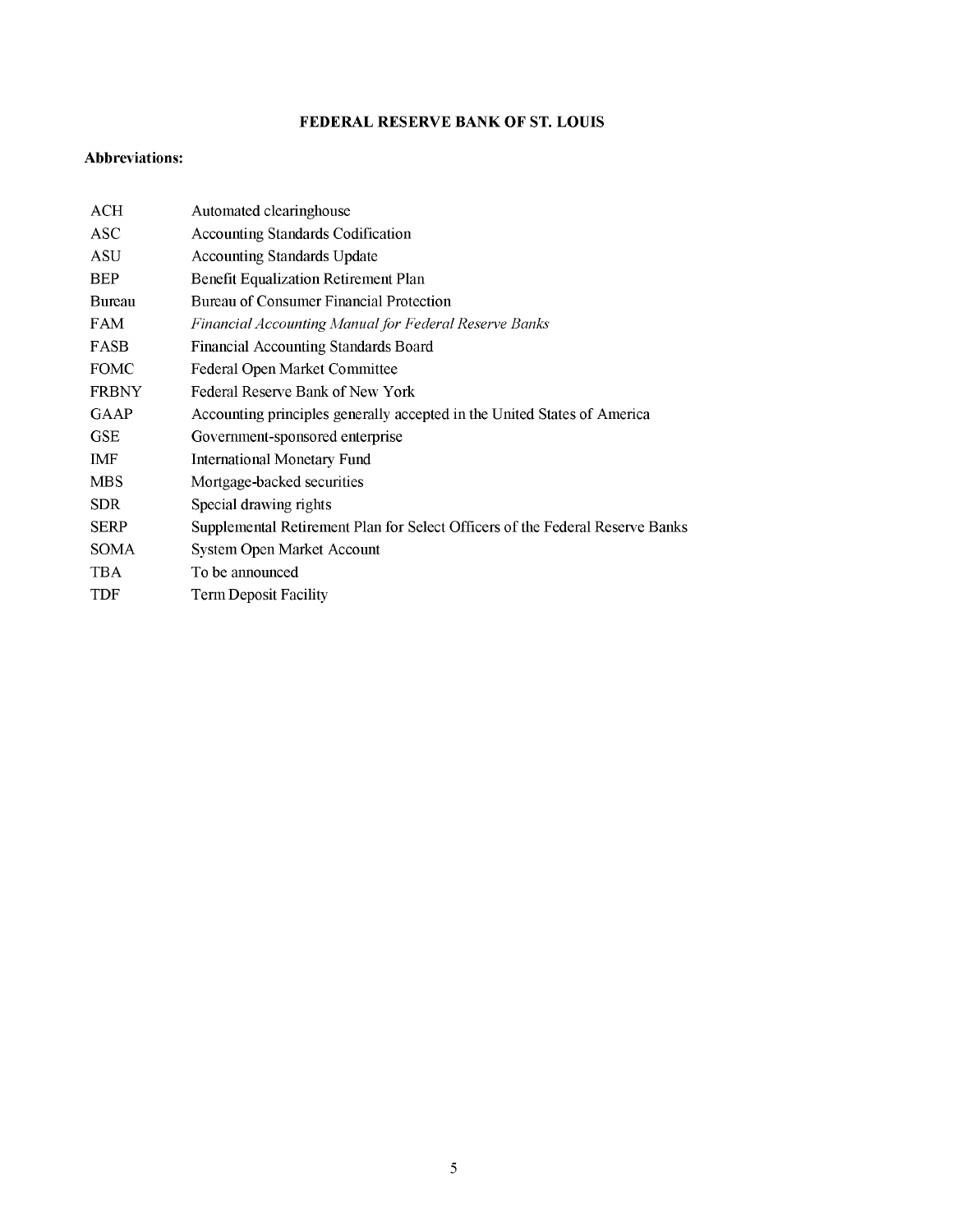#### **FEDERAL RESERVE BANK OF ST. LOUIS STATEMENTS OF CONDITION**

## As of December 31, 2014 and December 31, 2013

(in millions)

|                                                                                                        |                | 2014   | 2013                     |                |  |
|--------------------------------------------------------------------------------------------------------|----------------|--------|--------------------------|----------------|--|
| <b>ASSETS</b>                                                                                          |                |        |                          |                |  |
| Gold certificates                                                                                      | S              | 278    | S                        | 310            |  |
| Special drawing rights certificates                                                                    |                | 150    |                          | 150            |  |
| Coin                                                                                                   |                | 23     |                          | 19             |  |
| Loans to depository institutions                                                                       |                |        |                          | 3              |  |
| System Open Market Account:                                                                            |                |        |                          |                |  |
| Treasury securities, net (of which \$137 and \$276 is lent as of December 31, 2014 and 2013,           |                |        |                          |                |  |
| respectively)                                                                                          |                | 32,023 |                          | 37,964         |  |
| Government-sponsored enterprise debt securities, net (of which \$8 and \$18 is lent as of December 31, |                |        |                          |                |  |
| 2014 and 2013, respectively)                                                                           |                | 493    |                          | 951            |  |
| Federal agency and government-sponsored enterprise mortgage-backed securities, net                     |                | 22,067 |                          | 24,680         |  |
| Foreign currency denominated investments, net                                                          |                | 176    |                          | 198            |  |
| Central bank liquidity swaps                                                                           |                | 13     |                          | $\overline{2}$ |  |
| Accrued interest receivable                                                                            |                | 316    |                          | 377            |  |
| Bank premises and equipment, net                                                                       |                | 136    |                          | 141            |  |
| Other assets                                                                                           |                | 66     |                          | 69             |  |
| Total assets                                                                                           | $\overline{s}$ | 55,741 | $\overline{\mathcal{S}}$ | 64,864         |  |
| LIABILITIES AND CAPITAL                                                                                |                |        |                          |                |  |
| Federal Reserve notes outstanding, net                                                                 | s              | 36,699 | \$                       | 31,298         |  |
| System Open Market Account:                                                                            |                |        |                          |                |  |
| Securities sold under agreements to repurchase                                                         |                | 6,288  |                          | 5,083          |  |
| Other liabilities                                                                                      |                | 10     |                          | 21             |  |
| Deposits:                                                                                              |                |        |                          |                |  |
| Depository institutions                                                                                |                | 7,610  |                          | 8,325          |  |
| Accrued benefit costs                                                                                  |                | 97     |                          | 93             |  |
| Accrued remittances to the Treasury                                                                    |                | 12     |                          | 62             |  |
| Interdistrict settlement account                                                                       |                | 4,483  |                          | 19,511         |  |
| Other liabilities                                                                                      |                | 10     |                          | 9              |  |
| <b>Total liabilities</b>                                                                               |                | 55,209 |                          | 64,402         |  |
| Capital paid-in                                                                                        |                | 266    |                          | 231            |  |
| Surplus (including accumulated other comprehensive loss of \$1 and \$3 at                              |                |        |                          |                |  |
| December 31, 2014 and 2013, respectively)                                                              |                | 266    |                          | 231            |  |
| Total capital                                                                                          |                | 532    |                          | 462            |  |
| Total liabilities and capital                                                                          | S              | 55,741 | $\overline{s}$           | 64,864         |  |
|                                                                                                        |                |        |                          |                |  |

The accompanying notes are an integral part of these financial statements.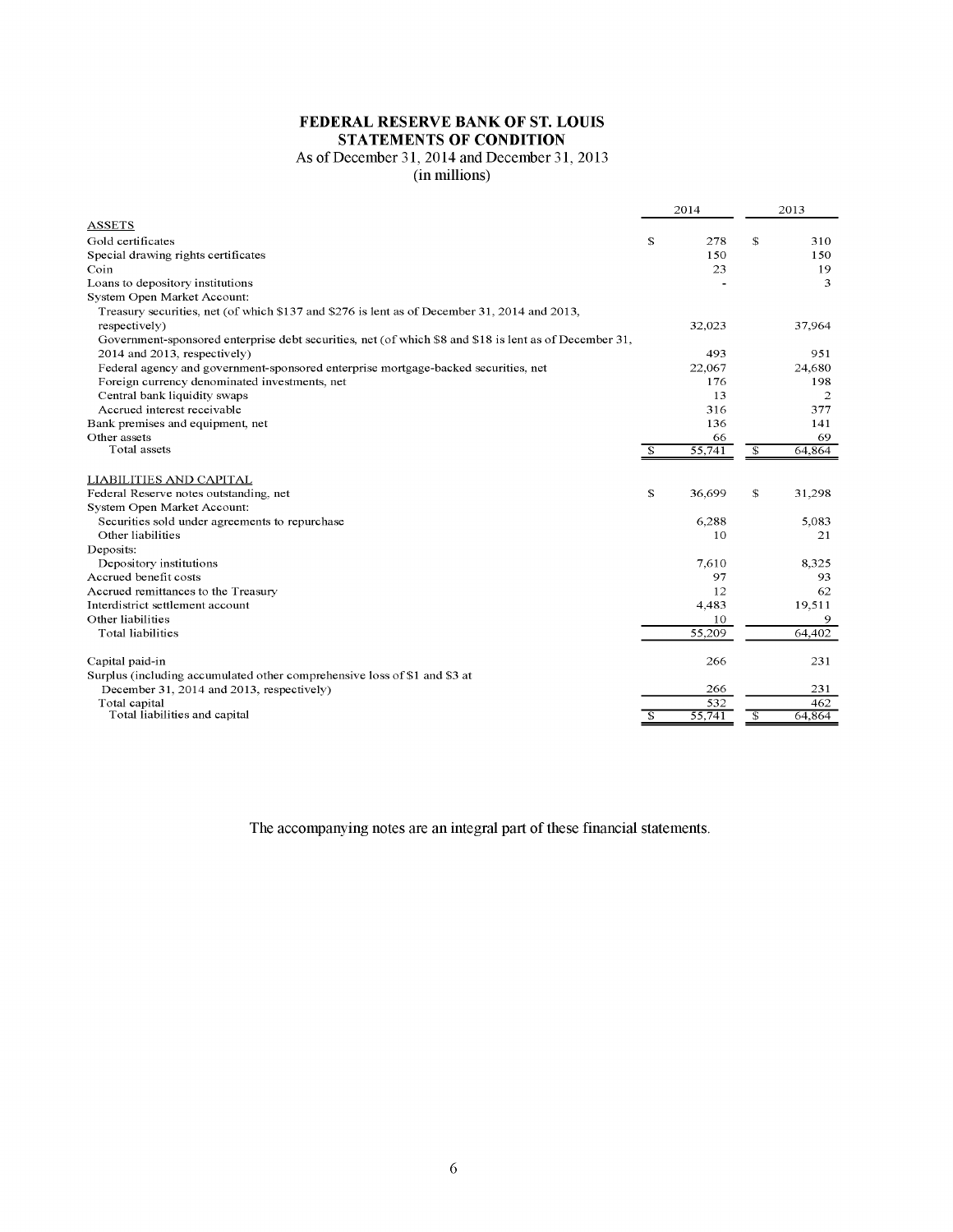## **FEDERAL RESERVE BANK OF ST. LOUIS STATEMENTS OF INCOME AND COMPREHENSIVE INCOME**

For the years ended December 31, 2014 and December 31, 2013

(in millions)

|                                                                                          | 2014                | 2013               |  |  |
|------------------------------------------------------------------------------------------|---------------------|--------------------|--|--|
| <b>INTEREST INCOME</b>                                                                   |                     |                    |  |  |
| System Open Market Account:                                                              |                     |                    |  |  |
| Treasury securities, net                                                                 | \$<br>837           | \$<br>824          |  |  |
| Government-sponsored enterprise debt securities, net                                     | 21                  | 35                 |  |  |
| Federal agency and government-sponsored enterprise mortgage-backed securities, net       | 683                 | 585                |  |  |
| Foreign currency denominated investments, net                                            |                     | -1                 |  |  |
| Total interest income                                                                    | 1.542               | 1,445              |  |  |
| <b>INTEREST EXPENSE</b>                                                                  |                     |                    |  |  |
| System Open Market Account:                                                              |                     |                    |  |  |
| Securities sold under agreements to repurchase                                           | $\overline{c}$      | 1                  |  |  |
| Deposits:                                                                                |                     |                    |  |  |
| Depository institutions                                                                  | 23                  | 28                 |  |  |
| Total interest expense                                                                   | 25                  | 29                 |  |  |
| Net interest income                                                                      | 1.517               | 1,416              |  |  |
| NON-INTEREST INCOME                                                                      |                     |                    |  |  |
| System Open Market Account:                                                              |                     |                    |  |  |
| Federal agency and government-sponsored enterprise mortgage-backed securities gains, net | 1                   | 1                  |  |  |
| Foreign currency translation losses, net                                                 | (24)                | (10)               |  |  |
| Compensation received for service costs provided                                         | $\overline{2}$      | 3                  |  |  |
| Reimbursable services to government agencies                                             | 144                 | 122                |  |  |
| Other                                                                                    |                     | -1                 |  |  |
| Total non-interest income                                                                | 124                 | 117                |  |  |
| <b>OPERATING EXPENSES</b>                                                                |                     |                    |  |  |
| Salaries and benefits                                                                    | 153                 | 136                |  |  |
| Occupancy                                                                                | 14                  | 14                 |  |  |
| Equipment                                                                                | 5                   | 5                  |  |  |
| Other                                                                                    | 114                 | 99                 |  |  |
| Assessments:                                                                             |                     |                    |  |  |
| Board of Governors operating expenses and currency costs                                 | 27                  | 28                 |  |  |
| <b>Bureau of Consumer Financial Protection</b>                                           | 5                   | 5                  |  |  |
| Total operating expenses                                                                 | 318                 | 287                |  |  |
| Net income before providing for remittances to the Treasury                              | 1,323               | 1,246              |  |  |
| Earnings remittances to the Treasury                                                     | 1,276               | 1,245              |  |  |
| Net income                                                                               | 47                  | 1                  |  |  |
| Change in prior service costs and actuarial losses related to benefit plans              | 2                   | 16                 |  |  |
| Total other comprehensive income                                                         | $\overline{2}$      | 16                 |  |  |
| Comprehensive income                                                                     | 49<br><sup>\$</sup> | $\mathbb{S}$<br>17 |  |  |
|                                                                                          |                     |                    |  |  |

The accompanying notes are an integral part of these financial statements.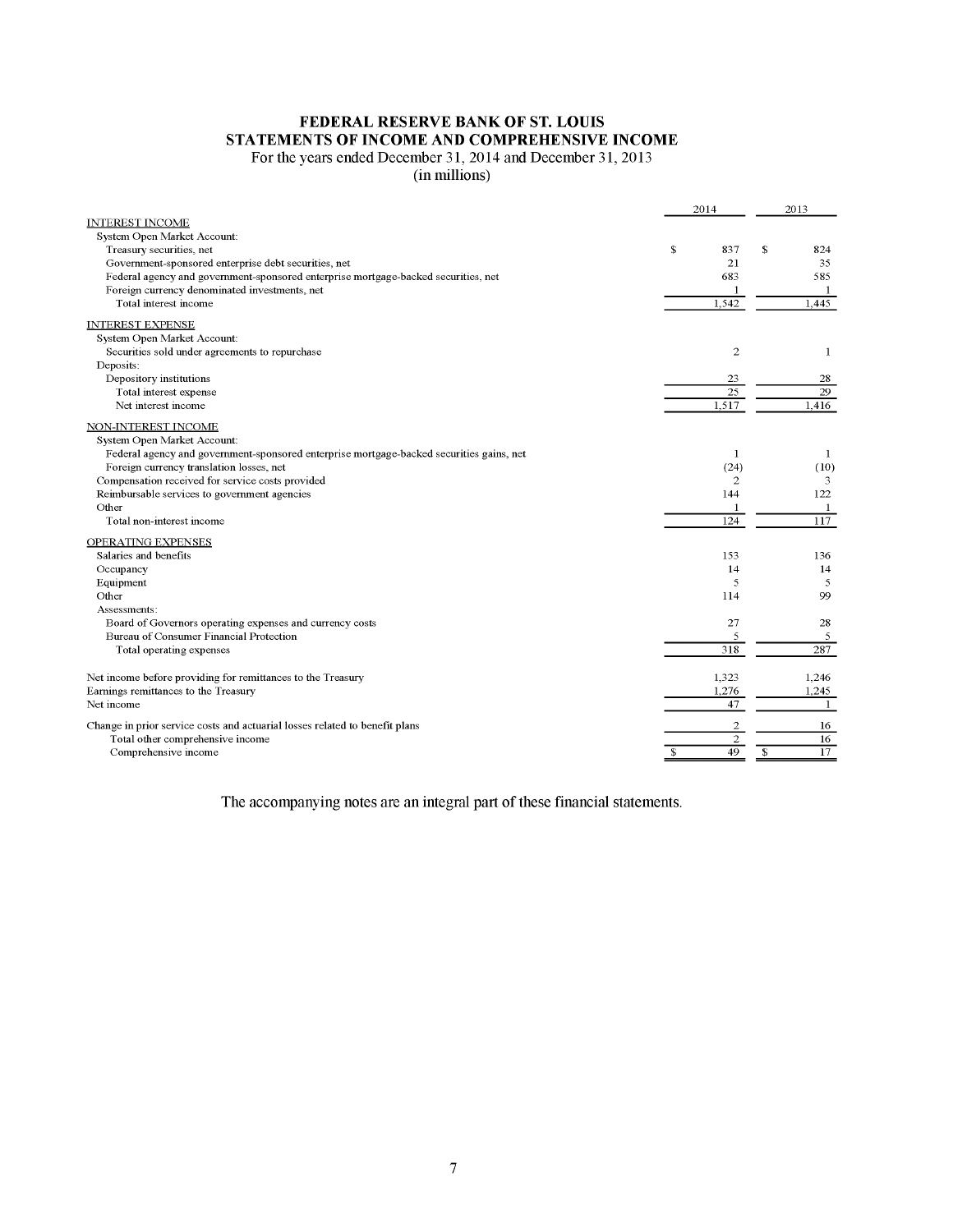## **FEDERAL RESERVE BANK OF ST. LOUIS STATEMENTS OF CHANGES IN CAPITAL**

## For the years ended December 31, 2014 and December 31, 2013

(in millions, except share data)

|                                                                                                                          | <b>Surplus</b>  |    |                        |              |                                               |    |                                                 |             |                                    |  |  |
|--------------------------------------------------------------------------------------------------------------------------|-----------------|----|------------------------|--------------|-----------------------------------------------|----|-------------------------------------------------|-------------|------------------------------------|--|--|
|                                                                                                                          | Capital paid-in |    | Net income<br>retained |              | Accumulated<br>other<br>comprehensive<br>loss |    | Total surplus                                   |             | Total capital                      |  |  |
| Balance at December 31, 2012<br>$(4,562,001 \text{ shares})$                                                             | \$<br>228       | \$ | 247                    | $\mathbb{S}$ | (19)                                          | \$ | 228                                             | \$          | 456                                |  |  |
| Net change in capital stock issued<br>$(62,550 \text{ shares})$                                                          | 3               |    |                        |              |                                               |    |                                                 |             | 3                                  |  |  |
| Comprehensive income:<br>Net income<br>Other comprehensive income<br>Dividends on capital stock<br>Net change in capital | 3               |    | 1<br>(14)<br>(13)      |              | 16<br>16                                      |    | 1<br>16<br>(14)<br>3                            |             | 1<br>16<br>(14)<br>6               |  |  |
| Balance at December 31, 2013<br>$(4,624,551 \text{ shares})$                                                             | \$<br>231       | \$ | 234                    | \$           | (3)                                           | \$ | 231                                             | $\mathbb S$ | 462                                |  |  |
| Net change in capital stock issued<br>$(697,988 \text{ shares})$                                                         | 35              |    |                        |              |                                               |    |                                                 |             | 35                                 |  |  |
| Comprehensive income:<br>Net income<br>Other comprehensive income<br>Dividends on capital stock<br>Net change in capital | $\overline{35}$ |    | 47<br>(14)<br>33       |              | $\overline{2}$<br>$\overline{2}$              |    | 47<br>$\overline{2}$<br>(14)<br>$\overline{35}$ |             | 47<br>$\overline{2}$<br>(14)<br>70 |  |  |
| Balance at December 31, 2014<br>$(5,322,539 \text{ shares})$                                                             | \$<br>266       | \$ | 267                    | \$           | (1)                                           | \$ | 266                                             | \$          | 532                                |  |  |

The accompanying notes are an integral part of these financial statements.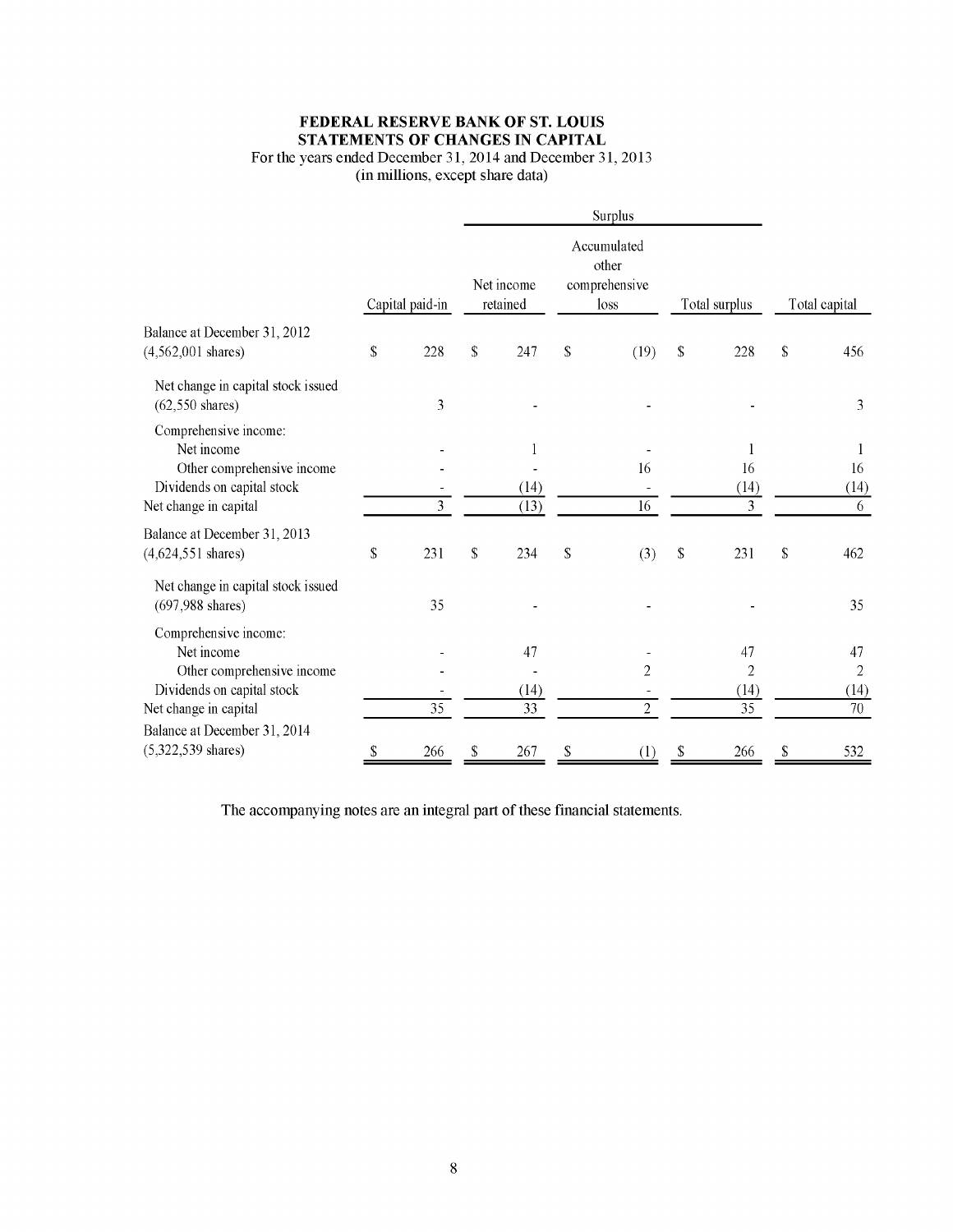#### **1. STRUCTURE**

- The Federal Reserve Bank of St. Louis (Bank) is part of the Federal Reserve System (System) and is one of the 12 Federal Reserve Banks (Reserve Banks) created by Congress under the Federal Reserve Act of 1913 (Federal Reserve Act), which established the central bank of the United States. The Reserve Banks are chartered by the federal government and possess a unique set of governmental, corporate, and central bank characteristics. The Bank serves the Eighth Federal Reserve District, which includes Arkansas, and portions of Illinois, Indiana, Kentucky, Mississippi, Missouri and Tennessee.
- In accordance with the Federal Reserve Act, supervision and control of the Bank is exercised by a board of directors. The Federal Reserve Act specifies the composition of the board of directors for each of the Reserve Banks. Each board is composed of nine members serving three-year terms: three directors, including those designated as chairman and deputy chairman, are appointed by the Board of Governors of the Federal Reserve System (Board of Governors) to represent the public, and six directors are elected by member banks. Banks that are members of the System include all nationally-chartered banks and any state-chartered banks that apply and are approved for membership. Member banks are divided into three classes according to size. Member banks in each class elect one director representing member banks and one representing the public. In any election of directors, each member bank receives one vote, regardless of the number of shares of Reserve Bank stock it holds.
- In addition to the 12 Reserve Banks, the System also consists, in part, of the Board of Governors and the Federal Open Market Committee (FOMC). The Board of Governors, an independent federal agency, is charged by the Federal Reserve Act with a number of specific duties, including general supervision over the Reserve Banks. The FOMC is composed of members of the Board of Governors, the president of the Federal Reserve Bank of New York (FRBNY), and, on a rotating basis, four other Reserve Bank presidents.

#### 2. OPERATIONS AND **SERVICES**

- The Reserve Banks perform a variety of services and operations. These functions include participating in formulating and conducting monetary policy; participating in the payment system, including transfers of funds, automated clearinghouse (ACH) operations, and check collection; distributing coin and currency; performing fiscal agency functions for the U.S. Department of the Treasury (Treasury), certain federal agencies, and other entities; serving as the federal government's bank; providing short-term loans to depository institutions; providing loans to participants in programs or facilities with broad-based eligibility in unusual and exigent circumstances; serving consumers and communities by providing educational materials and information regarding financial consumer protection rights and laws and information on community development programs and activities; and supervising bank holding companies, state member banks, savings and loan holding companies, U.S. offices of foreign banking organizations, and designated financial market utilities pursuant to authority delegated by the Board of Governors. Certain services are provided to foreign and international monetary authorities, primarily by the FRBNY.
- The FOMC, in conducting monetary policy, establishes policy regarding domestic open market operations, oversees these operations, and issues authorizations and directives to the FRBNY to execute transactions. The FOMC authorizes and directs the FRBNY to conduct operations in domestic markets, including the direct purchase and sale of Treasury securities, government-sponsored enterprise (GSE) debt securities, and federal agency and GSE mortgage-backed securities (MBS); the purchase of these securities under agreements to resell; and the sale of these securities under agreements to repurchase. The FRBNY holds the resulting securities and agreements in a portfolio known as the System Open Market Account (SOMA). The FRBNY is authorized and directed to lend the Treasury securities and GSE debt securities that are held in the SOMA.
- To be prepared to counter disorderly conditions in foreign exchange markets or to meet other needs specified by the FOMC to carry out the System's central bank responsibilities, the FOMC has authorized and directed the FRBNY to execute spot and forward foreign exchange transactions in 14 foreign currencies, to hold balances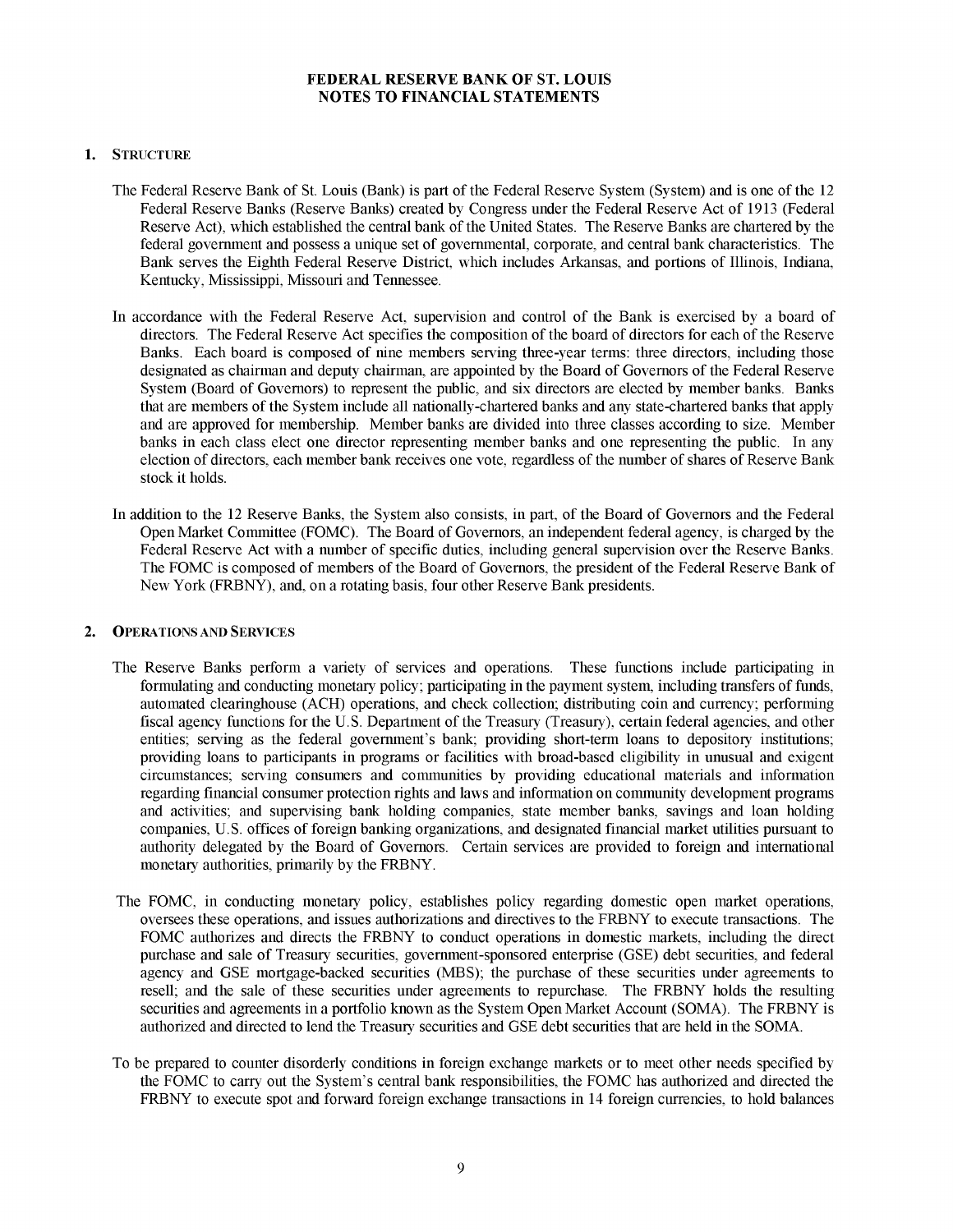in those currencies, and to invest such foreign currency holdings, while maintaining adequate liquidity. The FRBNY holds these securities and obligations in the SOMA. The FOMC has also authorized the FRBNY to maintain reciprocal currency arrangements with the Bank of Canada and the Bank of Mexico in the maximum amounts of \$2 billion and \$3 billion, respectively, and to warehouse foreign currencies for the Treasury and the Exchange Stabilization Fund in the maximum amount of \$5 billion.

- Because of the global character of bank funding markets, the System has at times coordinated with other central banks to provide liquidity. The FOMC authorized and directed the FRBNY to establish U.S. dollar liquidity and reciprocal foreign currency liquidity swap lines with the Bank of Canada, the Bank of England, the European Central Bank, the Bank of Japan, and the Swiss National Bank. The FRBNY holds amounts outstanding under these swap lines in the SOMA. These swap lines, which were originally established as temporary arrangements, were converted to standing arrangements on October 31, 2013, and will remain in place until further notice.
- Although the Reserve Banks are separate legal entities, they collaborate on the delivery of certain services to achieve greater efficiency and effectiveness. This collaboration takes the form of centralized operations and product or function offices that have responsibility for the delivery of certain services on behalf of the Reserve Banks. Various operational and management models are used and are supported by service agreements between the Reserve Banks. In some cases, costs incurred by a Reserve Bank for services provided to other Reserve Banks are not shared; in other cases, the Reserve Banks are reimbursed for costs incurred in providing services to other Reserve Banks. Major services provided by the Bank on behalf of the System for which the costs were not reimbursed by the other Reserve Banks include operation of the Treasury Relations and Support Office, the Treasury Financial Management Department and the Treasury Agency Support Department, which provide services to the Treasury. These services include: relationship management, strategic consulting, and monitoring of Federal Reserve System operations and technology support for the Treasury. In addition, operational support is provided for the Treasury's cash management, debt management and accounting functions.

#### 3. SIGNIFICANT ACCOUNTING POLICIES

- Accounting principles for entities with the unique powers and responsibilities of the nation's central bank have not been formulated by accounting standard-setting bodies. The Board of Governors has developed specialized accounting principles and practices that it considers to be appropriate for the nature and function of a central bank. These accounting principles and practices are documented in the *Financial Accounting Manual for Federal Reserve Banks* (FAM), which is issued by the Board of Governors. The Reserve Banks are required to adopt and apply accounting policies and practices that are consistent with the FAM. The financial statements have been prepared in accordance with the FAM.
- Limited differences exist between the accounting principles and practices in the FAM and accounting principles generally accepted in the United States of America (GAAP), due to the unique nature of the Bank's powers and responsibilities as part of the nation's central bank and given the System's unique responsibility to conduct monetary policy. The primary differences are the presentation of all SOMA securities holdings at amortized cost, adjusted for credit impairment, if any, the recording of all SOMA securities on a settlement-date basis, and the use of straight-line amortization for Treasury securities, GSE debt securities, and foreign currency denominated investments. Amortized cost, rather than the fair value presentation, more appropriately reflects the financial position associated with the Bank's securities holdings given the System's unique responsibility to conduct monetary policy. Although the application of fair value measurements to the securities holdings may result in values substantially greater or less than their carrying values, these unrealized changes in value have no direct effect on the quantity of reserves available to the banking system or on the ability of the Reserve Banks, as the central bank, to meet their financial obligations and responsibilities. Both the domestic and foreign components of the SOMA portfolio may involve transactions that result in gains or losses when holdings are sold before maturity. Decisions regarding securities and foreign currency transactions, including their purchase and sale, are motivated by monetary policy objectives rather than profit. Accordingly, fair values, earnings, and gains or losses resulting from the sale of such securities and currencies are incidental to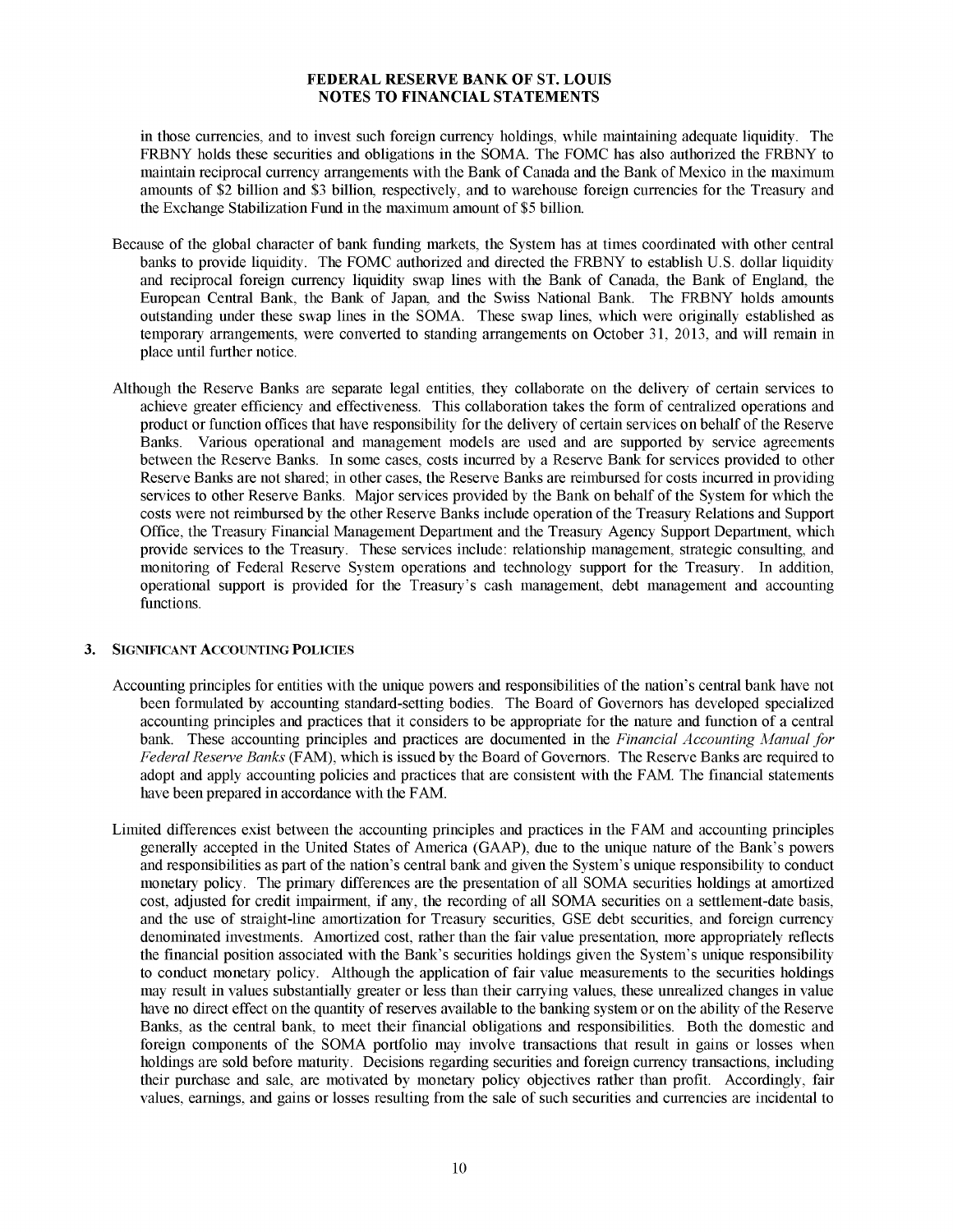open market operations and do not motivate decisions related to policy or open market activities. Accounting for these securities on a settlement-date basis, rather than the trade-date basis required by GAAP, better reflects the timing of the transaction's effect on the quantity of reserves in the banking system. The cost bases of Treasury securities, GSE debt securities, and foreign government debt instruments are adjusted for amortization of premiums or accretion of discounts on a straight-line basis, rather than using the interest method required by GAAP.

- In addition, the Bank does not present a Statement of Cash Flows as required by GAAP because the liquidity and cash position of the Bank are not a primary concern given the Reserve Bank's unique powers and responsibilities as a central bank. Other information regarding the Bank's activities is provided in, or may be derived from, the Statements of Condition, Income and Comprehensive Income, and Changes in Capital, and the accompanying notes to the financial statements. Other than those described above, there are no significant differences between the policies outlined in the FAM and GAAP.
- Preparing the financial statements in conformity with the FAM requires management to make certain estimates and assumptions that affect the reported amounts of assets and liabilities, the disclosure of contingent assets and liabilities at the date of the financial statements, and the reported amounts of income and expenses during the reporting period. Actual results could differ from those estimates.
- In 2014, the description of a line item presented in the Statements of Income and Comprehensive Income has been revised to better reflect the nature of the item. The amount related to the line item was not changed from the prior year, only the nomenclature for the line item was revised. The line item "System Open Market Account: Foreign currency denominated assets, net" has been revised in the Statements of Income and Comprehensive Income to "System Open Market Account: Foreign currency denominated investments, net."

Significant accounts and accounting policies are explained below.

#### a. *Consolidation*

The Dodd-Frank Wall Street Reform and Consumer Protection Act of 2010 (Dodd-Frank Act) established the Bureau of Consumer Financial Protection (Bureau) as an independent bureau within the System that has supervisory authority over some institutions previously supervised by the Reserve Banks in connection with those institutions' compliance with consumer protection statutes. Section 1017 of the Dodd-Frank Act provides that the financial statements of the Bureau are not to be consolidated with those of the Board of Governors or the System. The Board of Governors funds the Bureau through assessments on the Reserve Banks as required by the Dodd-Frank Act. The Reserve Banks reviewed the law and evaluated the design of and their relationship to the Bureau and determined that it should not be consolidated in the Bank's financial statements.

#### b. *Gold and Special Drawing Rights Certificates*

- The Secretary of the Treasury is authorized to issue gold certificates to the Reserve Banks. Upon authorization, the Reserve Banks acquire gold certificates by crediting equivalent amounts in dollars to the account established for the Treasury. The gold certificates held by the Reserve Banks are required to be backed by the gold owned by the Treasury. The Treasury may reacquire the gold certificates at any time, and the Reserve Banks must deliver them to the Treasury. At such time, the Treasury's account is charged, and the Reserve Banks' gold certificate accounts are reduced. The value of gold for purposes of backing the gold certificates is set by law at \$42 2/9 per fine troy ounce. Gold certificates are recorded by the Banks at original cost. The Board of Governors allocates the gold certificates among the Reserve Banks once a year based on each Reserve Bank's average Federal Reserve notes outstanding during the preceding twelve months.
- Special drawing rights (SDR) are issued by the International Monetary Fund (IMF) to its members in proportion to each member's quota in the IMF at the time of issuance. SDRs serve as a supplement to international monetary reserves and may be transferred from one national monetary authority to another.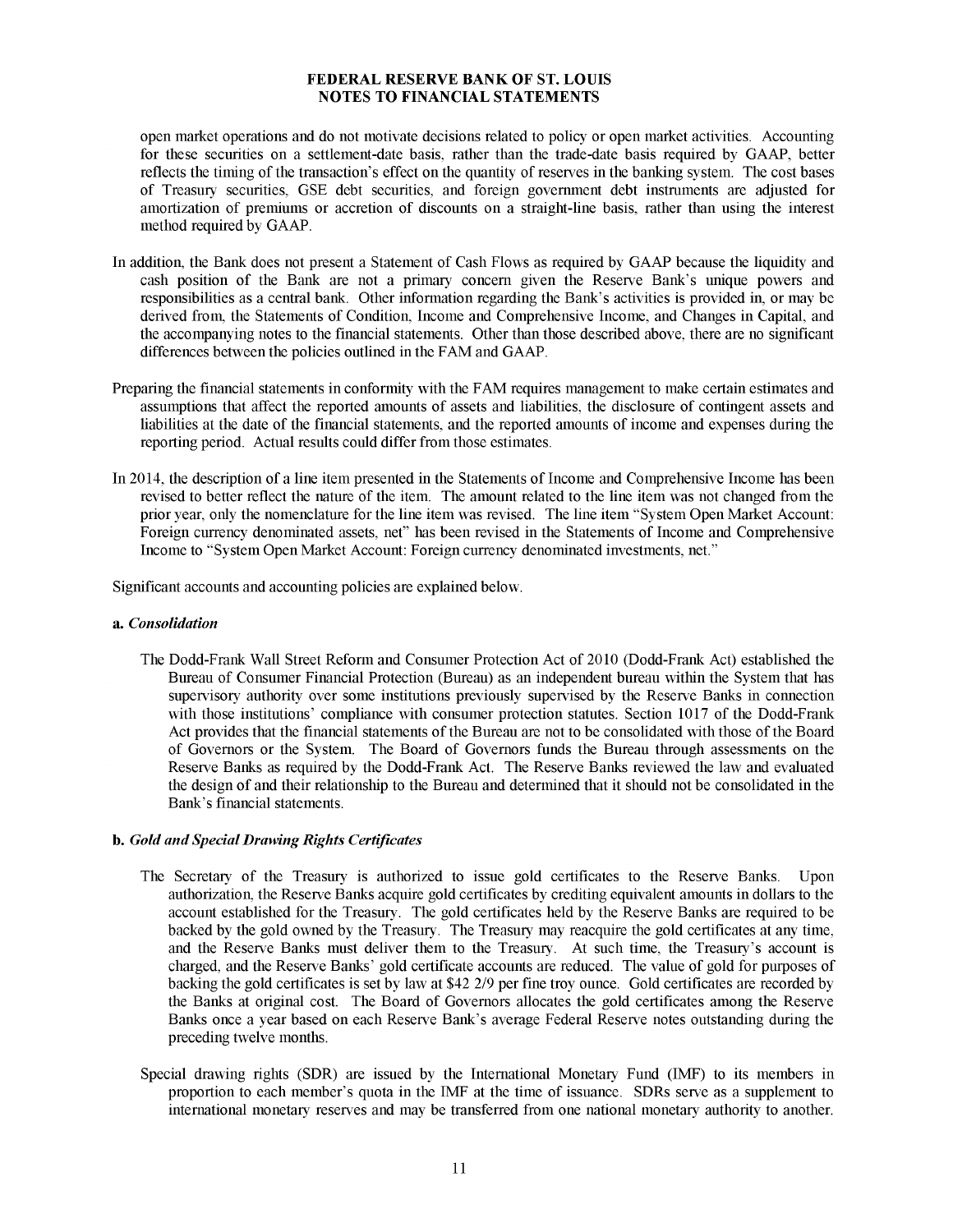Under the law providing for U.S. participation in the SDR system, the Secretary of the Treasury is authorized to issue SDR certificates to the Reserve Banks. When SDR certificates are issued to the Reserve Banks, equivalent amounts in U.S. dollars are credited to the account established for the Treasury and the Reserve Banks' SDR certificate accounts are increased. The Reserve Banks are required to purchase SDR certificates, at the direction of the Treasury, for the purpose of financing SDR acquisitions or for financing exchange-stabilization operations. At the time SDR certificate transactions occur, the Board of Governors allocates the SDR certificates among the Reserve Banks based upon each Reserve Bank's Federal Reserve notes outstanding at the end of the preceding calendar year. SDR certificates are recorded by the Banks at original cost. There were no SDR certificate transactions during the years ended December 31, 2014 and 2013.

#### c. *Coin*

The amount reported as coin in the Statements of Condition represents the face value of all United States coin held by the Bank. The Bank buys coin at face value from the U.S. Mint in order to fill depository institution orders.

#### d. *Loans*

- Loans to depository institutions are reported at their outstanding principal balances and interest income is recognized on an accrual basis.
- Loans are impaired when current information and events indicate that it is probable that the Bank will not receive the principal and interest that are due in accordance with the contractual terms of the loan agreement. Impaired loans are evaluated to determine whether an allowance for loan loss is required. The Bank has developed procedures for assessing the adequacy of any allowance for loan losses using all available information to identify incurred losses. This assessment includes monitoring information obtained from banking supervisors, borrowers, and other sources to assess the credit condition of the borrowers and, as appropriate, evaluating collateral values. Generally, the Bank would discontinue recognizing interest income on impaired loans until the borrower's repayment performance demonstrates principal and interest would be received in accordance with the terms of the loan agreement. If the Bank discontinues recording interest on an impaired loan, cash payments are first applied to principal until the loan balance is reduced to zero; subsequent payments are applied as recoveries of amounts previously deemed uncollectible, if any, and then as interest income.

#### e. *Securities Purchased Under Agreements to Resell, Securities Sold Under Agreements to Repurchase, and Securities Lending*

The FRBNY may engage in purchases of securities with primary dealers under agreements to resell (repurchase transactions). These repurchase transactions are typically settled through a tri-party arrangement. In a tri-party arrangement, two commercial custodial banks manage the collateral clearing, settlement, pricing, and pledging, and provide cash and securities custodial services for and on behalf of the FRBNY and counterparty. The collateral pledged must exceed the principal amount of the transaction by a margin determined by the FRBNY for each class and maturity of acceptable collateral. Collateral designated by the FRBNY as acceptable under repurchase transactions primarily includes Treasury securities (including Treasury Inflation-Protected Securities, Separate Trading of Registered Interest and Principal of Securities Treasury securities, and Treasury Floating Rate Notes); direct obligations of several federal and GSE-related agencies, including Federal National Mortgage Association, Federal Home Loan Mortgage Corporation, and Federal Home Loan Banks; and pass-through federal agency and GSE MBS. The repurchase transactions are accounted for as financing transactions with the associated interest income recognized over the life of the transaction. These transactions are reported at their contractual amounts as "System Open Market Account: Securities purchased under agreements to resell" and the related accrued interest receivable is reported as a component of "System Open Market Account: Accrued interest receivable" in the Statements of Condition.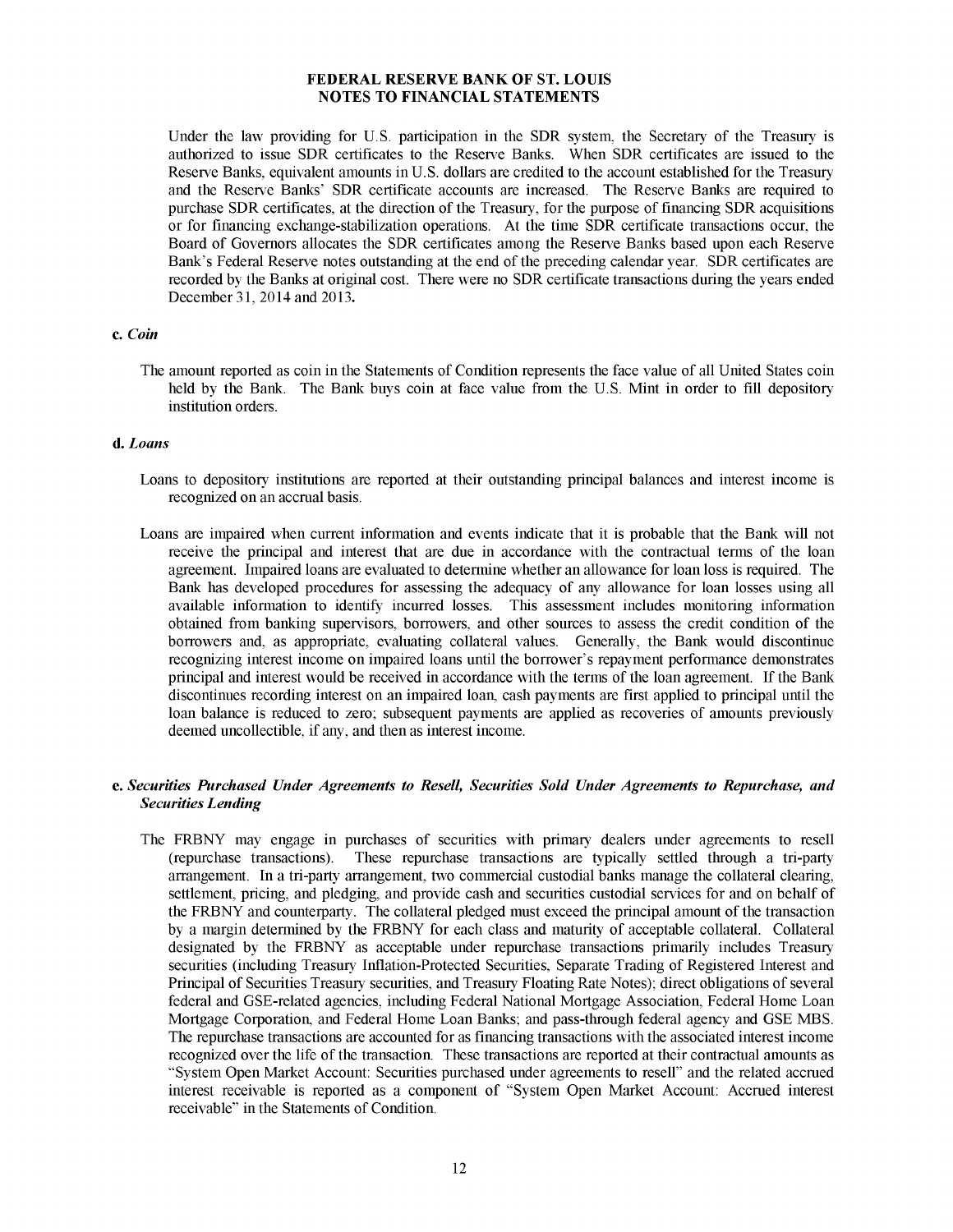- The FRBNY may engage in sales of securities under agreements to repurchase with primary dealers and with a set of expanded counterparties which includes banks, savings associations, GSEs, and domestic money market funds (Overnight and term reverse repurchase agreements). These reverse repurchase transactions, are settled through a tri-party arrangement, similar to repurchase transactions. Reverse repurchase transactions may also be executed with foreign official and international account holders as part of a service offering. Reverse repurchase agreements are collateralized by a pledge of an amount of Treasury securities, GSE debt securities, or federal agency and GSE MBS that are held in the SOMA. Reverse repurchase transactions are accounted for as financing transactions, and the associated interest expense is recognized over the life of the transaction. These transactions are reported at their contractual amounts as "System Open Market Account: Securities sold under agreements to repurchase" and the related accrued interest payable is reported as a component of "System Open Market Account: Other liabilities" in the Statements of Condition.
- Treasury securities and GSE debt securities held in the SOMA may be lent to primary dealers, typically overnight, to facilitate the effective functioning of the domestic securities markets. The amortized cost basis of securities lent continues to be reported as "System Open Market Account: Treasury securities, net" and "System Open Market Account: Government-sponsored enterprise debt securities, net," as appropriate, in the Statements of Condition. Securities lending transactions are fully collateralized by Treasury securities based on the fair values of the securities lent increased by a margin determined by the FRBNY. The FRBNY charges the primary dealer a fee for borrowing securities, and these fees are reported as a component of "Non-interest income: System Open Market Account: Other" in the Statements of Income and Comprehensive Income.
- Activity related to securities purchased under agreements to resell, securities sold under agreements to repurchase, and securities lending is allocated to each of the Reserve Banks on a percentage basis derived from an annual settlement of the interdistrict settlement account that occurs in the second quarter of each year.

#### f. *Treasury Securities, Government-Sponsored Enterprise Debt Securities, Federal Agency and Government-Sponsored Enterprise Mortgage-Backed Securities, Foreign Currency Denominated Investments, and Warehousing Agreements*

- Interest income on Treasury securities, GSE debt securities, and foreign currency denominated investments included in the SOMA is accrued using the straight-line method. Interest income on federal agency and GSE MBS is accrued using the interest method and includes amortization of premiums, accretion of discounts, and gains or losses associated with principal paydowns. Premiums and discounts related to federal agency and GSE MBS are amortized or accreted over the term of the security to stated maturity, and the amortization of premiums and accretion of discounts are accelerated when principal payments are received. Gains and losses resulting from sales of securities are determined by specific issue based on average cost. Treasury securities, GSE debt securities, and federal agency and GSE MBS are reported net of premiums and discounts in the Statements of Condition and interest income on those securities is reported net of the amortization of premiums and accretion of discounts in the Statements of Income and Comprehensive Income.
- In addition to outright purchases of federal agency and GSE MBS that are held in the SOMA, the FRBNY enters into dollar roll transactions (dollar rolls), which primarily involve an initial transaction to purchase or sell "to be announced" (TBA) MBS for delivery in the current month combined with a simultaneous agreement to sell or purchase TBA MBS on a specified future date. During the years ended December 31, 2014 and 2013, the FRBNY executed dollar rolls to facilitate settlement of outstanding purchases of federal agency and GSE MBS. The FRBNY accounts for dollar rolls as purchases or sales on a settlement-date basis. In addition, TBA MBS transactions may be paired off or assigned prior to settlement. Net gains resulting from these MBS transactions are reported as "Non-interest income: System Open Market Account: Federal agency and government-sponsored enterprise mortgage-backed securities gains, net" in the Statements of Income and Comprehensive Income.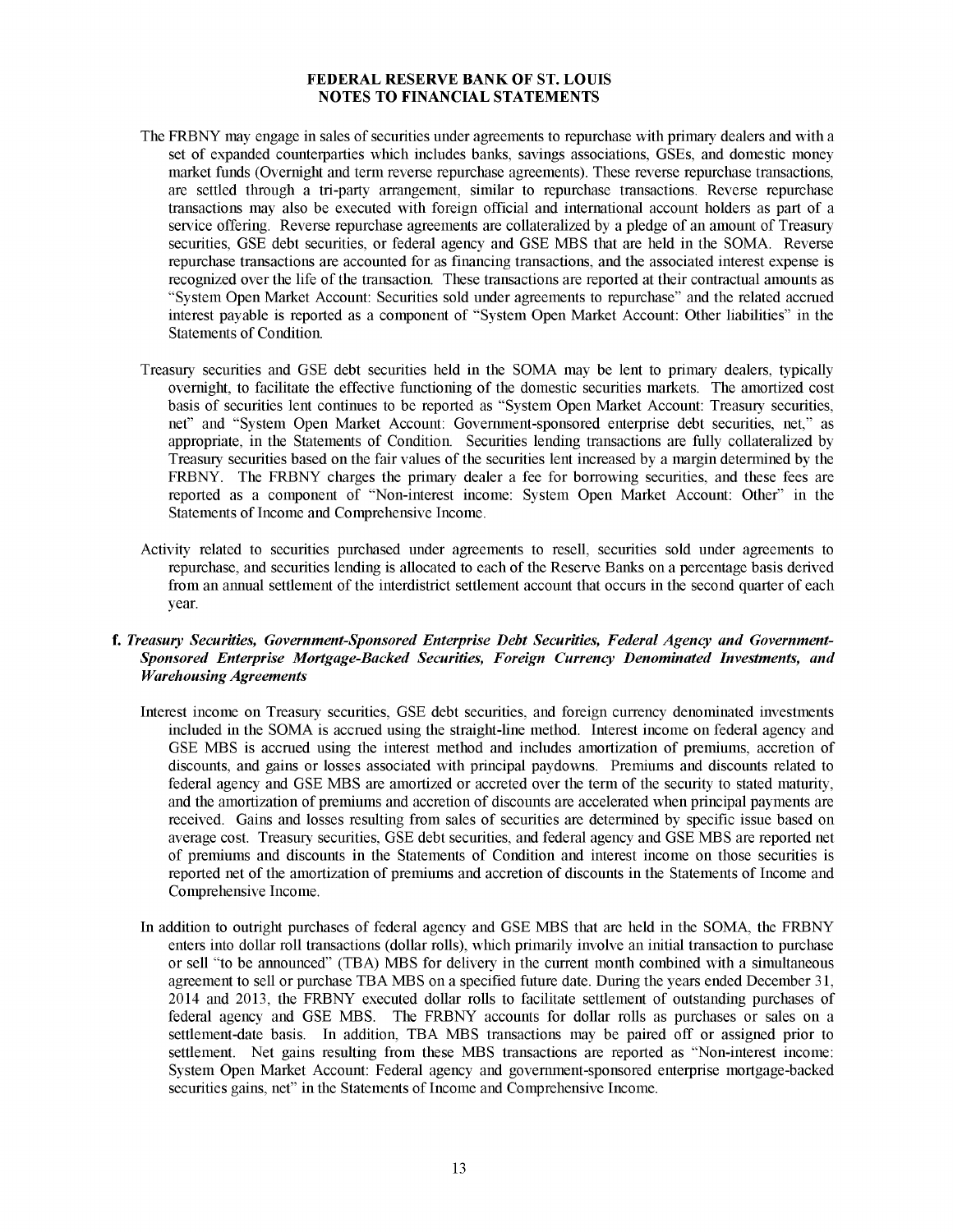- Foreign currency denominated investments, which can include foreign currency deposits, securities purchased under agreements to resell, and government debt instruments, are revalued daily at current foreign currency market exchange rates in order to report these assets in U.S. dollars. Foreign currency translation gains and losses that result from the daily revaluation of foreign currency denominated investments are reported as "Non-interest income: System Open Market Account: Foreign currency translation losses, net" in the Statements of Income and Comprehensive Income.
- Because the FRBNY enters into commitments to buy Treasury securities, federal agency and GSE MBS, and foreign government debt instruments and records the related securities on a settlement-date basis in accordance with the FAM, the related outstanding commitments are not reflected in the Statements of Condition.
- Activity related to Treasury securities, GSE debt securities, and federal agency and GSE MBS, including the premiums, discounts, and realized gains and losses, is allocated to each Reserve Bank on a percentage basis derived from an annual settlement of the interdistrict settlement account that occurs in the second quarter of each year. Activity related to foreign currency denominated investments, including the premiums, discounts, and realized and unrealized gains and losses, is allocated to each Reserve Bank based on the ratio of each Reserve Bank's capital and surplus to the Reserve Banks' aggregate capital and surplus at the preceding December 31.
- Warehousing is an arrangement under which the FOMC has approved the exchange, at the request of the Treasury, of U.S. dollars for foreign currencies held by the Treasury over a limited period. The purpose of the warehousing facility is to supplement the U.S. dollar resources of the Treasury for financing purchases of foreign currencies and related international operations. Warehousing agreements are valued daily at current market exchange rates. Activity related to these agreements is allocated to each Reserve Bank based on the ratio of each Reserve Bank's capital and surplus to the Reserve Banks' aggregate capital and surplus at the preceding December 31.

#### g. *Central Bank Liquidity Swaps*

- Central bank liquidity swaps, which are transacted between the FRBNY and a foreign central bank, can be structured as either U.S. dollar or foreign currency liquidity swap arrangements.
- Central bank liquidity swaps activity, including the related income and expense, is allocated to each Reserve Bank based on the ratio of each Reserve Bank's capital and surplus to the Reserve Banks' aggregate capital and surplus at the preceding December 31. The foreign currency amounts associated with these central bank liquidity swap arrangements are revalued daily at current foreign currency market exchange rates.

#### *U.S. dollar liquidity swaps*

- At the initiation of each U.S. dollar liquidity swap transaction, the foreign central bank transfers a specified amount of its currency to a restricted account for the FRBNY in exchange for U.S. dollars at the prevailing market exchange rate. Concurrent with this transaction, the FRBNY and the foreign central bank agree to a second transaction that obligates the foreign central bank to return the U.S. dollars and the FRBNY to return the foreign currency on a specified future date at the same exchange rate as the initial transaction. The Bank's allocated portion of the foreign currency amounts that the FRBNY acquires are reported as "System Open Market Account: Central bank liquidity swaps" in the Statements of Condition. Because the swap transaction will be unwound at the same U.S. dollar amount and exchange rate that were used in the initial transaction, the recorded value of the foreign currency amounts is not affected by changes in the market exchange rate.
- The foreign central bank compensates the FRBNY based on the amount outstanding and the rate under the swap agreement. The Bank's allocated portion of the amount of compensation received during the term of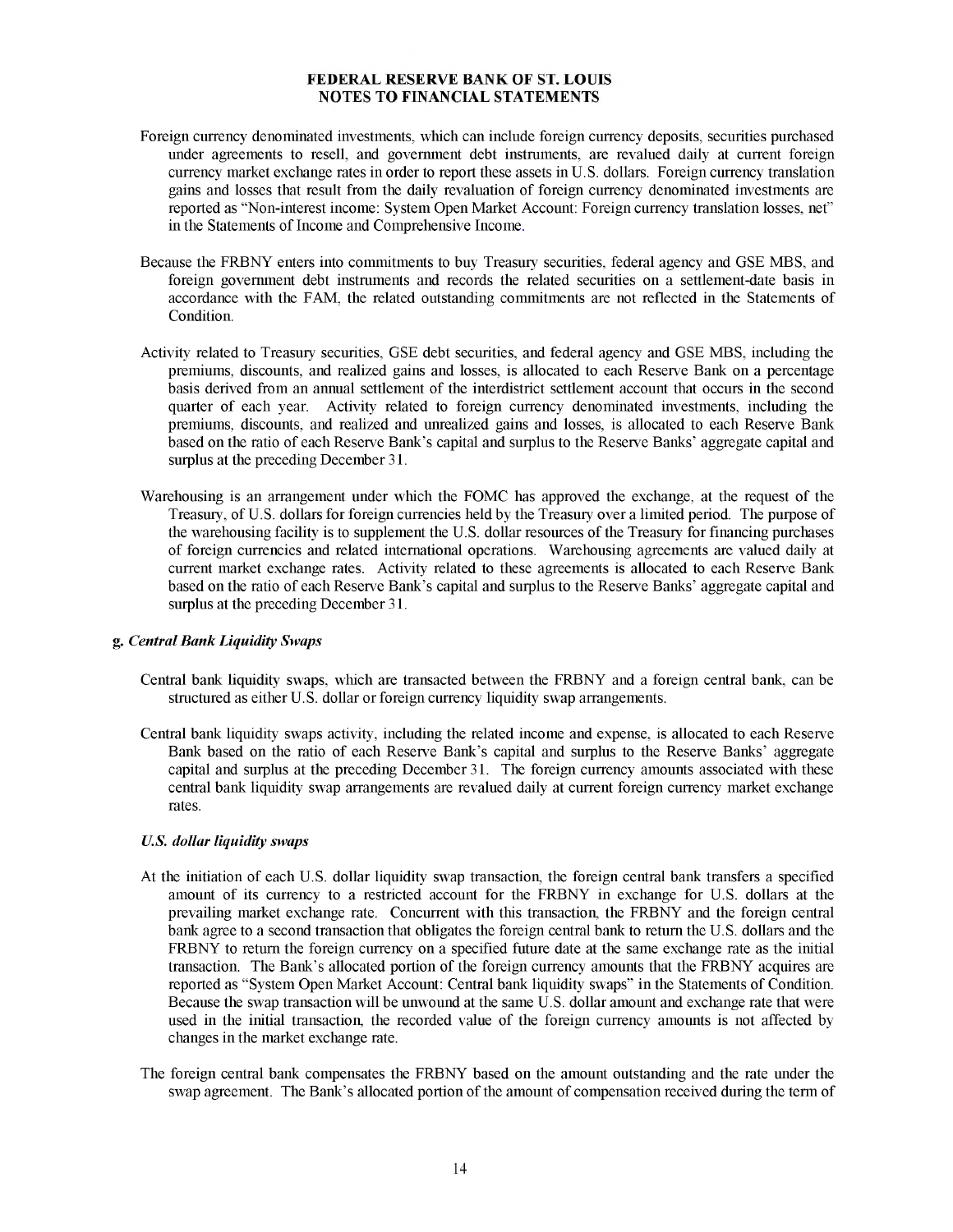the swap transaction is reported as "Interest income: System Open Market Account: Central bank liquidity swaps" in the Statements of Income and Comprehensive Income.

#### *Foreign currency liquidity swaps*

The structure of foreign currency liquidity swap transactions involves the transfer by the FRBNY, at the prevailing market exchange rate, of a specified amount of U.S. dollars to an account for the foreign central bank in exchange for its currency. The foreign currency amounts that the FRBNY receives are recorded as a liability.

#### h. *Bank Premises, Equipment, and Software*

- Bank premises and equipment are stated at cost less accumulated depreciation. Depreciation is calculated on a straight-line basis over the estimated useful lives of the assets, which range from 2 to 50 years. Major alterations, renovations, and improvements are capitalized at cost as additions to the asset accounts and are depreciated over the remaining useful life of the asset or, if appropriate, over the unique useful life of the alteration, renovation, or improvement. Maintenance, repairs, and minor replacements are charged to operating expense in the year incurred.
- Costs incurred to acquire software are capitalized based on the purchase price. Costs incurred during the application development stage to develop internal-use software are capitalized based on the cost of direct services and materials associated with designing, coding, installing, and testing the software. Capitalized software costs are amortized on a straight-line basis over the estimated useful lives of the software applications, which generally range from two to five years. Maintenance costs and minor replacements related to software are charged to operating expense in the year incurred.
- Capitalized assets, including software, buildings, leasehold improvements, furniture, and equipment, are impaired and an adjustment is recorded when events or changes in circumstances indicate that the carrying amount of assets or asset groups is not recoverable and significantly exceeds the assets' fair value.

#### i. *Interdistrict Settlement Account*

- Each Reserve Bank aggregates the payments due to or from other Reserve Banks. These payments result from transactions between the Reserve Banks and transactions that involve depository institution accounts held by other Reserve Banks, such as Fedwire funds and securities transfers and check and ACH transactions. The cumulative net amount due to or from the other Reserve Banks is reflected in the "Interdistrict settlement account" in the Statements of Condition.
- An annual settlement of the interdistrict settlement account occurs in the second quarter of each year. As a result of the annual settlement, the balance in each Bank's interdistrict settlement account is adjusted by an amount equal to the average balance in the account during the previous twelve-month period ended March 31. An equal and offsetting adjustment is made to each Bank's allocated portion of SOMA assets and liabilities.

#### j. *Federal Reserve Notes*

- Federal Reserve notes are the circulating currency of the United States. These notes, which are identified as issued to a specific Reserve Bank, must be fully collateralized. All of the Bank's assets are eligible to be pledged as collateral. The collateral value is equal to the book value of the collateral tendered with the exception of securities, for which the collateral value is equal to the par value of the securities tendered. The par value of securities sold under agreements to repurchase is deducted from the eligible collateral value.
- The Board of Governors may, at any time, call upon a Reserve Bank for additional security to adequately collateralize outstanding Federal Reserve notes. To satisfy the obligation to provide sufficient collateral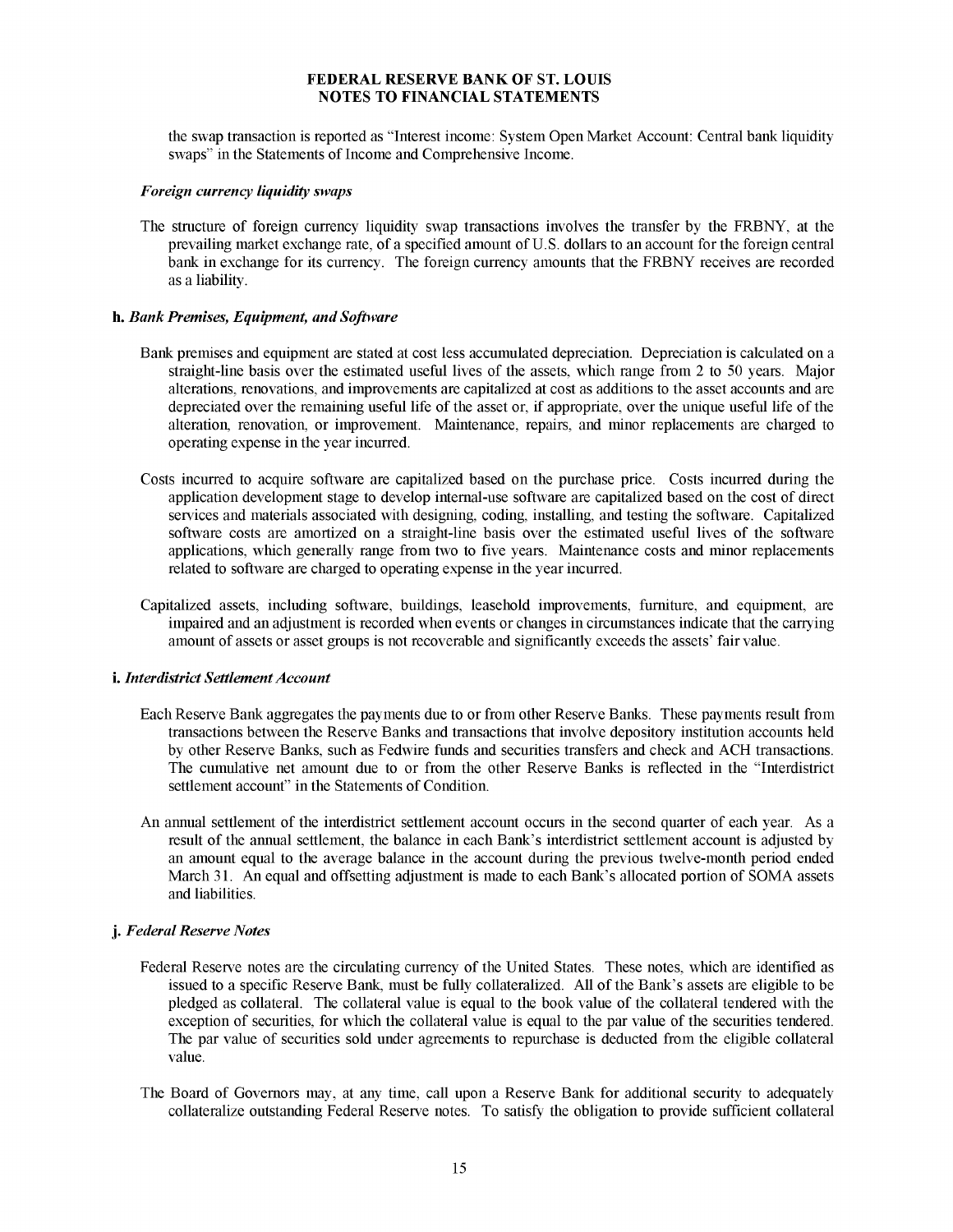for outstanding Federal Reserve notes, the Reserve Banks have entered into an agreement that provides for certain assets of the Reserve Banks to be jointly pledged as collateral for the Federal Reserve notes issued to all Reserve Banks. In the event that this collateral is insufficient, the Federal Reserve Act provides that Federal Reserve notes become a first and paramount lien on all the assets of the Reserve Banks. Finally, Federal Reserve notes are obligations of the United States government.

- "Federal Reserve notes outstanding, net" in the Statements of Condition represents the Bank's Federal Reserve notes outstanding, reduced by the Bank's currency holdings of \$4,734 million and \$3,161 million at December 31, 2014 and 2013, respectively.
- At December 31, 2014 and 2013, all Federal Reserve notes outstanding, reduced by the Reserve Bank's currency holdings, were fully collateralized. At December 31, 2014, all gold certificates, all special drawing rights certificates, and \$1,282 billion of domestic securities held in the SOMA were pledged as collateral. At December 31, 2014, no investments denominated in foreign currencies were pledged as collateral.

#### k. *Deposits*

#### *Depository Institutions*

- Depository institutions' deposits represent the reserve and service-related balances in the accounts that depository institutions hold at the Bank. The interest rates paid on required reserve balances and excess balances are determined by the Board of Governors, based on an FOMC-established target range for the federal funds rate. Interest payable is reported as a component of "Interest payable to depository institutions" in the Statements of Condition.
- The Term Deposit Facility (TDF) consists of deposits with specific maturities held by eligible institutions at the Reserve Banks. The Reserve Banks pay interest on these deposits at interest rates determined by auction. Interest payable is reported as a component of "Interest payable to depository institutions" in the Statements of Condition. There were no deposits held by the Bank under the TDF at December 31, 2014 and 2013.

#### *Other*

Other deposits include the Bank's allocated portion of foreign central bank and foreign government deposits held at the FRBNY.

#### l. *Capital Paid-in*

- The Federal Reserve Act requires that each member bank subscribe to the capital stock of the Reserve Bank in an amount equal to six percent of the capital and surplus of the member bank. These shares are nonvoting, with a par value of \$100, and may not be transferred or hypothecated. As a member bank's capital and surplus changes, its holdings of Reserve Bank stock must be adjusted. Currently, only one-half of the subscription is paid in, and the remainder is subject to call. A member bank is liable for Reserve Bank liabilities up to twice the par value of stock subscribed by it.
- By law, each Reserve Bank is required to pay each member bank an annual dividend of six percent on the paid-in capital stock. This cumulative dividend is paid semiannually.

#### m. *Surplus*

The Board of Governors requires the Reserve Banks to maintain a surplus equal to the amount of capital paidin. On a daily basis, surplus is adjusted to equate the balance to capital paid-in. Accumulated other comprehensive income is reported as a component of "Surplus" in the Statements of Condition and the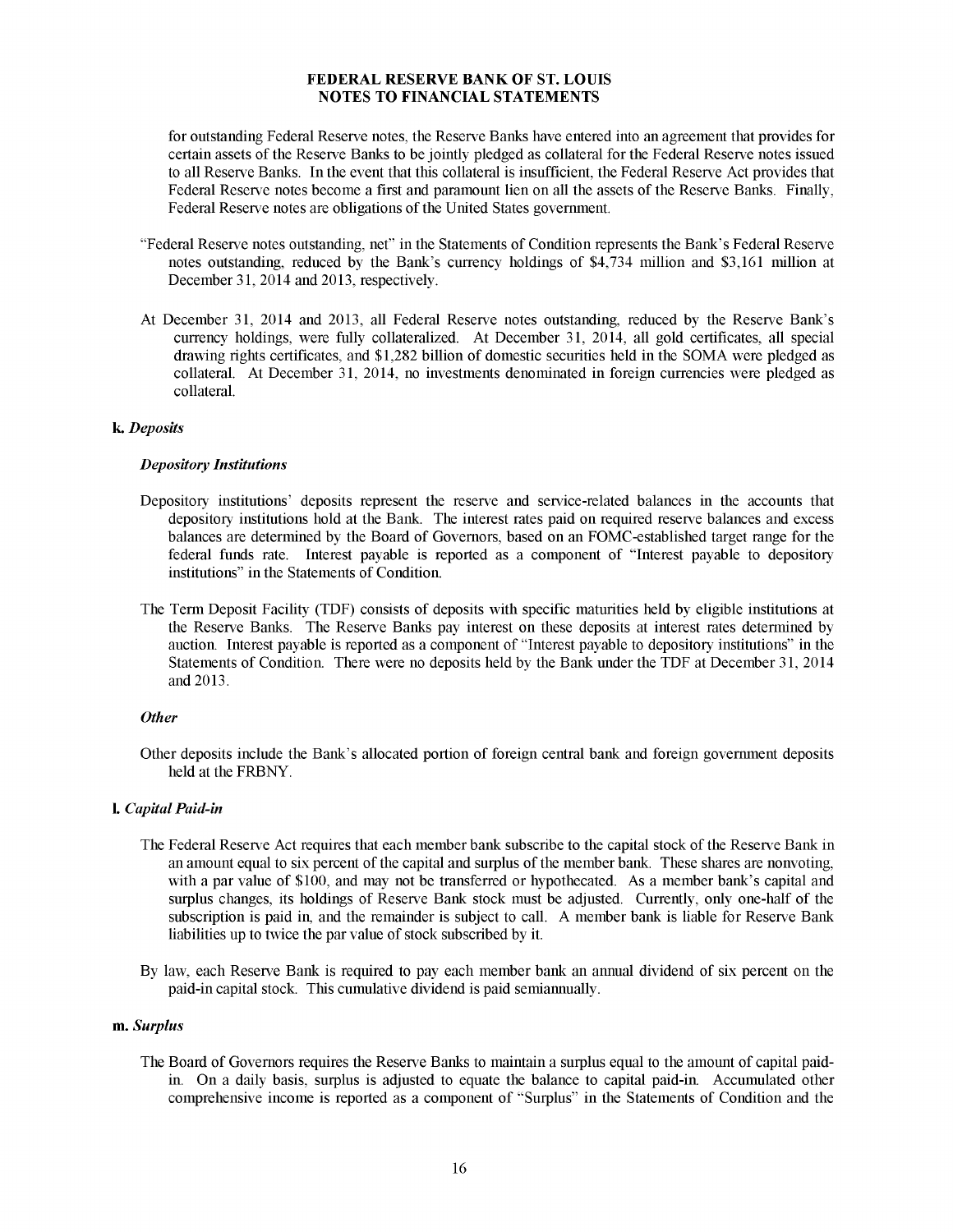Statements of Changes in Capital. Additional information regarding the classifications of accumulated other comprehensive income is provided in Notes 9 and 10.

#### n. *Remittances to the Treasury*

- The Board of Governors requires the Reserve Banks to transfer excess earnings to the Treasury as interest on Federal Reserve notes after providing for the costs of operations, payment of dividends, and reservation of an amount necessary to equate surplus with capital paid-in. Currently, remittances to the Treasury are made on a weekly basis. This amount is reported as "Earnings remittances to the Treasury" in the Statements of Income and Comprehensive Income. The amount due to the Treasury is reported as "Accrued remittances to the Treasury" in the Statements of Condition. See Note 12 for additional information on earnings remittances to the Treasury.
- If earnings during the year are not sufficient to provide for the costs of operations, payment of dividends, and equating surplus and capital paid-in, remittances to the Treasury are suspended. A deferred asset is recorded that represents the amount of net earnings a Reserve Bank will need to realize before remittances to the Treasury resume. This deferred asset is periodically reviewed for impairment.

#### o. *Income and Costs Related to Treasury Services*

When directed by the Secretary of the Treasury, the Bank is required by the Federal Reserve Act to serve as fiscal agent and depositary of the United States Government. By statute, the Treasury has appropriations to pay for these services. During the years ended December 31, 2014 and 2013, the Bank was reimbursed for all services provided to the Treasury as its fiscal agent.

#### p. *Compensation Receivedfor Service Costs Provided*

The Federal Reserve Bank of Atlanta has overall responsibility for managing the Reserve Banks' provision of check and ACH services to depository institutions, the FRBNY has overall responsibility for managing the Reserve Banks' provision of Fedwire funds and securities services, and the Federal Reserve Bank of Chicago has overall responsibility for managing the Reserve Banks' provision of electronic access services to depository institutions. The Reserve Bank that has overall responsibility for managing these services recognizes the related total System revenue in its Statements of Income and Comprehensive Income. The Bank is compensated for costs incurred to provide these services by the Reserve Banks responsible for managing these services and reports this compensation as "Non-interest income: Compensation received for service costs provided" in its Statements of Income and Comprehensive Income.

#### q. *Assessments*

- The Board of Governors assesses the Reserve Banks to fund its operations and the operations of the Bureau. These assessments are allocated to each Reserve Bank based on each Reserve Bank's capital and surplus balances. The Board of Governors also assesses each Reserve Bank for expenses related to producing, issuing, and retiring Federal Reserve notes based on each Reserve Bank's share of the number of notes comprising the System's net liability for Federal Reserve notes on December 31 of the prior year.
- The Dodd-Frank Act requires that, after the transfer of its responsibilities to the Bureau on July 21, 2011, the Board of Governors fund the Bureau in an amount not to exceed a fixed percentage of the total operating expenses of the System as reported in the Board of Governors' 2009 annual report, which totaled \$4.98 billion. After 2013, the amount will be adjusted annually in accordance with the provisions of the Dodd-Frank Act. The percentage of total operating expenses of the System for the years ended December 31, 2014 and 2013 was 12.22 percent (\$608.4 million) and 12 percent (\$597.6 million), respectively. The Bank's assessment for Bureau funding is reported as "Assessments: Bureau of Consumer Financial Protection" in the Statements of Income and Comprehensive Income.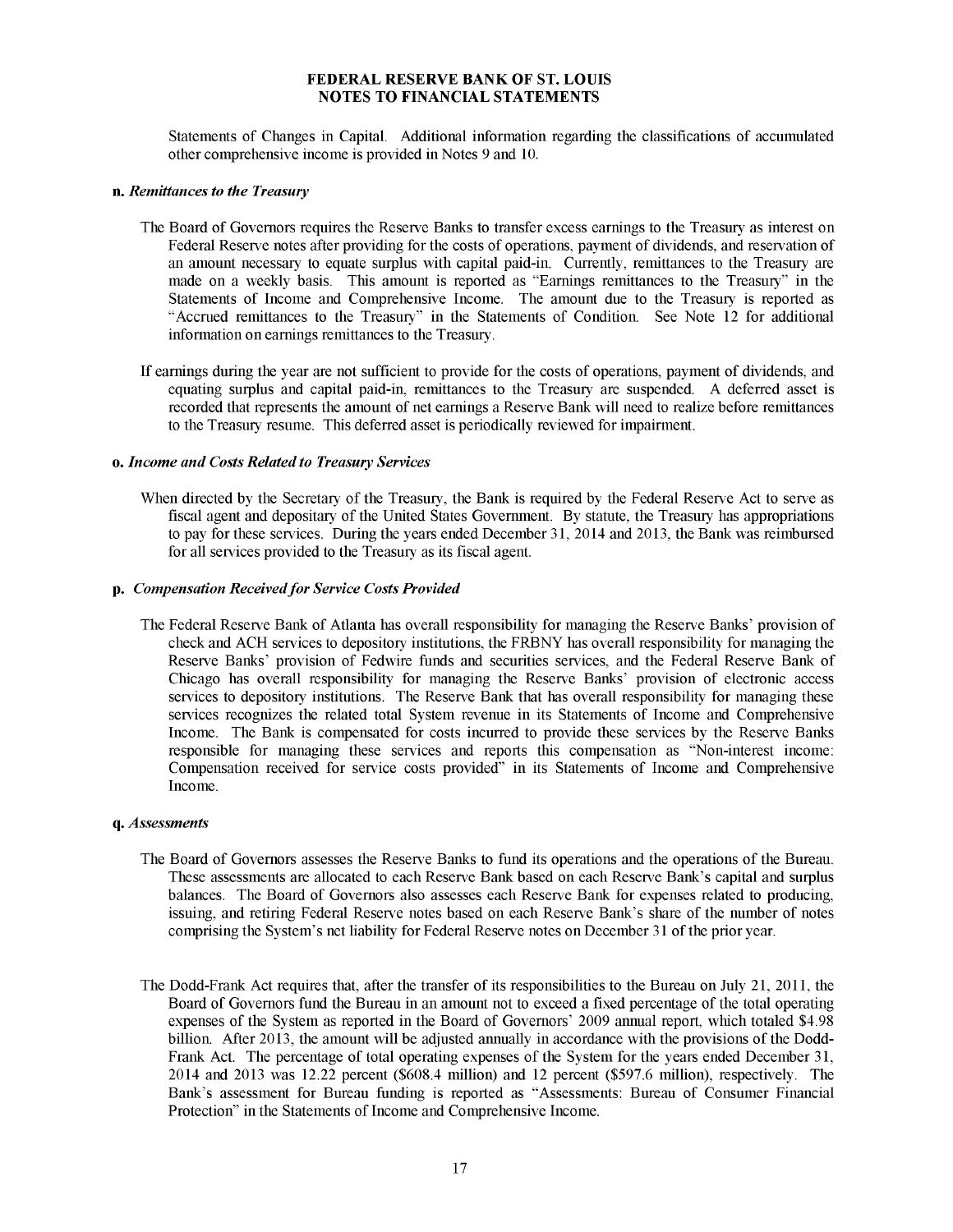#### r. *Taxes*

The Reserve Banks are exempt from federal, state, and local taxes, except for taxes on real property. The Bank's real property taxes were \$1 million for each of the years ended December 31, 2014 and 2013, respectively, and are reported as a component of "Operating expenses: Occupancy" in the Statements of Income and Comprehensive Income.

#### s. *Restructuring Charges*

- The Reserve Banks recognize restructuring charges for exit or disposal costs incurred as part of the closure of business activities in a particular location, the relocation of business activities from one location to another, or a fundamental reorganization that affects the nature of operations. Restructuring charges may include costs associated with employee separations, contract terminations, and asset impairments. Expenses are recognized in the period in which the Bank commits to a formalized restructuring plan or executes the specific actions contemplated in the plan and all criteria for financial statement recognition have been met.
- In 2014, the Treasury announced plans to consolidate the provision of substantially all fiscal agent services for the U.S. Treasury at the Federal Reserve Bank of Cleveland, the Federal Reserve Bank of Kansas City, the FRBNY, and the Bank. The implementation plan associated with this consolidation is expected to be completed in 2018.

The Bank had no significant restructuring activities in 2014 and 2013.

#### t. *Recently Issued Accounting Standards*

- In April 2014, the Financial Accounting Standards Board (FASB) issued Accounting Standards Update (ASU) 2014-08, *Presentation o f Financial Statements* (Topic 205) *and Property, Plant, and Equipment* (Topic 360): *Reporting Discontinued Operations and Disclosures of Disposals of Components of an Entity*. This update changes the requirements for reporting discontinued operations, which may include a component of an entity or a group of components of an entity, or a business or nonprofit activity. This update is effective for the Bank for the year ending December 31, 2015, and is not expected to have a material effect on the Bank's financial statements.
- In May 2014, the FASB issued ASU 2014-09, *Revenue from Contracts with Customers* (Topic 606). This update was issued to create common revenue recognition guidance for U.S. GAAP and International Financial Reporting Standards. The guidance is applicable to all contracts for the transfer of goods or services regardless of industry or type of transaction. This update requires recognition of revenue in a manner that reflects the consideration that the entity expects to receive in return for the transfer of goods or services to customers. This update is effective for the Bank for the year ending December 31, 2018, and is not expected to have a material effect on the Bank's financial statements.
- In June 2014, the FASB issued ASU 2014-11, *Transfer and Servicing* (Topic 860): *Repurchase-to-Maturity Transactions, Repurchase Financings, and Disclosures.* This update requires changes in the accounting for repurchase to maturity transactions and repurchase financing transactions. Additionally, this update provides guidance for the disclosures for certain transfers of financial assets accounted for as sales, where the transferor retains substantially all of the exposure to economic return on the transferred financial asset; and repurchase agreements, securities lending transactions, and repurchase to maturity transactions that are accounted for as secured borrowings. This update is effective for the Bank for the year ending December 31, 2015, and is not expected to have a material effect on the Bank's financial statements.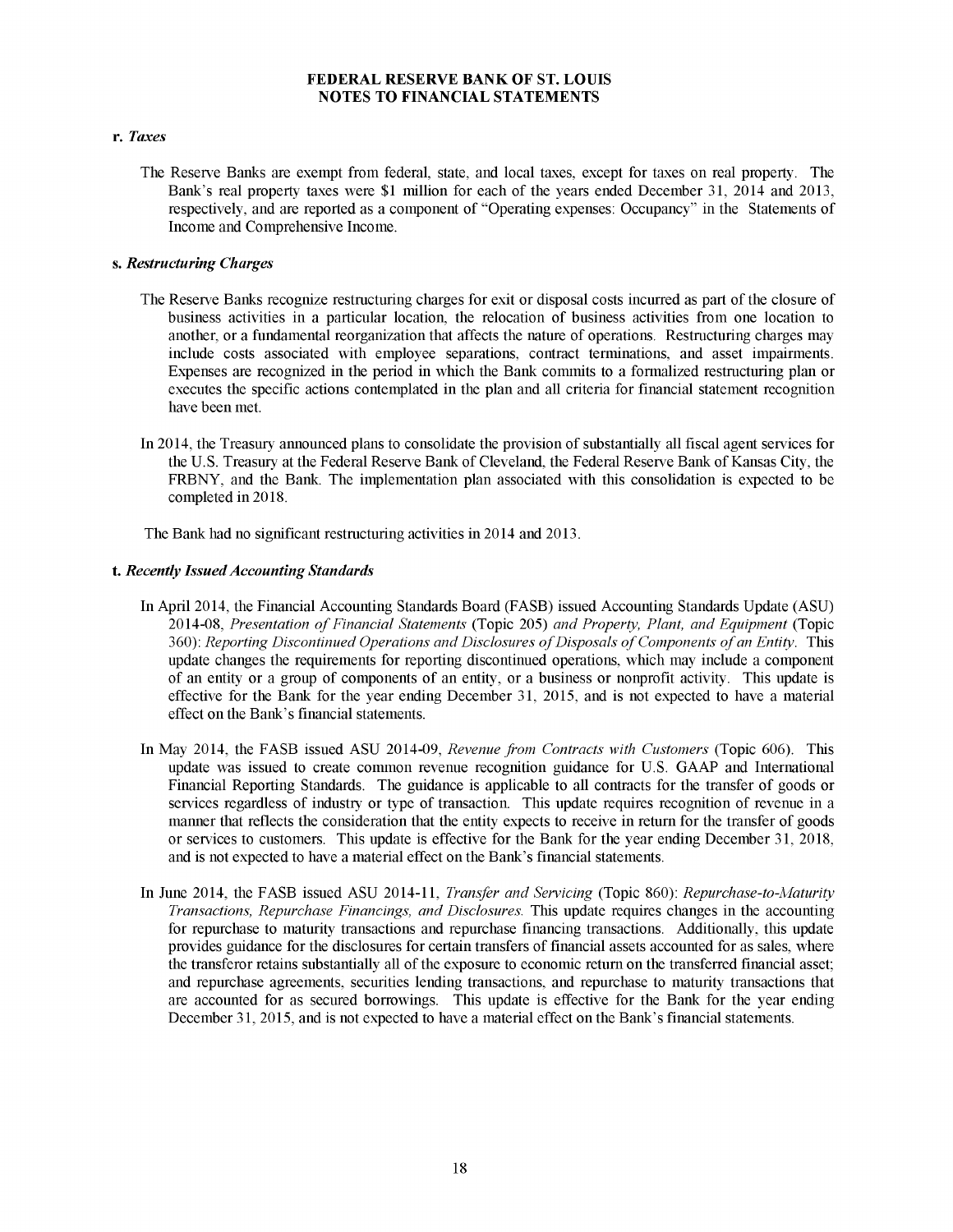#### 4. LOANS

#### *Loans to Depository Institutions*

- The Bank offers primary, secondary, and seasonal loans to eligible borrowers, and each program has its own interest rate. Interest is accrued using the applicable interest rate established at least every 14 days by the Bank's board of directors, subject to review and determination by the Board of Governors. Primary and secondary loans are extended on a short-term basis, typically overnight, whereas seasonal loans may be extended for a period of up to nine months.
- Primary, secondary, and seasonal loans are collateralized to the satisfaction of the Bank to reduce credit risk. Assets eligible to collateralize these loans include consumer, business, and real estate loans; Treasury securities; GSE debt securities; foreign sovereign debt; municipal, corporate, and state and local government obligations; asset-backed securities; corporate bonds; commercial paper; and bank-issued assets, such as certificates of deposit, bank notes, and deposit notes. Collateral is assigned a lending value that is deemed appropriate by the Bank, which is typically fair value reduced by a margin. Loans to depository institutions are monitored daily to ensure that borrowers continue to meet eligibility requirements for these programs. If a borrower no longer qualifies for these programs, the Bank will generally request full repayment of the outstanding loan or, for primary or seasonal loans, may convert the loan to a secondary credit loan. Collateral levels are reviewed daily against outstanding obligations, and borrowers that no longer have sufficient collateral to support outstanding loans are required to provide additional collateral or to make partial or full repayment.
- Loans to depository institutions were immaterial as of December 31, 2014, and were \$3 million at December 31, 2013, with a remaining maturity within 15 days.
- At December 31, 2014 and 2013, the Bank did not have any loans that were impaired, restructured, past due, or on non-accrual status, and no allowance for loan losses was required. There were no impaired loans during the years ended December 31, 2014 and 2013.

#### 5. SYSTEM OPEN MARKET ACCOUNT

#### a. *Domestic Securities Holdings*

- The FRBNY conducts domestic open market operations and, on behalf of the Reserve Banks, holds the resulting securities in the SOMA.
- During the years ended December 31, 2014 and 2013, the FRBNY continued the purchase of Treasury securities and federal agency and GSE MBS under the large-scale asset purchase programs authorized by the FOMC. In September 2011, the FOMC announced that the Federal Reserve would reinvest principal payments from the SOMA portfolio holdings of GSE debt securities and federal agency and GSE MBS in federal agency and GSE MBS. In June 2012, the FOMC announced that it would continue this reinvestment policy. In September 2012, the FOMC announced that the Federal Reserve would purchase additional federal agency and GSE MBS at a pace of \$40 billion per month. In December 2012, the FOMC announced that the Federal Reserve would also purchase longer-term Treasury securities initially at a pace of \$45 billion per month after its program to extend the average maturity of its holdings of Treasury securities was completed in 2012. In December 2013, the FOMC announced that it would slow the pace of its additional asset purchases. In October 2014, the FOMC concluded its asset purchase program while maintaining its existing policy of reinvesting principal payments from its holdings of agency debt and agency mortgage-backed securities in agency mortgage-backed securities and of rolling over maturing Treasury securities at auction.
- The Bank's allocated share of activity related to domestic open market operations was 1.233 percent and 1.609 percent at December 31, 2014 and 2013, respectively.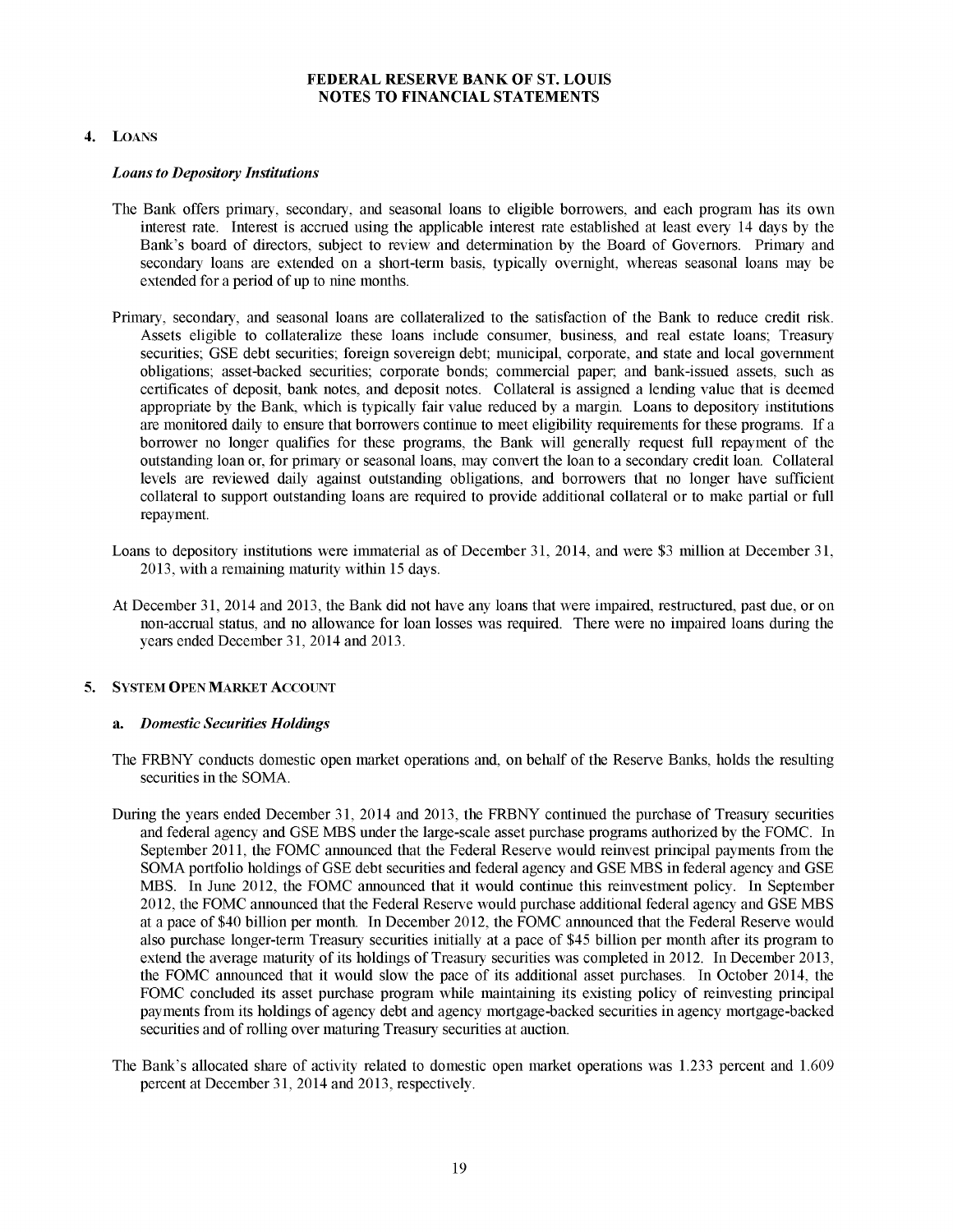The Bank's allocated share of Treasury securities, GSE debt securities, and federal agency and GSE MBS, net, excluding accrued interest, held in the SOMA at December 31 was as follows (in millions):

|                            |               |        |              |             | 2014          |            |                 |                 |  |  |  |  |  |
|----------------------------|---------------|--------|--------------|-------------|---------------|------------|-----------------|-----------------|--|--|--|--|--|
|                            |               |        |              | Unamortized |               | Unaccreted |                 | Total amortized |  |  |  |  |  |
|                            |               | Par    |              | premiums    |               | discounts  | cost            |                 |  |  |  |  |  |
| Notes                      | $\mathcal{S}$ | 20,166 | $\mathbf{S}$ | 341         | $\mathbf{\$}$ | (95)       |                 | 20,412          |  |  |  |  |  |
| Bonds                      |               | 10,193 |              | 1.537       |               | (119)      |                 | 11,611          |  |  |  |  |  |
| Total Treasury securities  | \$            | 30,359 | \$           | 1,878       | \$            | (214)      | \$              | 32,023          |  |  |  |  |  |
| GSE debt securities        | \$            | 477    | \$           | 16          | \$.           |            | \$              | 493             |  |  |  |  |  |
| Federal agency and GSE MBS |               | 21,423 | \$           | 656         | \$            | (12)       | \$              | 22,067          |  |  |  |  |  |
|                            | 2013          |        |              |             |               |            |                 |                 |  |  |  |  |  |
|                            |               |        |              | Unamortized | Unaccreted    |            | Total amortized |                 |  |  |  |  |  |
|                            |               | Par    |              | premiums    |               | discounts  |                 | cost            |  |  |  |  |  |
| <b>Notes</b>               | \$            | 23,611 | \$           | 537         | $\mathbf{s}$  | (91)       | $\mathbf{\$}$   | 24,057          |  |  |  |  |  |
| Bonds                      |               | 11.929 |              | 2.068       |               | (90)       |                 | 13,907          |  |  |  |  |  |
| Total Treasury securities  |               | 35,540 | \$           | 2,605       | \$            | (181)      | \$              | 37,964          |  |  |  |  |  |
| GSE debt securities        |               | 921    | \$           | 30          |               |            |                 | 951             |  |  |  |  |  |
| Federal agency and GSE MBS |               | 23,977 | \$           | 720         | \$            | (17)       | \$              | 24,680          |  |  |  |  |  |

The FRBNY enters into transactions for the purchase of securities under agreements to resell and transactions to sell securities under agreements to repurchase as part of its monetary policy activities. These operations are for the purpose of further assessing the appropriate structure of such operations in supporting the implementation of monetary policy during normalization. In addition, transactions to sell securities under agreements to repurchase are entered into as part of a service offering to foreign official and international account holders.

There were no material transactions related to securities purchased under agreements to resell during the years ended December 31, 2014 and 2013. Financial information related to securities sold under agreements to repurchase for the years ended December 31 was as follows (in millions):

|                                                   | Allocated to the Bank |    |       |    | Total SOMA |           |
|---------------------------------------------------|-----------------------|----|-------|----|------------|-----------|
|                                                   | 2014                  |    | 2013  |    | 2014       | 2013      |
| Overnight and term reverse repurchase agreements: |                       |    |       |    |            |           |
| Contract amount outstanding, end of year          | \$<br>4.893           | \$ | 3.182 | \$ | 396,705    | \$197,755 |
| Average daily amount outstanding, during the year | 1.694                 |    | 67    |    | 130,281    | 4,161     |
| Maximum balance outstanding, during the year      | 4.893                 |    | 3.182 |    | 396,705    | 197,755   |
| Securities pledged (par value), end of year       | 4.505                 |    | 3,025 |    | 365,235    | 188,028   |
| Securities pledged (market value), end of year    | 4.916                 |    | 3,165 |    | 398,540    | 196,726   |
| Foreign official and international accounts:      |                       |    |       |    |            |           |
| Contract amount outstanding, end of year          | \$<br>1.395           | \$ | 1.901 | \$ | 113,132    | \$118,169 |
| Average daily amount outstanding, during the year | 1.371                 |    | 1,525 |    | 102,968    | 95,520    |
| Maximum balance outstanding, during the year      | 1.901                 |    | 1,901 |    | 122,232    | 118,169   |
| Securities pledged (par value), end of year       | 1,336                 |    | 1,970 |    | 108,355    | 122,424   |
| Securities pledged (market value), end of year    | 1,395                 |    | 1,902 |    | 113,132    | 118,175   |
| Total contract amount outstanding, end of year    | 6,288                 | S  | 5,083 | S  | 509,837    | \$315,924 |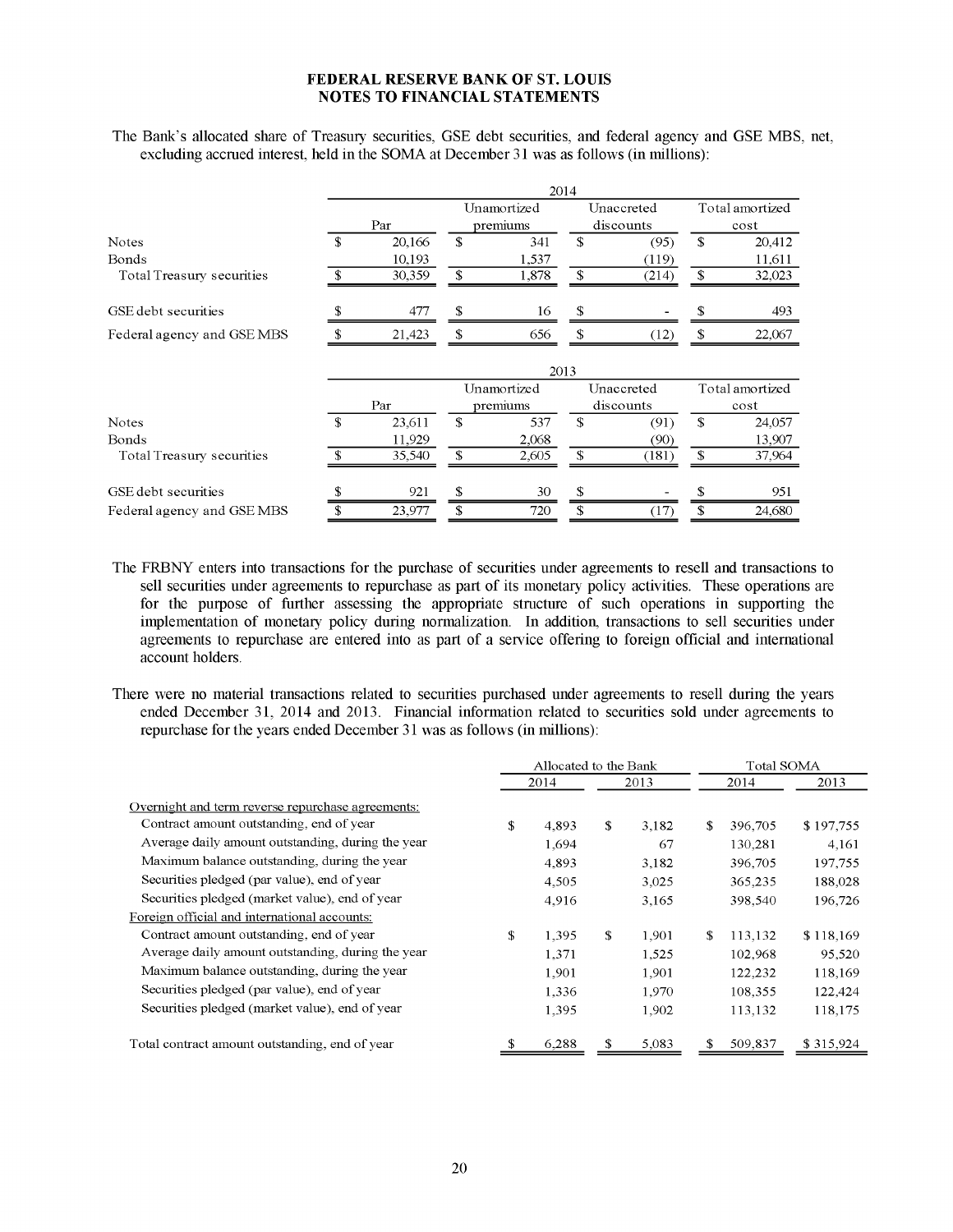Securities pledged as collateral, at December 31, 2014 and 2013, consisted solely of Treasury securities.

The remaining maturity distribution of Treasury securities, GSE debt securities, federal agency and GSE MBS bought outright, and securities sold under agreements to repurchase that were allocated to the Bank at December 31, 2014 and 2013 was as follows (in millions):

|                                                   |              | Within 15<br>days |    | 16 days to<br>90 days |          | 91 days to<br>1 year |   | Over 1 year<br>to 5 years |              | Over 5 years<br>to 10 years |    | Over 10<br>vears |              | Total  |
|---------------------------------------------------|--------------|-------------------|----|-----------------------|----------|----------------------|---|---------------------------|--------------|-----------------------------|----|------------------|--------------|--------|
| December 31, 2014:<br>Treasury securities         |              |                   |    |                       |          |                      |   |                           |              |                             |    |                  |              |        |
| (par value)                                       | $\mathbb{S}$ |                   | S. |                       | S        | 43                   | S | 13,727                    | \$           | 8,469                       | S  | 8,120            | $\mathbb{S}$ | 30,359 |
| GSE debt securities<br>(par value)                |              | 13                |    | 9                     |          | 49                   |   | 377                       |              |                             |    | 29               |              | 477    |
| Federal agency and GSE                            |              |                   |    |                       |          |                      |   |                           |              |                             |    |                  |              |        |
| $MBS$ (par value) <sup>1</sup>                    |              |                   |    |                       |          |                      |   |                           |              | 80                          |    | 21,343           |              | 21,423 |
| Securities sold under<br>agreements to repurchase |              |                   |    |                       |          |                      |   |                           |              |                             |    |                  |              |        |
| (contract amount)                                 |              | 6,288             |    |                       |          |                      |   |                           |              |                             |    |                  |              | 6,288  |
| December 31, 2013:                                |              |                   |    |                       |          |                      |   |                           |              |                             |    |                  |              |        |
| Treasury securities                               |              |                   |    |                       |          |                      |   |                           |              |                             |    |                  |              |        |
| (par value)                                       | $\mathbb{S}$ |                   | S  | 5                     | <b>S</b> | 3                    | S | 12,282                    | $\mathbb{S}$ | 13,913                      | £. | 9,337            | $\mathbb S$  | 35,540 |
| GSE debt securities                               |              |                   |    |                       |          |                      |   |                           |              |                             |    |                  |              |        |
| (par value)                                       |              | 37                |    | 122                   |          | 139                  |   | 584                       |              | $\mathbf{1}$                |    | 38               |              | 921    |
| Federal agency and GSE                            |              |                   |    |                       |          |                      |   |                           |              |                             |    |                  |              |        |
| MBS (par value) <sup>1</sup>                      |              |                   |    |                       |          |                      |   |                           |              | 41                          |    | 23,936           |              | 23,977 |
| Securities sold under<br>agreements to repurchase |              |                   |    |                       |          |                      |   |                           |              |                             |    |                  |              |        |
| (contract amount)                                 |              | 5,083             |    |                       |          |                      |   |                           |              |                             |    |                  |              | 5,083  |

<sup>1</sup> The par amount shown for federal agency and GSE MBS is the remaining principal balance of the securities.

Federal agency and GSE MBS are reported at stated maturity in the table above. The estimated weighted average life of these securities, which differs from the stated maturity primarily because it factors in scheduled payments and prepayment assumptions, was approximately 5.7 and 6.5 years as of December 31, 2014 and 2013, respectively.

The amortized cost and par value of Treasury securities and GSE debt securities that were loaned from the SOMA under securities lending agreements, at December 31 were as follows (in millions):

|                                      |              | Allocated to the Bank |    |     | Total SOMA |        |      |        |  |  |
|--------------------------------------|--------------|-----------------------|----|-----|------------|--------|------|--------|--|--|
|                                      | 2014<br>2013 |                       |    |     |            | 2014   | 2013 |        |  |  |
| Treasury securities (amortized cost) | \$.          | 137                   | \$ | 276 | \$.        | 11.144 |      | 17,153 |  |  |
| Treasury securities (par value)      |              | 125                   |    | 249 |            | 10.105 |      | 15,447 |  |  |
| GSE debt securities (amortized cost) |              |                       |    | 18  |            | 633    |      | 1,099  |  |  |
| GSE debt securities (par value)      |              | 8                     |    | 17  |            | 616    |      | 1,055  |  |  |

The FRBNY enters into commitments to buy and sell Treasury securities and records the related securities on a settlement-date basis. As of December 31, 2014, there were no outstanding commitments.

The FRBNY enters into commitments to buy and sell federal agency and GSE MBS and records the related securities on a settlement-date basis. As of December 31, 2014, the total purchase price of the federal agency and GSE MBS under outstanding purchase commitments was \$28,692 million, none of which was related to dollar rolls. The total purchase price of outstanding purchase commitments allocated to the Bank was \$354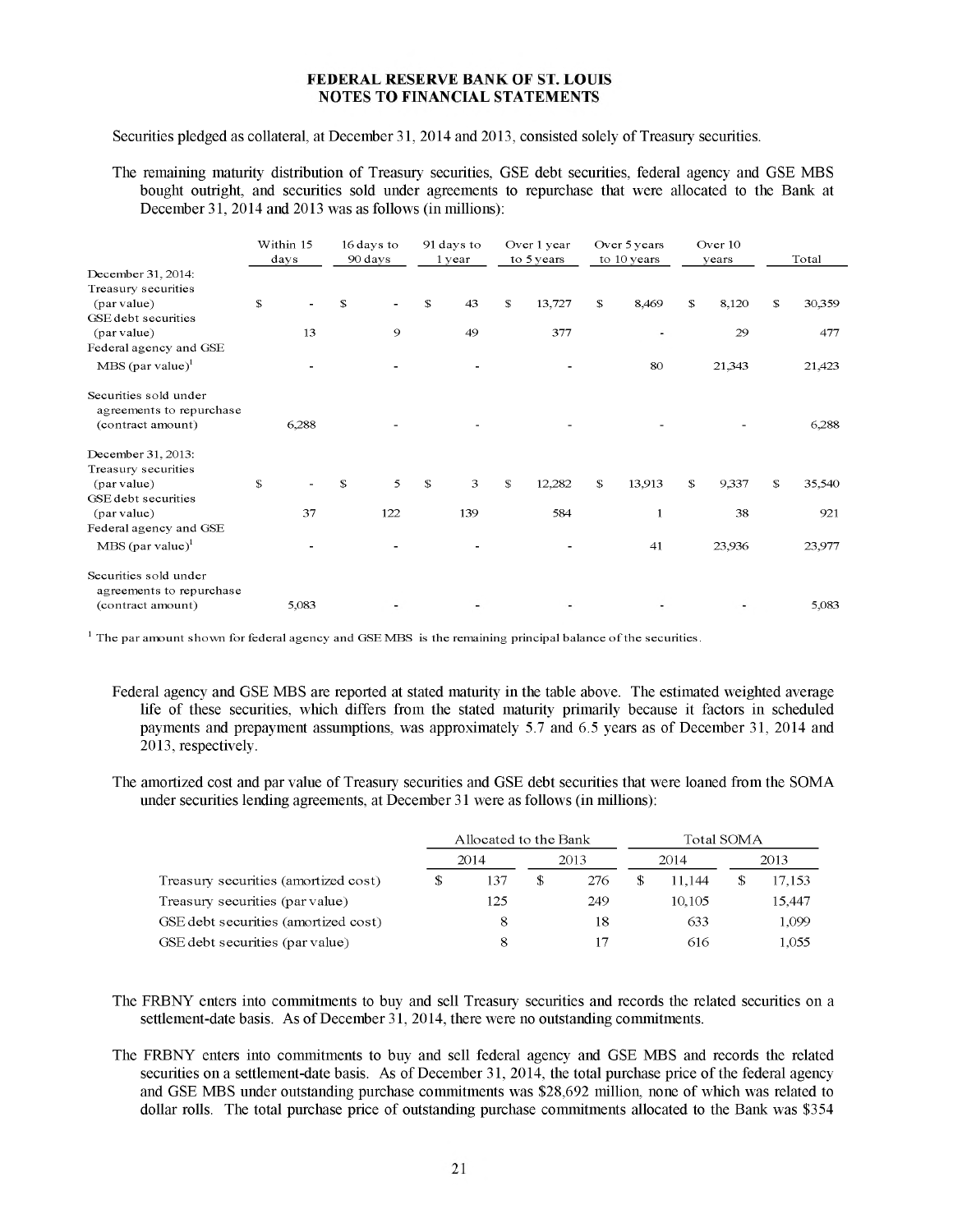million, none of which was related to dollar rolls. As of December 31, 2014, there were no outstanding sales commitments for federal agency and GSE MBS. These commitments, which had contractual settlement dates extending through January 2015, are principally for the purchase of TBA MBS for which the number and identity of the pools that will be delivered to fulfill the commitment are unknown at the time of the trade. These commitments are subject to varying degrees of off-balance-sheet market risk and counterparty credit risk that result from their future settlement. The FRBNY requires the posting of cash collateral for MBS commitments as part of its risk management practices used to mitigate the counterparty credit risk.

Other assets consists primarily of cash and short-term investments related to the federal agency and GSE MBS portfolio. Other liabilities, which are primarily related to federal agency and GSE MBS purchases and sales, includes the FRBNY's obligation to return cash margin posted by counterparties as collateral under commitments to purchase and sell federal agency and GSE MBS. In addition, other liabilities includes obligations that arise from the failure of a seller to deliver MBS to the FRBNY on the settlement date. Although the FRBNY has ownership of and records its investments in the MBS as of the contractual settlement date, it is not obligated to make payment until the securities are delivered, and the amount included in other liabilities represents the FRBNY's obligation to pay for the securities when delivered. The amount of other assets and other liabilities allocated to the Bank and held in the SOMA at December 31 was as follows (in millions):

|                                                                              |    | Allocated to the Bank |     |      | <b>Total SOMA</b> |      |      |       |  |  |
|------------------------------------------------------------------------------|----|-----------------------|-----|------|-------------------|------|------|-------|--|--|
|                                                                              |    | 2014                  |     | 2013 |                   | 2014 | 2013 |       |  |  |
| Other assets:<br>MBS portfolio related cash and \$<br>short term investments |    |                       | S   |      | \$                | 28   | \$   |       |  |  |
| Other                                                                        |    |                       |     |      |                   |      |      |       |  |  |
| Total other assets                                                           | S  |                       | \$. |      | <sup>\$</sup>     | 29   | \$.  | 2     |  |  |
| Other liabilities:                                                           |    |                       |     |      |                   |      |      |       |  |  |
| Cash margin<br>Obligations from MBS                                          | \$ | 10                    | \$  | 21   | \$                | 793  | S    | 1,320 |  |  |
| transaction fails                                                            |    |                       |     |      |                   | 30   |      | 11    |  |  |
| Other                                                                        |    |                       |     |      |                   | 7    |      |       |  |  |
| Total other liabilities                                                      | \$ | 10                    | \$  | 21   | \$                | 830  | \$   | 1,331 |  |  |

Accrued interest receivable on domestic securities holdings was \$25,561 million and \$23,405 million as of December 31, 2014 and 2013, respectively, of which \$315 million and \$376 million, respectively, was allocated to the Bank. These amounts are reported as a component of "System Open Market Account: Accrued interest receivable" in the Statements of Condition.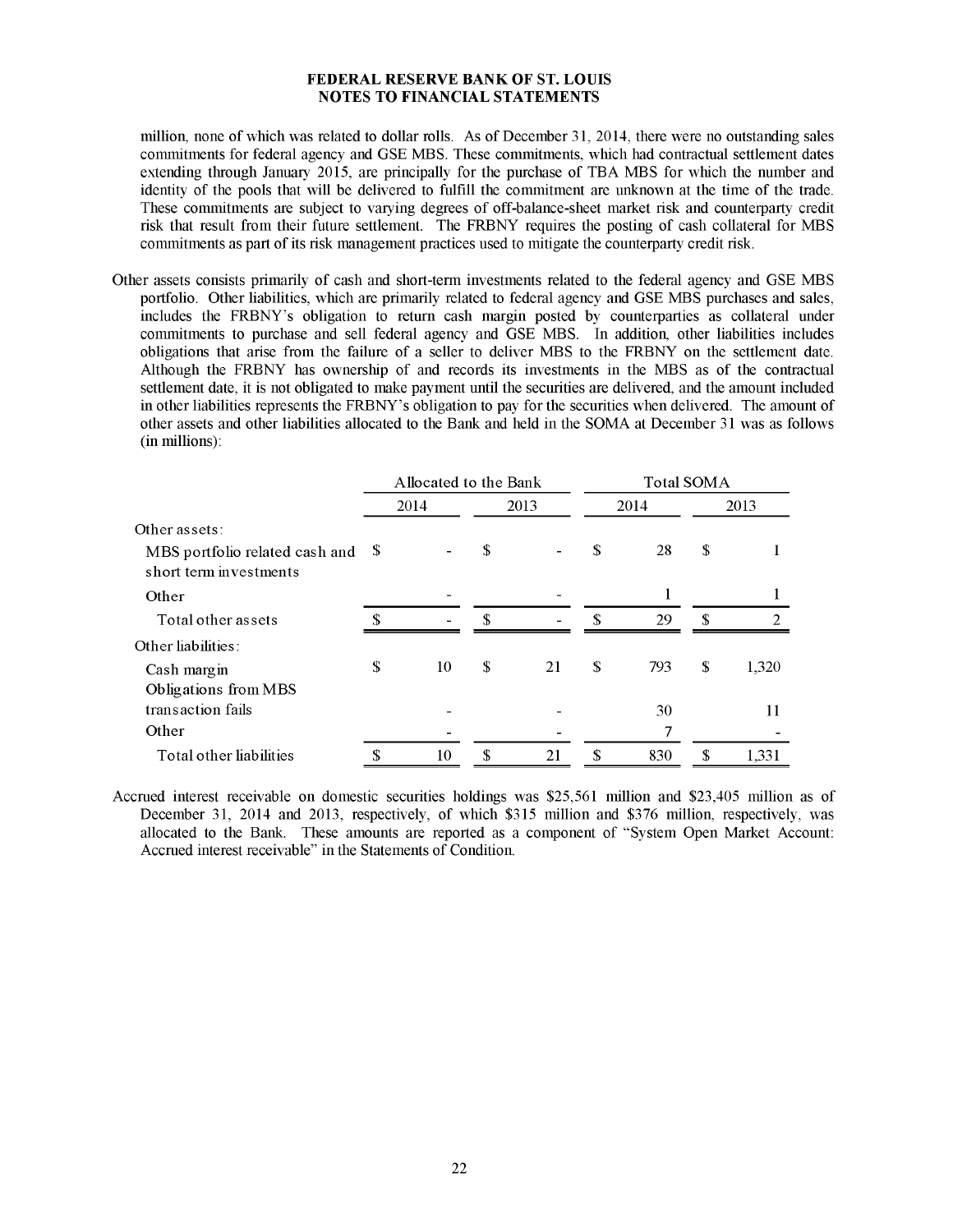Information about transactions related to Treasury securities, GSE debt securities, and federal agency and GSE MBS during the years ended December 31, 2014 and 2013, is summarized as follows (in millions):

|                                                                                       |               |         |     |         |              | Allocated to the Bank           |                        |       |   |                                         |
|---------------------------------------------------------------------------------------|---------------|---------|-----|---------|--------------|---------------------------------|------------------------|-------|---|-----------------------------------------|
|                                                                                       |               | Notes   |     | Bonds   |              | Total<br>Treasury<br>securities | GSE debt<br>securities |       |   | Federal<br>agency and<br><b>GSE MBS</b> |
| Balance at December 31, 2012                                                          | S             | 17,858  | S   | 10,427  | \$           | 28,285                          | S                      | 1,243 | S | 14,857                                  |
| $P$ urchases <sup>1</sup>                                                             |               | 5,723   |     | 3,289   |              | 9,012                           |                        |       |   | 13,776                                  |
| Sales <sup>1</sup>                                                                    |               |         |     |         |              |                                 |                        |       |   |                                         |
| Realized gains, net <sup>2</sup>                                                      |               |         |     |         |              |                                 |                        |       |   |                                         |
| Principal payments and maturities                                                     |               | (1)     |     |         |              | (1)                             |                        | (313) |   | (4,368)                                 |
| Amortization of premiums and accretion of discounts, net                              |               | (96)    |     | (151)   |              | (247)                           |                        | (13)  |   | (112)                                   |
| Inflation adjustment on inflation-indexed securities                                  |               | 5       |     | 10      |              | 15                              |                        |       |   |                                         |
| Annual reallocation adjustment <sup>3</sup>                                           |               | 568     |     | 332     |              | 900                             |                        | 34    |   | 527                                     |
| Balance at December 31, 2013                                                          | <sup>\$</sup> | 24,057  | \$. | 13,907  | \$           | 37,964                          | S                      | 951   | S | 24,680                                  |
| $P$ urchases <sup>1</sup>                                                             |               | 2,322   |     | 1,197   |              | 3,519                           |                        |       |   | 6,333                                   |
| Sales <sup>1</sup>                                                                    |               |         |     |         |              |                                 |                        |       |   |                                         |
| Realized gains, net <sup>2</sup>                                                      |               |         |     |         |              |                                 |                        |       |   |                                         |
| Principal payments and maturities                                                     |               | (7)     |     |         |              | (7)                             |                        | (266) |   | (2,654)                                 |
| Amortization of premiums and accretion of discounts, net                              |               | (74)    |     | (135)   |              | (209)                           |                        | (8)   |   | (94)                                    |
| Inflation adjustment on inflation-indexed securities                                  |               | 6       |     | 18      |              | 24                              |                        |       |   |                                         |
| Annual reallocation adjustment <sup>3</sup>                                           |               | (5,892) |     | (3,376) |              | (9,268)                         |                        | (184) |   | (6,198)                                 |
| Balance at December 31, 2014                                                          | S             | 20,412  | \$  | 11,611  | $\mathbb{S}$ | 32,023                          | \$                     | 493   | S | 22,067                                  |
| Year-ended December 31, 2013<br>Supplemental information - par value of transactions: |               |         |     |         |              |                                 |                        |       |   |                                         |
| Purchases <sup>4</sup>                                                                | \$.           | 5,695   | S   | 2,952   | \$           | 8.647                           | S                      |       | S | 13,346                                  |
| <b>Sales</b>                                                                          |               |         |     |         |              |                                 |                        |       |   |                                         |
| Year-ended December 31, 2014<br>Supplemental information - par value of transactions: |               |         |     |         |              |                                 |                        |       |   |                                         |
| Purchases <sup>4</sup>                                                                | \$            | 2,356   | S   | 1,176   | \$           | 3,532                           | S                      |       | S | 6,121                                   |
| Sales                                                                                 |               |         |     |         |              |                                 |                        |       |   |                                         |

<sup>1</sup> Purchases and sales may include payments and receipts related to principal, premiums, discounts, and inflation compensation adjustments to the basis of inflation-indexed securities. The amount reported as sales includes the realized gains and losses on such transactions. Purchases and sales exclude MBS TBA transactions that are settled on a net basis.

 $^{2}$  Realized gains, net offset the amount of realized gains and losses included in the reported sales amount.

<sup>3</sup> Reflects the annual adjustment to the Bank's allocated portion of the related SOMA securities that results from the annual settlement of the interdistrict settlement account, as discussed in Note 3i.

 $<sup>4</sup>$  Includes inflation compensation.</sup>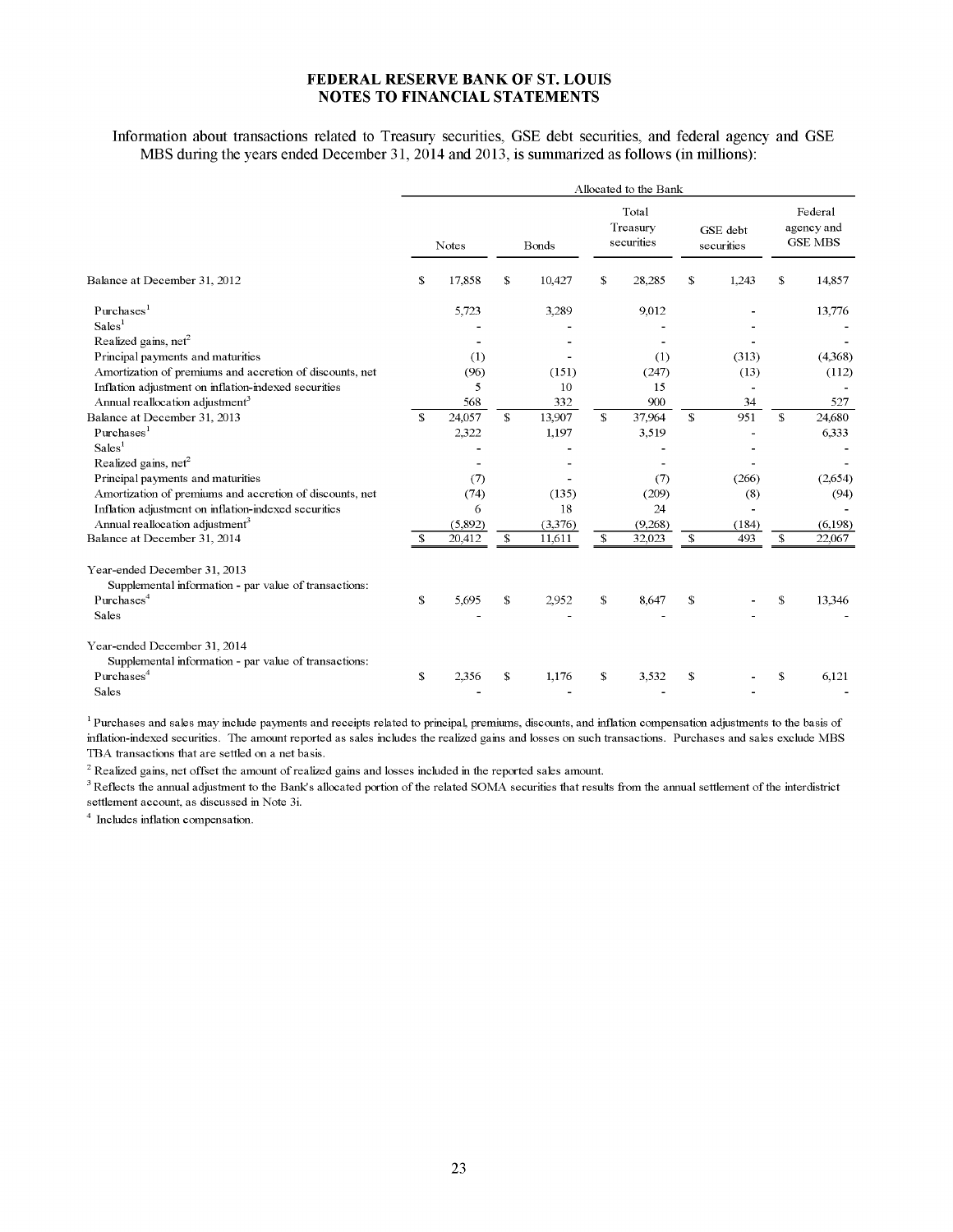|                                                                                       |              |              |              |           |                              | Total SOMA |                        |    |                                         |  |
|---------------------------------------------------------------------------------------|--------------|--------------|--------------|-----------|------------------------------|------------|------------------------|----|-----------------------------------------|--|
|                                                                                       |              | <b>Notes</b> | <b>Bonds</b> |           | Total Treasury<br>securities |            | GSE debt<br>securities |    | Federal<br>agency and<br><b>GSE MBS</b> |  |
| Balance at December 31, 2012                                                          | \$           | 1,142,219    | S            | 666.969   | S                            | 1,809,188  | \$<br>79,479           | S  | 950,321                                 |  |
| Purchases <sup>1</sup>                                                                |              | 358,656      |              | 206,208   |                              | 564,864    |                        |    | 864,538                                 |  |
| Sales <sup>1</sup>                                                                    |              |              |              |           |                              |            |                        |    |                                         |  |
| Realized gains, $net2$                                                                |              |              |              |           |                              |            |                        |    |                                         |  |
| Principal payments and maturities                                                     |              | (21)         |              |           |                              | (21)       | (19,562)               |    | (273,991)                               |  |
| Amortization of premiums and accretion of discounts, net                              |              | (6,024)      |              | (9,503)   |                              | (15,527)   | (795)                  |    | (7,008)                                 |  |
| Inflation adjustment on inflation-indexed securities                                  |              | 285          |              | 645       |                              | 930        |                        |    |                                         |  |
| Balance at December 31, 2013                                                          | <b>S</b>     | 1,495,115    | S            | 864,319   | S.                           | 2,359,434  | 59,122<br>S.           | S. | 1,533,860                               |  |
| Purchases <sup>1</sup>                                                                |              | 165,306      |              | 85,826    |                              | 251,132    |                        |    | 466,384                                 |  |
| Sales <sup>1</sup>                                                                    |              |              |              |           |                              |            |                        |    | (29)                                    |  |
| Realized gains, $net2$                                                                |              |              |              |           |                              |            |                        |    |                                         |  |
| Principal payments and maturities                                                     |              | (475)        |              |           |                              | (475)      | (18, 544)              |    | (203, 933)                              |  |
| Amortization of premiums and accretion of discounts, net                              |              | (5,545)      |              | (10, 132) |                              | (15,677)   | (588)                  |    | (7, 199)                                |  |
| Inflation adjustment on inflation-indexed securities                                  |              | 500          |              | 1,327     |                              | 1.827      |                        |    |                                         |  |
| Balance at December 31, 2014                                                          | S            | 1,654,901    | \$           | 941,340   | S                            | 2,596.241  | 39,990<br>$\mathbf{s}$ | S. | 1,789,083                               |  |
| Year-ended December 31, 2013<br>Supplemental information - par value of transactions: |              |              |              |           |                              |            |                        |    |                                         |  |
| Purchases $3$                                                                         | $\mathbb{S}$ | 356,766      | S            | 184,956   | S.                           | 541,722    | S                      | S  | 837,490                                 |  |
| Sales                                                                                 |              |              |              |           |                              |            |                        |    |                                         |  |
| Year-ended December 31, 2014                                                          |              |              |              |           |                              |            |                        |    |                                         |  |
| Supplemental information - par value of transactions:                                 |              |              |              |           |                              |            |                        |    |                                         |  |
| Purchases <sup>3</sup>                                                                | S            | 167,497      | \$           | 83,739    | S                            | 251,236    | S                      | S  | 450,633                                 |  |
| Sales                                                                                 |              |              |              |           |                              |            |                        |    | (29)                                    |  |

<sup>1</sup> Purchases and sales may include payments and receipts related to principal, premiums, discounts, and inflation compensation adjustments to the basis of inflation-indexed securities. The amount reported as sales includes the realized gains and losses on such transactions. Purchases and sales exclude MBS TBA transactions that are settled on a net basis.

 $<sup>2</sup>$  Realized gains, net offset the amount of realized gains and losses included in the reported sales amount.</sup>

 $3$  Includes inflation compensation.

#### b. *Foreign Currency Denominated Investments*

The FRBNY conducts foreign currency operations and, on behalf of the Reserve Banks, holds the resulting foreign currency denominated investments in the SOMA.

- The FRBNY holds foreign currency deposits with foreign central banks and the Bank for International Settlements and invests in foreign government debt instruments of Germany, France, and Japan. These foreign government debt instruments are backed by the full faith and credit of the issuing foreign governments. In addition, the FRBNY enters into transactions to purchase Euro-denominated government debt securities under agreements to resell for which the accepted collateral is the debt instruments issued by the governments of Belgium, France, Germany, Italy, the Netherlands, and Spain, which are backed by the full faith and credit of those issuing governments.
- The Bank's allocated share of activity related to foreign currency operations was 0.841 percent and 0.834 percent at December 31, 2014 and 2013, respectively.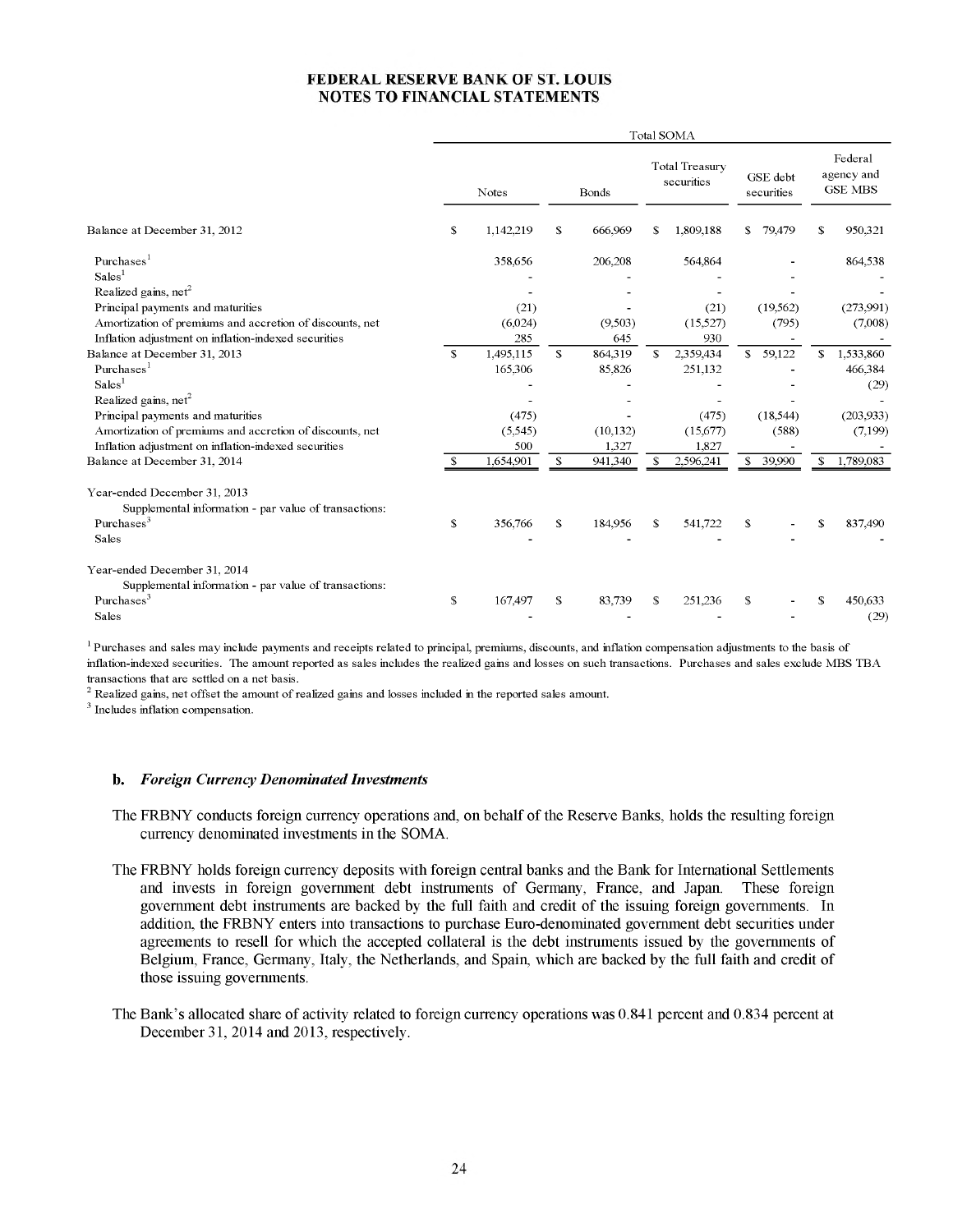Information about foreign currency denominated investments valued at amortized cost and foreign currency market exchange rates at December 31 was as follows (in millions):

|                                                 |      | Allocated to Bank |      |     |             |    | Total SOMA |  |  |
|-------------------------------------------------|------|-------------------|------|-----|-------------|----|------------|--|--|
|                                                 | 2014 |                   | 2013 |     | 2014        |    | 2013       |  |  |
| Euro:                                           |      |                   |      |     |             |    |            |  |  |
| Foreign currency deposits                       | \$   | 59                | S    | 63  | \$<br>6,936 | \$ | 7,530      |  |  |
| Securities purchased under agreements to resell |      |                   |      | 21  |             |    | 2,549      |  |  |
| German government debt instruments              |      | 21                |      | 20  | 2,494       |    | 2,397      |  |  |
| French government debt instruments              |      | 31                |      | 20  | 3.687       |    | 2,397      |  |  |
| Japanese yen:                                   |      |                   |      |     |             |    |            |  |  |
| Foreign currency deposits                       |      | 21                |      | 24  | 2,576       |    | 2,926      |  |  |
| Japanese government debt instruments            |      | 44                |      | 50  | 5,207       |    | 5,925      |  |  |
| Total                                           |      | 176               |      | 198 | 20,900      |    | 23.724     |  |  |

Accrued interest receivable on foreign currency denominated investments was \$83 million and \$88 million as of December 31, 2014 and 2013, respectively, of which \$1 million for each year ended was allocated to the Bank. These amounts are reported as a component of "System Open Market Account: Accrued interest receivable" in the Statements of Condition.

The remaining maturity distribution of foreign currency denominated investments that were allocated to the Bank at December 31, 2014 and 2013, was as follows (in millions):

|                    | Within 15<br>days | 16 days to<br>90 days |                           | 91 days to 1<br>year | Over 1 year<br>to 5 years |    | Total |     |  |
|--------------------|-------------------|-----------------------|---------------------------|----------------------|---------------------------|----|-------|-----|--|
| December 31, 2014: |                   |                       |                           |                      |                           |    |       |     |  |
| Euro               | \$<br>31          | \$<br>24              | \$                        | 14                   | \$                        | 42 | \$    | 111 |  |
| Japanese yen       | 23                | 3                     |                           | 13                   |                           | 26 |       | 65  |  |
| Total              | 54                | \$<br>27              | \$                        | 27                   | \$                        | 68 | \$    | 176 |  |
| December 31, 2013: |                   |                       |                           |                      |                           |    |       |     |  |
| Euro               | \$<br>59          | \$<br>15              | $\boldsymbol{\mathsf{s}}$ | 18                   | \$                        | 32 | \$    | 124 |  |
| Japanese yen       | 26                | 3                     |                           | 16                   |                           | 29 |       | 74  |  |
| Total              | \$<br>85          | \$<br>18              | \$                        | 34                   | $\mathbf{\$}$             | 61 | \$    | 198 |  |

There were no foreign exchange contracts related to open market operations outstanding as of December 31, 2014.

The FRBNY enters into commitments to buy foreign government debt instruments and records the related securities on a settlement-date basis. As of December 31, 2014, there were \$137 million of outstanding commitments to purchase foreign government debt instruments, of which \$1 million was allocated to the Bank. These securities settled on January 5, 2015, and replaced Euro-denominated government debt instruments held in the SOMA that matured on that date. During 2014, there were purchases and maturities of foreign government debt instruments of \$5,494 million and \$3,337 million, respectively, of which \$46 million and \$28 million, respectively, were allocated to the Bank. There were no sales of foreign government debt instruments in 2014.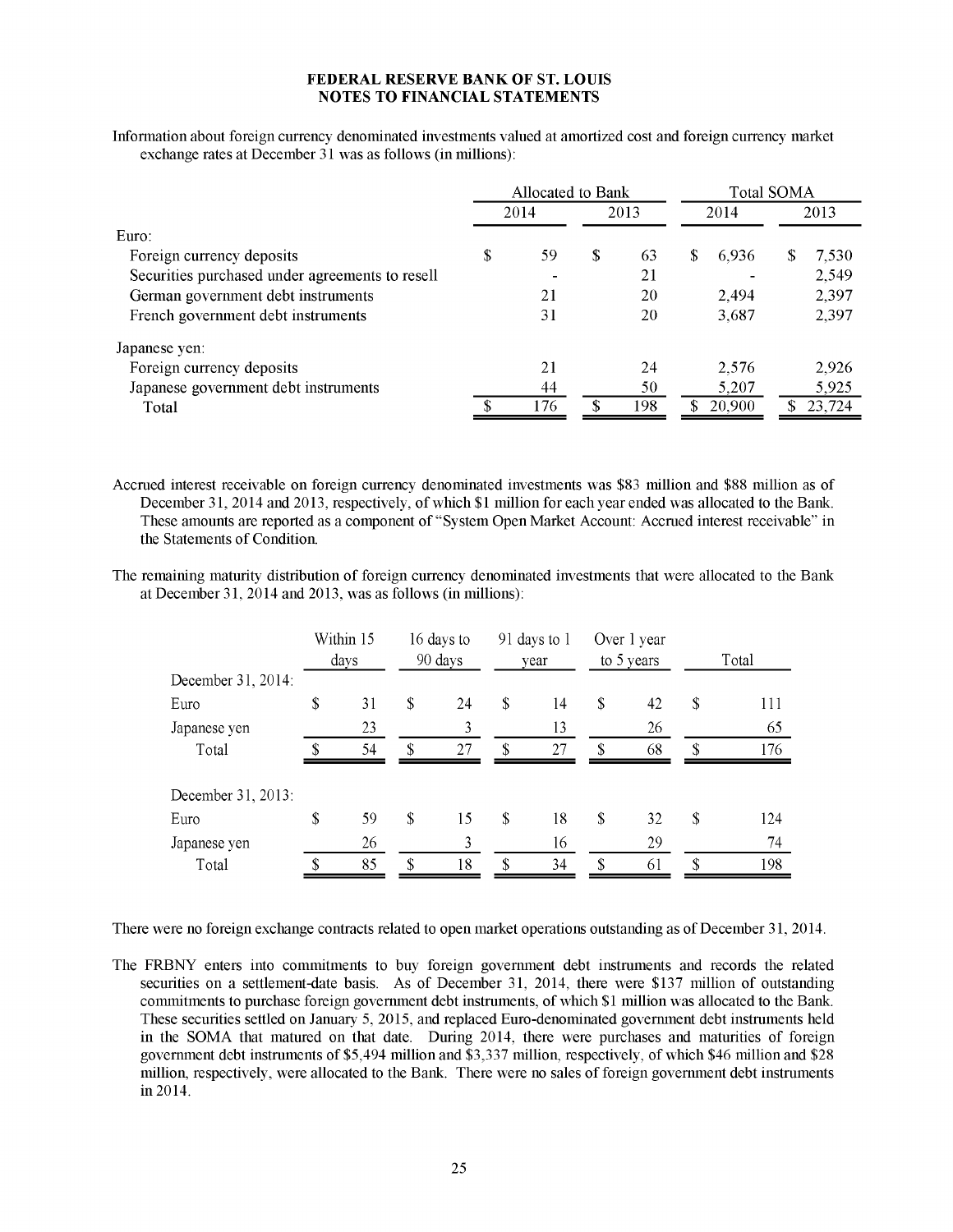- In connection with its foreign currency activities, the FRBNY may enter into transactions that are subject to varying degrees of off-balance-sheet market risk and counterparty credit risk that result from their future settlement. The FRBNY controls these risks by obtaining credit approvals, establishing transaction limits, receiving collateral in some cases, and performing monitoring procedures.
- At December 31, 2014 and 2013, there was no balance outstanding under the authorized warehousing facility.
- There were no transactions related to the authorized reciprocal currency arrangements with the Bank of Canada and the Bank of Mexico during the years ended December 31, 2014 and 2013.
- Foreign currency working balances held and foreign exchange contracts executed by the Bank to facilitate its international payments and currency transactions it made on behalf of foreign central banks and U.S. official institution customers were not material as of December 31, 2014 and 2013.

#### c. *Central Bank Liquidity Swaps*

#### *U.S. Dollar Liquidity Swaps*

- The Bank's allocated share of U.S. dollar liquidity swaps was approximately 0.841 percent and 0.834 percent at December 31, 2014 and 2013, respectively.
- The total foreign currency held under U.S. dollar liquidity swaps in the SOMA at December 31, 2014 and 2013, was \$1,528 million and \$272 million, respectively, of which \$13 million and \$2 million, respectively, was allocated to the Bank.
- The remaining maturity distribution of U.S. dollar liquidity swaps that were allocated to the Bank at December 31 was as follows (in millions):

|              |                                                     |    | 2014                     |  |      |           |         |            | 2013  |  |   |
|--------------|-----------------------------------------------------|----|--------------------------|--|------|-----------|---------|------------|-------|--|---|
|              | Within 15<br>16 days to<br>90 days<br>Total<br>days |    |                          |  | davs | Within 15 | 90 days | 16 days to | Total |  |   |
| Euro         | $\overline{\phantom{a}}$                            |    | $\,$                     |  | ۰.   |           |         |            |       |  |   |
| Japanese yen |                                                     |    | $\sim$                   |  | 13   |           | -       |            | -     |  | - |
| Total        | 13                                                  | \$ | $\overline{\phantom{a}}$ |  | 13   |           |         |            |       |  |   |

#### *Foreign Currency Liquidity Swaps*

At December 31, 2014 and 2013, there was no balance outstanding related to foreign currency liquidity swaps.

#### d. Fair Value of SOMA Assets and Liabilities

- The fair value amounts below are presented solely for informational purposes. Although the fair value of SOMA security holdings can be substantially greater than or less than the recorded value at any point in time, these unrealized gains or losses have no effect on the ability of the Reserve Banks, as the central bank, to meet their financial obligations and responsibilities. Because SOMA securities are recorded at amortized cost, cumulative unrealized gains (losses) are not recognized in the Statements of Condition and the changes in cumulative unrealized gains (losses) are not recognized in the Statements of Income and Comprehensive Income.
- The fair value of the Treasury securities, GSE debt securities, federal agency and GSE MBS, and foreign government debt instruments in the SOMA's holdings is subject to market risk, arising from movements in market variables such as interest rates and credit risk. The fair value of federal agency and GSE MBS is also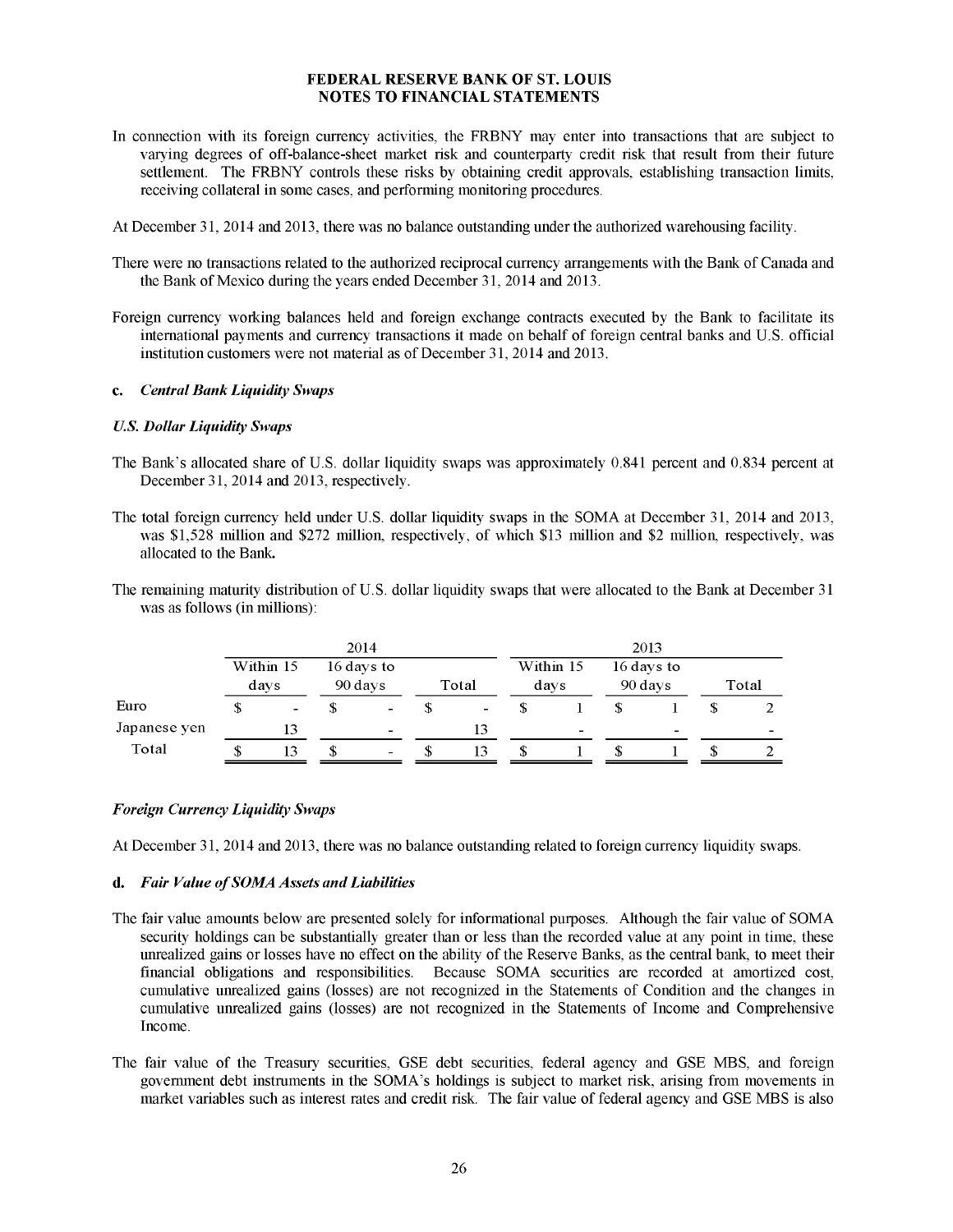affected by the expected rate of prepayments of mortgage loans underlying the securities. The fair value of foreign government debt instruments is also affected by currency risk. Based on evaluations performed as of December 31, 2014, there are no credit impairments of SOMA securities holdings.

The following table presents the amortized cost, fair value, and cumulative unrealized gains (losses) on the Treasury securities, GSE debt securities, and federal agency and GSE MBS held in the SOMA at December 31 (in millions):

|                                                   |    |                |    |            |             | Allocated to the Bank                      |    |                |             |            |             |                                                     |
|---------------------------------------------------|----|----------------|----|------------|-------------|--------------------------------------------|----|----------------|-------------|------------|-------------|-----------------------------------------------------|
|                                                   |    |                |    | 2014       |             |                                            |    |                |             | 2013       |             |                                                     |
|                                                   |    | Amortized cost |    | Fair value |             | Cumulative<br>unrealized gains<br>(losses) |    | Amortized cost |             | Fair value |             | Cumulative<br>unrealized gains<br>$(\text{losses})$ |
| Treasury securities:                              |    |                |    |            |             |                                            |    |                |             |            |             |                                                     |
| Notes                                             | \$ | 20,412         | s  | 20,763     | \$          | 351                                        | S  | 24,057         | s           | 24,119     | \$          | 62                                                  |
| Bonds                                             |    | 11,611         |    | 12,987     |             | 1,376                                      |    | 13,907         |             | 13,554     |             | (353)                                               |
| Total Treasury securities                         | S  | 32,023         | S. | 33,750     | $\mathbf S$ | 1,727                                      | S. | 37,964         | S.          | 37,673     | $\mathbf S$ | (291)                                               |
| GSE debt securities                               |    | 493            |    | 524        |             | 31                                         |    | 951            |             | 1,001      |             | 50                                                  |
| Federal agency and GSE MBS                        |    | 22,067         |    | 22,455     |             | 388                                        |    | 24,680         |             | 24,064     |             | (616)                                               |
| Total domestic SOMA portfolio securities holdings | \$ | 54,583         | s  | 56,729     | \$          | 2,146                                      | -S | 63,595         | $\mathbf S$ | 62,738     | \$          | (857)                                               |
| Memorandum - Commitments for:                     |    |                |    |            |             |                                            |    |                |             |            |             |                                                     |
| Purchases of Treasury securities                  | \$ |                | s  |            | \$          |                                            | \$ |                | S           |            | \$          |                                                     |
| Purchases of Federal agency and GSE MBS           |    | 354            |    | 355        |             |                                            |    | 955            |             | 951        |             | (4)                                                 |
| Sales of Federal agency and GSEMBS                |    |                |    |            |             |                                            |    |                |             |            |             |                                                     |
|                                                   |    |                |    |            |             | Total SOMA                                 |    |                |             |            |             |                                                     |
|                                                   |    |                |    | 2014       |             |                                            |    |                |             | 2013       |             |                                                     |
|                                                   |    | Amortized cost |    | Fair value |             | Cumulative<br>unrealized gains<br>(losses) |    | Amortized cost |             | Fair value |             | Cumulative<br>unrealized gains<br>(losses)          |
| Treasury securities:                              |    |                |    |            |             |                                            |    |                |             |            |             |                                                     |
| Notes                                             | S  | 1,654,901      | S  | 1,683,377  | S           | 28,476                                     | S  | 1,495,115      | S           | 1,499,000  | \$          | 3,885                                               |
| Bonds                                             |    | 941.340        |    | 1,052,916  |             | 111,576                                    |    | 864,319        |             | 842,336    |             | (21,983)                                            |
| Total Treasury securities                         | S  | 2,596,241      | s  | 2,736,293  | \$          | 140,052                                    | S  | 2,359,434      | s           | 2,341,336  | \$          | (18,098)                                            |
| GSE debt securities                               |    | 39.990         |    | 42,499     |             | 2,509                                      |    | 59,122         |             | 62,236     |             | 3,114                                               |
| Federal agency and GSE MBS                        |    | 1,789,083      |    | 1,820,544  |             | 31,461                                     |    | 1,533,860      |             | 1,495,572  |             | (38, 288)                                           |
| Total domestic SOMA portfolio securities holdings | \$ | 4,425,314      | S  | 4,599,336  | \$          | 174,022                                    | S  | 3,952,416      | \$          | 3,899,144  | \$          | (53,272)                                            |

| Memorandum - Commitments for:           |                          |                          |                          |                 |        |       |
|-----------------------------------------|--------------------------|--------------------------|--------------------------|-----------------|--------|-------|
| Purchases of Treasury securities        | $\overline{\phantom{a}}$ | $\sim$                   | $\sim$                   | $\sim$ 10 $\pm$ | $\sim$ |       |
| Purchases of Federal agency and GSE MBS | 28.692                   | 28,803                   |                          | 59,350          | 59,129 | (221) |
| Sales of Federal agency and GSEMBS      |                          | $\overline{\phantom{0}}$ | $\overline{\phantom{a}}$ | $\sim$          |        |       |

- The fair value of Treasury securities and GSE debt securities was determined using pricing services that provide market consensus prices based on indicative quotes from various market participants. The fair value of federal agency and GSE MBS was determined using a pricing service that utilizes a model-based approach that considers observable inputs for similar securities.
- The cost basis of securities purchased under agreements to resell, securities sold under agreements to repurchase, and other investments held in the SOMA domestic portfolio approximate fair value.
- At December 31, 2014 and 2013, the fair value of foreign currency denominated investments was \$20,996 million and \$23,802 million, respectively, of which \$176 million and \$198 million, respectively, was allocated to the Bank. The fair value of foreign government debt instruments was determined using pricing services that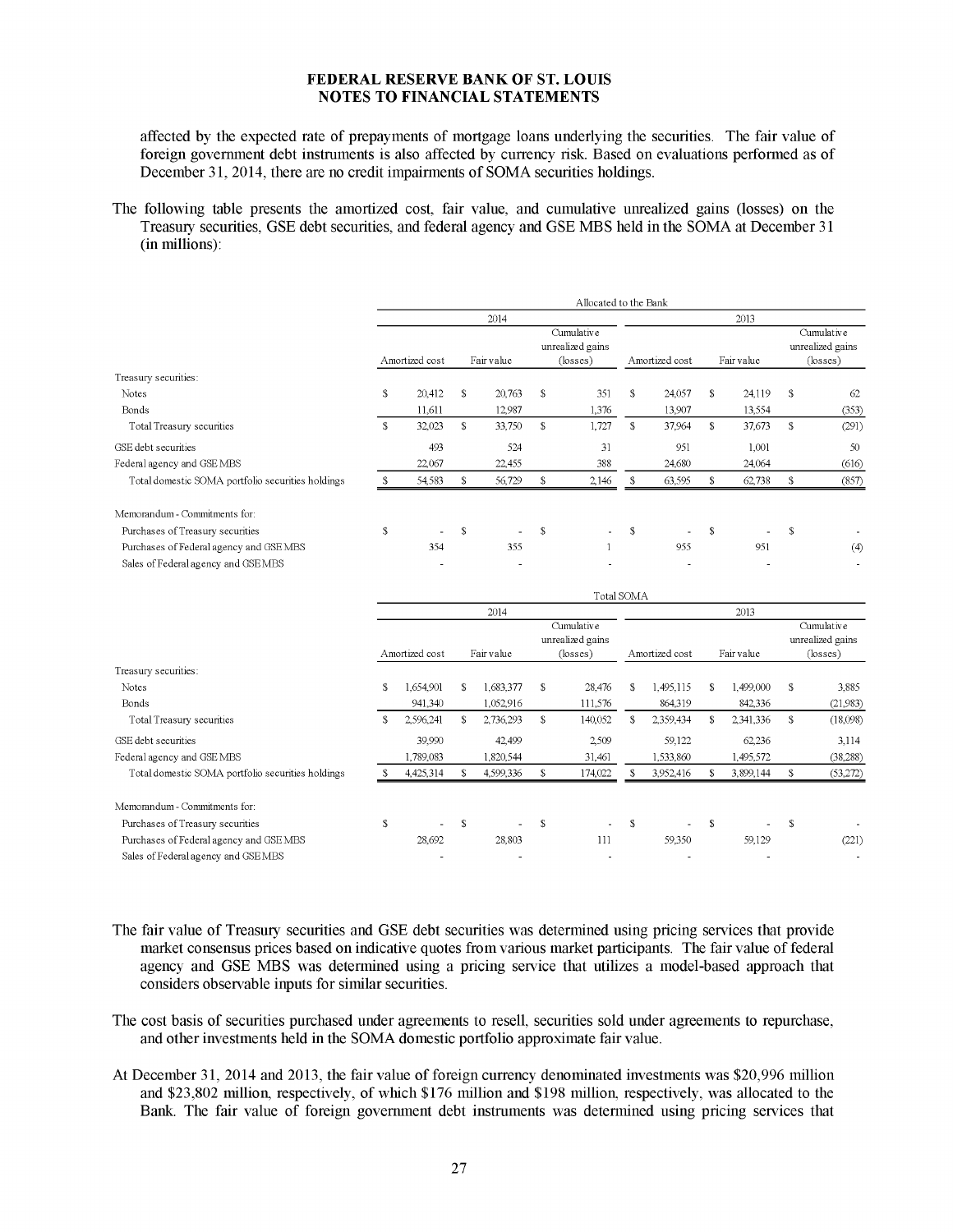provide market consensus prices based on indicative quotes from various market participants. The fair value of foreign currency deposits and securities purchased under agreements to resell was determined by reference to market interest rates.

The following table provides additional information on the amortized cost and fair values of the federal agency and GSE MBS portfolio at December 31 (in millions):

|                         | 2014                      |                |              |                |    | 2013           |      |            |  |  |  |
|-------------------------|---------------------------|----------------|--------------|----------------|----|----------------|------|------------|--|--|--|
| Distribution of MBS     |                           |                |              |                |    |                |      |            |  |  |  |
| holdings by coupon rate |                           | Amortized cost |              | Fair value     |    | Amortized cost |      | Fair value |  |  |  |
| Allocated to the Bank:  |                           |                |              |                |    |                |      |            |  |  |  |
| 2.0%                    | \$                        | 158            | $\mathbb{S}$ | 156            | \$ | 228            | \$   | 218        |  |  |  |
| 2.5%                    |                           | 1,414          |              | 1,400          |    | 1,992          |      | 1,906      |  |  |  |
| 3.0%                    |                           | 6,331          |              | 6,245          |    | 8,396          |      | 7,792      |  |  |  |
| 3.5%                    |                           | 5,936          |              | 6,036          |    | 5,627          |      | 5,444      |  |  |  |
| 4.0%                    |                           | 5,280          |              | 5,442          |    | 3,705          |      | 3,719      |  |  |  |
| 4.5%                    |                           | 1,922          |              | 2,070          |    | 2,990          |      | 3,145      |  |  |  |
| 5.0%                    |                           | 808            |              | 872            |    | 1,340          |      | 1,415      |  |  |  |
| 5.5%                    |                           | 188            |              | 202            |    | 346            |      | 366        |  |  |  |
| 6.0%                    |                           | 26             |              | 28             |    | 49             |      | 52         |  |  |  |
| 6.5%                    |                           | $\overline{4}$ |              | $\overline{4}$ |    | 7              |      | 7          |  |  |  |
| Total                   | $\boldsymbol{\mathsf{S}}$ | 22,067         | \$           | 22,455         | \$ | 24,680         | $\$$ | 24,064     |  |  |  |
| Total SOMA:             |                           |                |              |                |    |                |      |            |  |  |  |
| 2.0%                    | \$                        | 12.788         | \$           | 12,618         | \$ | 14.191         | \$   | 13,529     |  |  |  |
| 2.5%                    |                           | 114,609        |              | 113,468        |    | 123,832        |      | 118,458    |  |  |  |
| 3.0%                    |                           | 513.289        |              | 506,280        |    | 521.809        |      | 484,275    |  |  |  |
| 3.5%                    |                           | 481,305        |              | 489,390        |    | 349,689        |      | 338,357    |  |  |  |
| 4.0%                    |                           | 428,047        |              | 441,204        |    | 230,256        |      | 231,113    |  |  |  |
| 4.5%                    |                           | 155,867        |              | 167,844        |    | 185,825        |      | 195,481    |  |  |  |
| 5.0%                    |                           | 65,544         |              | 70,719         |    | 83,290         |      | 87,968     |  |  |  |
| 5.5%                    |                           | 15,232         |              | 16,414         |    | 21,496         |      | 22,718     |  |  |  |
| 6.0%                    |                           | 2,110          |              | 2,287          |    | 3,051          |      | 3,225      |  |  |  |
| 6.5%                    |                           | 292            |              | 320            |    | 421            |      | 448        |  |  |  |
| Total                   | \$                        | 1,789,083      | \$           | 1,820,544      | \$ | 1,533,860      | \$   | 1,495,572  |  |  |  |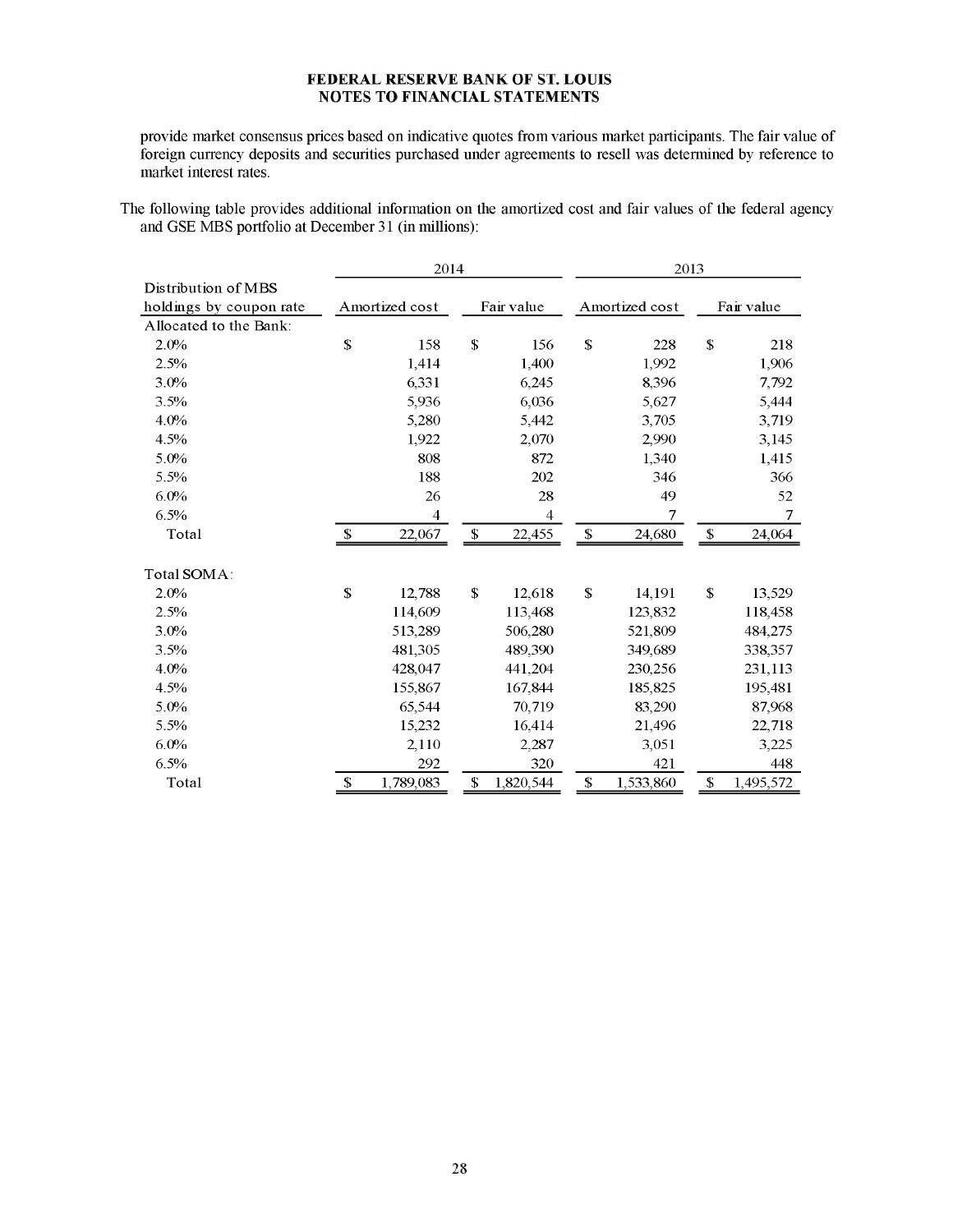The following tables present the realized gains and the change in the cumulative unrealized gains (losses) related to SOMA domestic securities holdings during the years ended December 31, 2014 and 2013 (in millions):

|                            |    |                             |      |                                                                         | Allocated to Bank           |    |      |                                                        |
|----------------------------|----|-----------------------------|------|-------------------------------------------------------------------------|-----------------------------|----|------|--------------------------------------------------------|
|                            |    |                             | 2014 |                                                                         |                             |    | 2013 |                                                        |
|                            |    | Realized gains <sup>1</sup> |      | Change in cumulative<br>unrealized gains<br>$\left($ losses $\right)^2$ | Realized gains <sup>1</sup> |    |      | Change in cumulative<br>unrealized losses <sup>2</sup> |
| Treasury securities        | S  |                             | S    | 2,151                                                                   | \$                          |    | \$   | (2,951)                                                |
| GSE debt securities        |    |                             |      | (8)                                                                     |                             |    |      | (39)                                                   |
| Federal agency and GSE MBS |    |                             |      | 954                                                                     |                             |    |      | (1,316)                                                |
| Total                      | S  |                             |      | 3,097                                                                   | \$                          |    |      | (4,306)                                                |
|                            |    |                             |      |                                                                         | <b>Total SOMA</b>           |    |      |                                                        |
|                            |    |                             | 2014 |                                                                         |                             |    | 2013 |                                                        |
|                            |    | Realized gains <sup>1</sup> |      | Change in cumulative<br>unrealized gains<br>$\left($ losses $\right)^2$ | Realized gains <sup>1</sup> |    |      | Change in cumulative<br>unrealized losses <sup>2</sup> |
| Treasury securities        | S  |                             | ς    | 158,150                                                                 | $\mathbf S$                 |    | S    | (183, 225)                                             |
| GSE debt securities        |    |                             |      | (605)                                                                   |                             |    |      | (2,411)                                                |
| Federal agency and GSE MBS |    | 81                          |      | 69,749                                                                  |                             | 51 |      | (81,957)                                               |
| Total                      | \$ | 81                          | \$   | 227,294                                                                 | \$                          | 51 | \$   | (267, 593)                                             |

<sup>1</sup> Realized gains are reported in "Non-interest income: System Open Market Account" in the Statements of Income and Comprehensive Income.

<sup>2</sup>**Because SOMA securities are recorded at amortized cost, the change in the cumulative unrealized gains (losses) is not reported in the Statements of** Income and Comprehensive Income.

- The amount of change in cumulative unrealized gains (losses) position, net, related to foreign currency denominated investments was a gain of \$18 million and a loss of \$90 million for the years ended December 31, 2014 and 2013, respectively, of which \$148 thousand and \$742 thousand, respectively, were allocated to the Bank.
- Accounting Standards Codification (ASC) Topic 820 (ASC 820) defines fair value as the price that would be received to sell an asset or paid to transfer a liability in an orderly transaction between market participants at the measurement date. ASC 820 establishes a three-level fair value hierarchy that distinguishes between assumptions developed using market data obtained from independent sources (observable inputs) and the Bank's assumptions developed using the best information available in the circumstances (unobservable inputs). The three levels established by ASC 820 are described as follows:
	- Level 1 Valuation is based on quoted prices for identical instruments traded in active markets.
	- Level  $2 -$  Valuation is based on quoted prices for similar instruments in active markets, quoted prices for identical or similar instruments in markets that are not active, and model-based valuation techniques for which all significant assumptions are observable in the market.
	- Level 3 Valuation is based on model-based techniques that use significant inputs and assumptions not observable in the market. These unobservable inputs and assumptions reflect the Bank's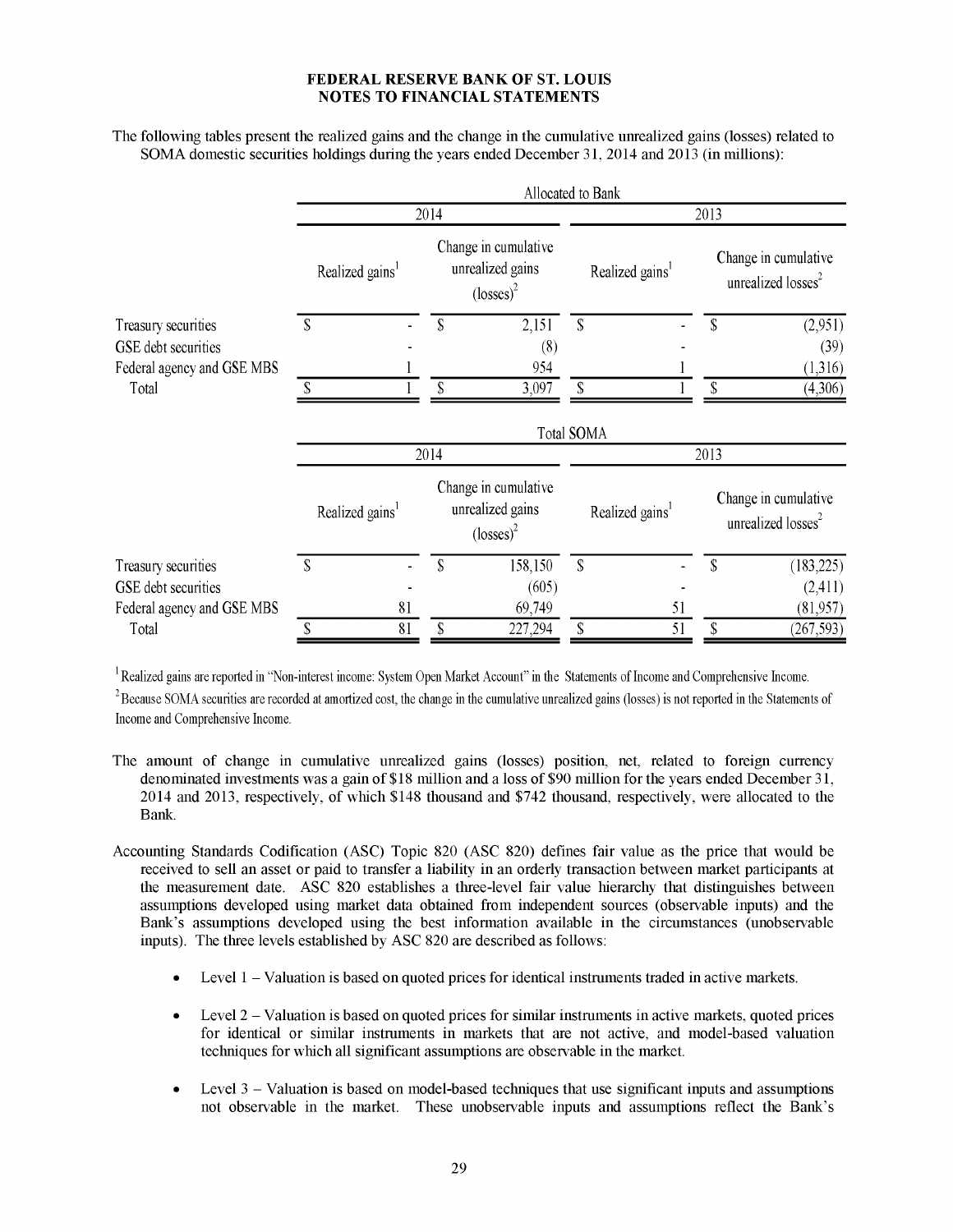estimates of inputs and assumptions that market participants would use in pricing the assets and liabilities. Valuation techniques include the use of option pricing models, discounted cash flow models, and similar techniques.

Treasury securities, GSE debt securities, federal agency and GSE MBS, and foreign government debt instruments are classified as Level 2 within the ASC 820 hierarchy because the fair values are based on indicative quotes and other observable inputs obtained from independent pricing services. The fair value hierarchy level of SOMA financial assets is not necessarily an indication of the risk associated with those assets.

#### **6. BANK PREMISES, EQUIPMENT, AND SOFTWARE**

Bank premises and equipment at December 31 were as follows (in millions):

|                                                       | 2014     |    | 2013 |
|-------------------------------------------------------|----------|----|------|
| Bank premises and equipment:                          |          |    |      |
| Land and land improvements                            | \$<br>12 | \$ | 12   |
| <b>Buildings</b>                                      | 158      |    | 156  |
| Building machinery and equipment                      | 21       |    | 21   |
| Construction in progress                              |          |    |      |
| Furniture and equipment                               | 34       |    | 35   |
| Subtotal                                              | 225      |    | 225  |
| Accumulated depreciation                              | (89)     |    | (84) |
| Bank premises and equipment, net                      | 136      | ፍ  | 141  |
| Depreciation expense, for the years ended December 31 | 10       | \$ | 10   |

- The Bank leases space to outside tenants with remaining lease terms of less than 1 year. Rental income from such leases was immaterial for the years ended December 31, 2014 and 2013, and is reported as a component of "Non-interest income: Other" in the Statements of Income and Comprehensive Income.
- The Bank had capitalized software assets, net of amortization, of \$24 million and \$29 million at December 31, 2014 and 2013, respectively. Amortization expense was \$9 million and \$2 million for the years ended December 31, 2014 and 2013, respectively. Capitalized software assets are reported as a component of "Other assets" in the Statements of Condition and the related amortization is reported as a component of "Operating expenses: Other" in the Statements of Income and Comprehensive Income.

#### 7. COMMITMENTS AND CONTINGENCIES

- In conducting its operations, the Bank enters into contractual commitments, normally with fixed expiration dates or termination provisions, at specific rates and for specific purposes.
- At December 31, 2014, the Bank was obligated under noncancelable leases for premises and equipment with remaining terms ranging from one to approximately twelve years. These leases provide for increased lease payments based upon increases in real estate taxes, operating costs, or selected price indexes.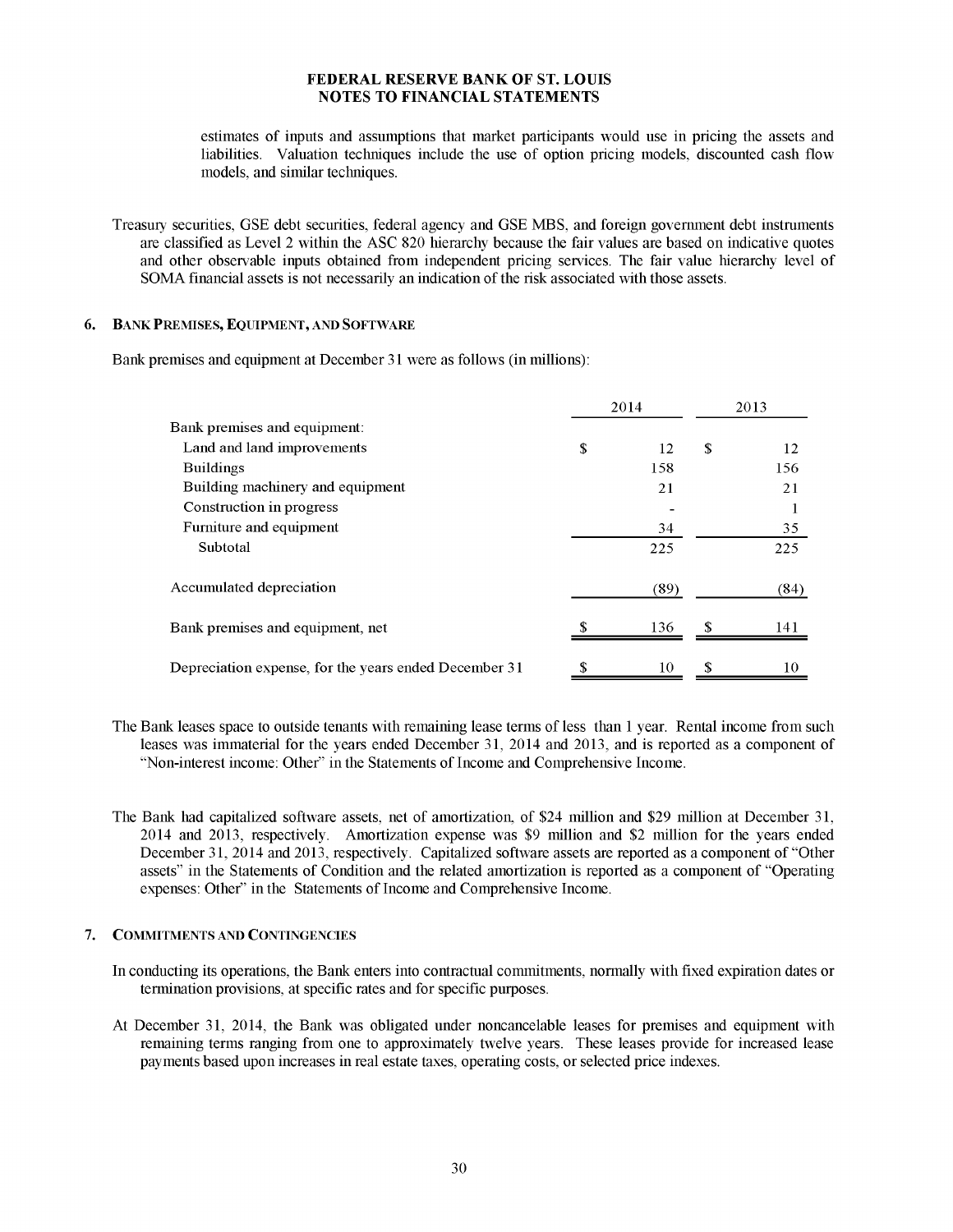- Rental expense under operating leases for certain operating facilities, warehouses, and data processing and office equipment (including taxes, insurance, and maintenance when included in rent), net of sublease rentals, was \$1 million for each of the years ended December 31, 2014 and 2013. Certain of the Bank's leases have options to renew.
- Future minimum lease payments under noncancelable operating leases, net of sublease rentals, with remaining terms of one year or more, at December 31, 2014, are as follows (in millions):

|                               | Operating leases |
|-------------------------------|------------------|
| 2015                          | \$<br>0.5        |
| 2016                          | 1.0              |
| 2017                          | 1.4              |
| 2018                          | 1.4              |
| 2019                          | 1.5              |
| Thereafter                    | 6.6              |
| Future minimum lease payments | 12.4             |

- At December 31, 2014, there were no material unrecorded unconditional purchase commitments or obligations in excess of one year.
- Under the Insurance Agreement of the Reserve Banks, each of the Reserve Banks has agreed to bear, on a perincident basis, a share of certain losses in excess of 1 percent of the capital paid-in of the claiming Reserve Bank, up to 50 percent of the total capital paid-in of all Reserve Banks. Losses are borne in the ratio of a Reserve Bank's capital paid-in to the total capital paid-in of all Reserve Banks at the beginning of the calendar year in which the loss is shared. No claims were outstanding under the agreement at December 31, 2014 and 2013.
- The Bank is involved in certain legal actions and claims arising in the ordinary course of business. Although it is difficult to predict the ultimate outcome of these actions, in management's opinion, based on discussions with counsel, the legal actions and claims will be resolved without material adverse effect on the financial position or results of operations of the Bank.

#### **8. RETIREMENT AND THRIFT PLANS**

#### *Retirement Plans*

- The Bank currently offers three defined benefit retirement plans to its employees, based on length of service and level of compensation. Substantially all of the employees of the Reserve Banks, Board of Governors, and Office of Employee Benefits of the Federal Reserve System participate in the Retirement Plan for Employees of the Federal Reserve System (System Plan). Under the Dodd-Frank Act, newly hired Bureau employees are eligible to participate in the System Plan. In addition, employees at certain compensation levels participate in the Benefit Equalization Retirement Plan (BEP) and certain Reserve Bank officers participate in the Supplemental Retirement Plan for Select Officers of the Federal Reserve Banks (SERP).
- The FRBNY, on behalf of the System, recognizes the net asset or net liability and costs associated with the System Plan in its consolidated financial statements. During the years ended December 31, 2014 and 2013, certain costs associated with the System Plan were reimbursed by the Bureau.
- The Bank's projected benefit obligation, funded status, and net pension expenses for the BEP and the SERP at December 31, 2014 and 2013, and for the years then ended, were not material.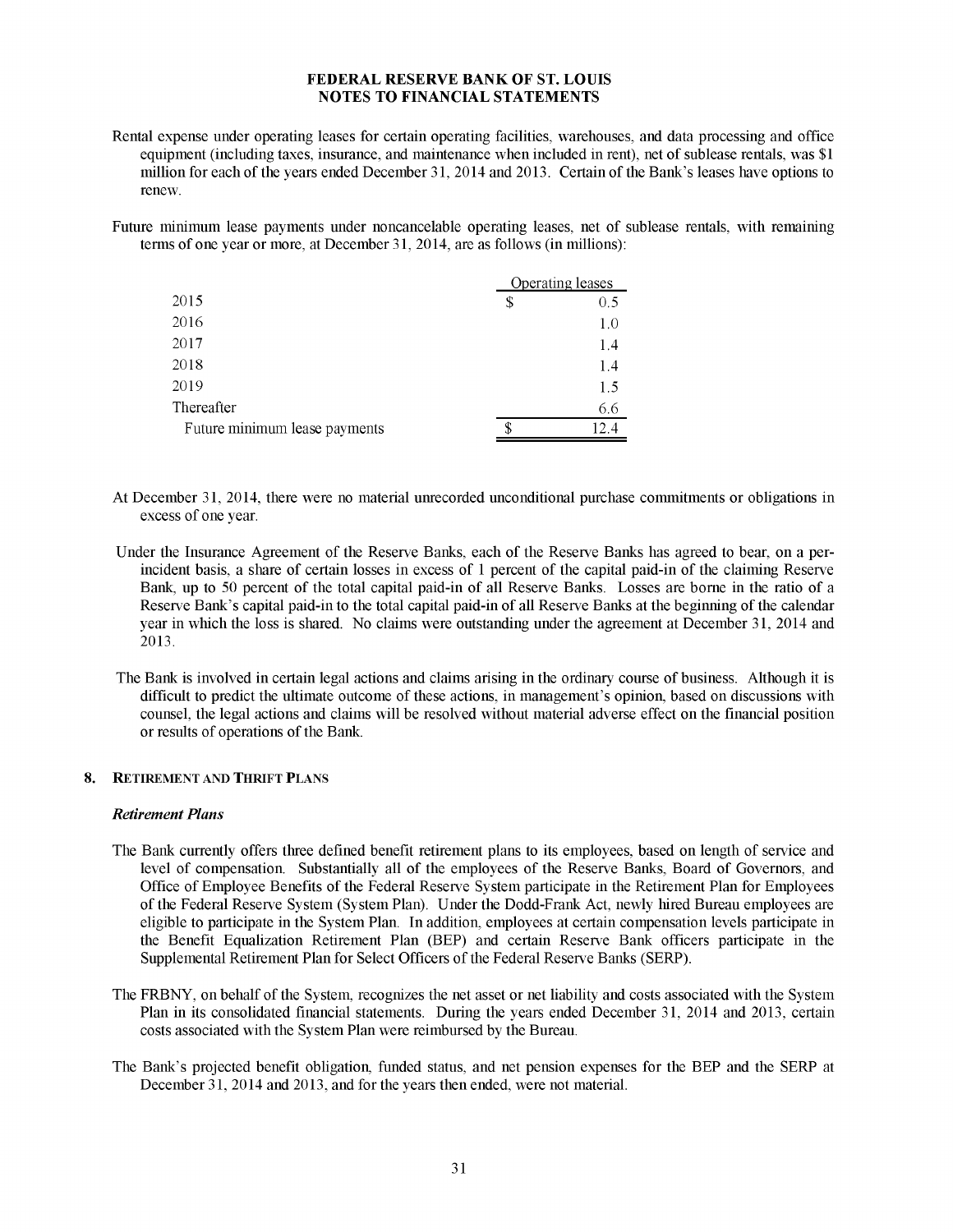#### *Thrift Plan*

Employees of the Bank participate in the defined contribution Thrift Plan for Employees of the Federal Reserve System (Thrift Plan). The Bank matches 100 percent of the first 6 percent of employee contributions from the date of hire and provides an automatic employer contribution of 1 percent of eligible pay. The Bank's Thrift Plan contributions totaled \$6 million and \$5 million for the years ended December 31, 2014 and 2013, respectively, and are reported as a component of "Operating expenses: Salaries and benefits" in the Statements of Income and Comprehensive Income.

#### **9. POSTRETIREMENT BENEFITS OTHER THAN RETIREMENT PLANS AND POSTEMPLOYMENT BENEFITS**

#### *Postretirement Benefits Other Than Retirement Plans*

- In addition to the Bank's retirement plans, employees who have met certain age and length-of-service requirements are eligible for both medical and life insurance benefits during retirement.
- The Bank funds benefits payable under the medical and life insurance plans as due and, accordingly, has no plan assets.

Following is a reconciliation of the beginning and ending balances of the benefit obligation (in millions):

|                                                              | 2014       |    | 2013   |
|--------------------------------------------------------------|------------|----|--------|
| Accumulated postretirement benefit obligation at January 1   | \$<br>80.4 | \$ | 91.6   |
| Service cost benefits earned during the period               | 3.1        |    | 3.6    |
| Interest cost on accumulated benefit obligation              | 3.9        |    | 3.5    |
| Net actuarial loss (gain)                                    | 2.8        |    | (14.4) |
| Contributions by plan participants                           | 1.6        |    | 1.5    |
| Benefits paid                                                | (4.9)      |    | (5.4)  |
| Medicare Part D subsidies                                    | 0.3        |    | 0.3    |
| Plan amendments                                              | (5.7)      |    | (0.3)  |
| Accumulated postretirement benefit obligation at December 31 | 81.5       | S  | 80.4   |

- At December 31, 2014 and 2013, the weighted-average discount rate assumptions used in developing the postretirement benefit obligation were 3.96 percent and 4.79 percent, respectively.
- Discount rates reflect yields available on high-quality corporate bonds that would generate the cash flows necessary to pay the plan's benefits when due. The System Plan discount rate assumption setting convention uses an unrounded rate.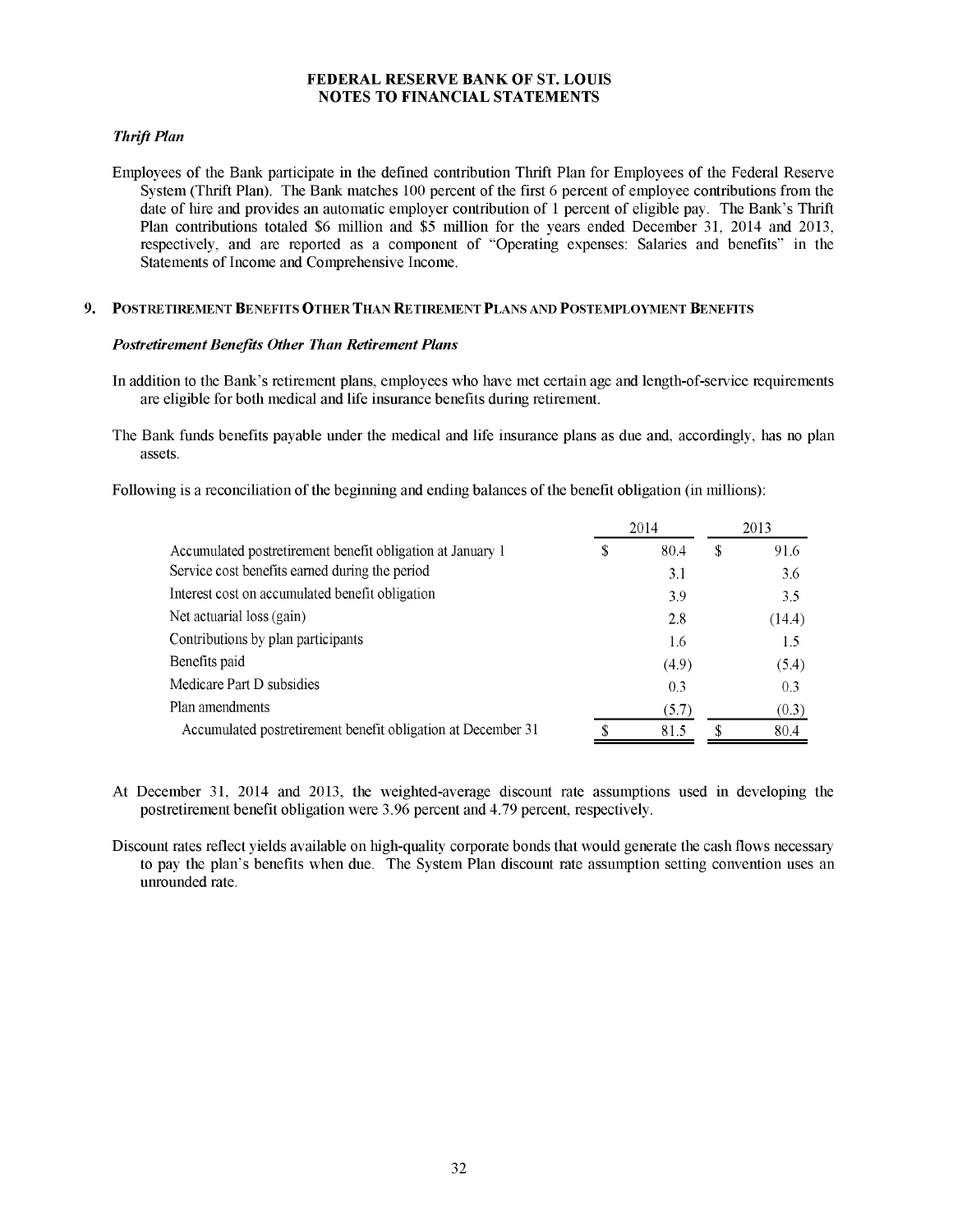Following is a reconciliation of the beginning and ending balance of the plan assets, and the unfunded postretirement benefit obligation and accrued postretirement benefit costs (in millions):

|                                                             |    | 2014  |   | 2013  |
|-------------------------------------------------------------|----|-------|---|-------|
| Fair value of plan assets at January 1                      | S. |       | S |       |
| Contributions by the employer                               |    | 3.0   |   | 3.6   |
| Contributions by plan participants                          |    | 1.6   |   | 1.5   |
| Benefits paid                                               |    | (4.9) |   | (5.4) |
| Medicare Part D subsidies                                   |    | 0.3   |   | 0.3   |
| Fair value of plan assets at December 31                    |    |       |   |       |
|                                                             |    |       |   |       |
| Unfunded obligation and accrued postretirement benefit cost |    | 81.5  |   | 80.4  |

Amounts included in accumulated other comprehensive loss are shown below:

| Prior service cost                         | -60   | - \$ | -04   |
|--------------------------------------------|-------|------|-------|
| Net actuarial loss                         | (6.9) |      | (4.0) |
| Total accumulated other comprehensive loss | (0.9) |      | (3.6) |
|                                            |       |      |       |

Accrued postretirement benefit costs are reported as a component of "Accrued benefit costs" in the Statements of Condition.

For measurement purposes, the assumed health-care cost trend rates at December 31 are as follows:

|                                                         | 2014  | 2013  |
|---------------------------------------------------------|-------|-------|
| Health-care cost trend rate assumed for next year       | 6.60% | 7.00% |
| Rate to which the cost trend rate is assumed to decline |       |       |
| (the ultimate trend rate)                               | 4.75% | 5.00% |
| Year that the rate reaches the ultimate trend rate      | 2019  | 2019  |

Assumed health-care cost trend rates have a significant effect on the amounts reported for health-care plans. A one percentage point change in assumed health-care cost trend rates would have the following effects for the year ended December 31, 2014 (in millions):

|                                                             |                | One percentage |                | One percentage |
|-------------------------------------------------------------|----------------|----------------|----------------|----------------|
|                                                             | point increase |                | point decrease |                |
| Effect on aggregate of service and interest cost components |                |                |                |                |
| of net periodic postretirement benefit costs                |                | 14             | - 8            | (1.1)          |
| Effect on accumulated postretirement benefit obligation     |                | 12.4           |                | (10.1)         |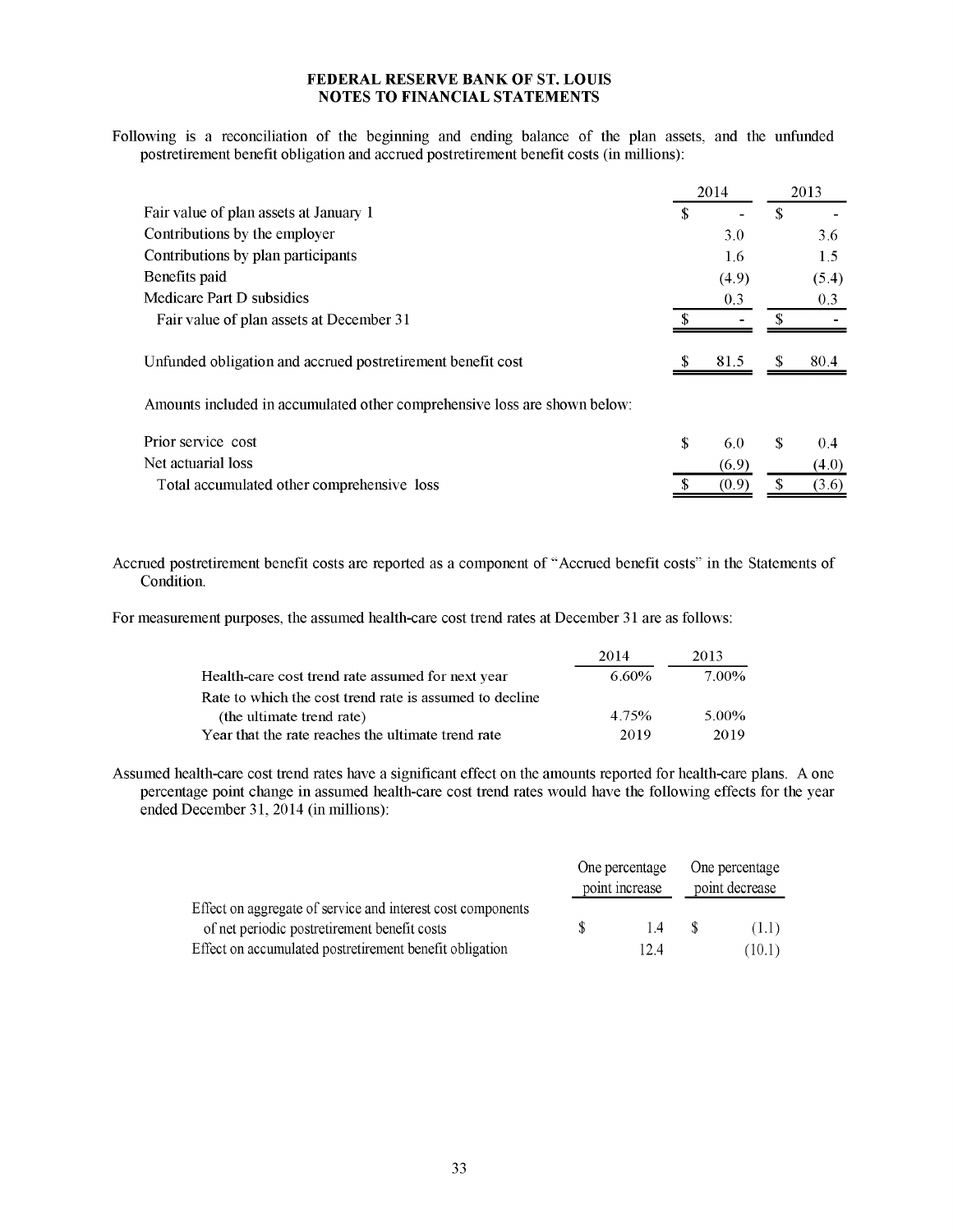The following is a summary of the components of net periodic postretirement benefit expense for the years ended December 31 (in millions):

|                                                 | 2014  | 2013 |       |  |
|-------------------------------------------------|-------|------|-------|--|
| Service cost-benefits earned during the period  | 31    |      | 3.6   |  |
| Interest cost on accumulated benefit obligation | 39    |      | 35    |  |
| Amortization of prior service cost              | (0.2) |      | (0.3) |  |
| Amortization of net actuarial loss              |       |      | 13    |  |
| Net periodic postretirement benefit expense     | 68    |      |       |  |

Estimated amounts that will be amortized from accumulated other comprehensive loss into net periodic postretirement benefit expense in 2015 are shown below:

| Prior service cost | (1.1) |
|--------------------|-------|
| Net actuarial loss |       |
| Total              | 71 D  |

- Net postretirement benefit costs are actuarially determined using a January 1 measurement date. At January 1, 2014 and 2013, the weighted-average discount rate assumptions used to determine net periodic postretirement benefit costs were 4.79 percent and 3.75 percent, respectively.
- Net periodic postretirement benefit expense is reported as a component of "Operating expenses: Salaries and benefits" in the Statements of Income and Comprehensive Income.
- The Medicare Prescription Drug, Improvement and Modernization Act of 2003 established a prescription drug benefit under Medicare (Medicare Part D) and a federal subsidy to sponsors of retiree health-care benefit plans that provide benefits that are at least actuarially equivalent to Medicare Part D. The benefits provided under the Bank's plan to certain participants are at least actuarially equivalent to the Medicare Part D prescription drug benefit. The estimated effects of the subsidy are reflected in actuarial loss in the accumulated postretirement benefit obligation and net periodic postretirement benefit expense.
- Federal Medicare Part D subsidy receipts were \$338 thousand and \$249 thousand in the years ended December 31, 2014 and 2013, respectively. Expected receipts in 2015, related to benefits paid in the years ended December 31, 2014 and 2013, are \$175 thousand.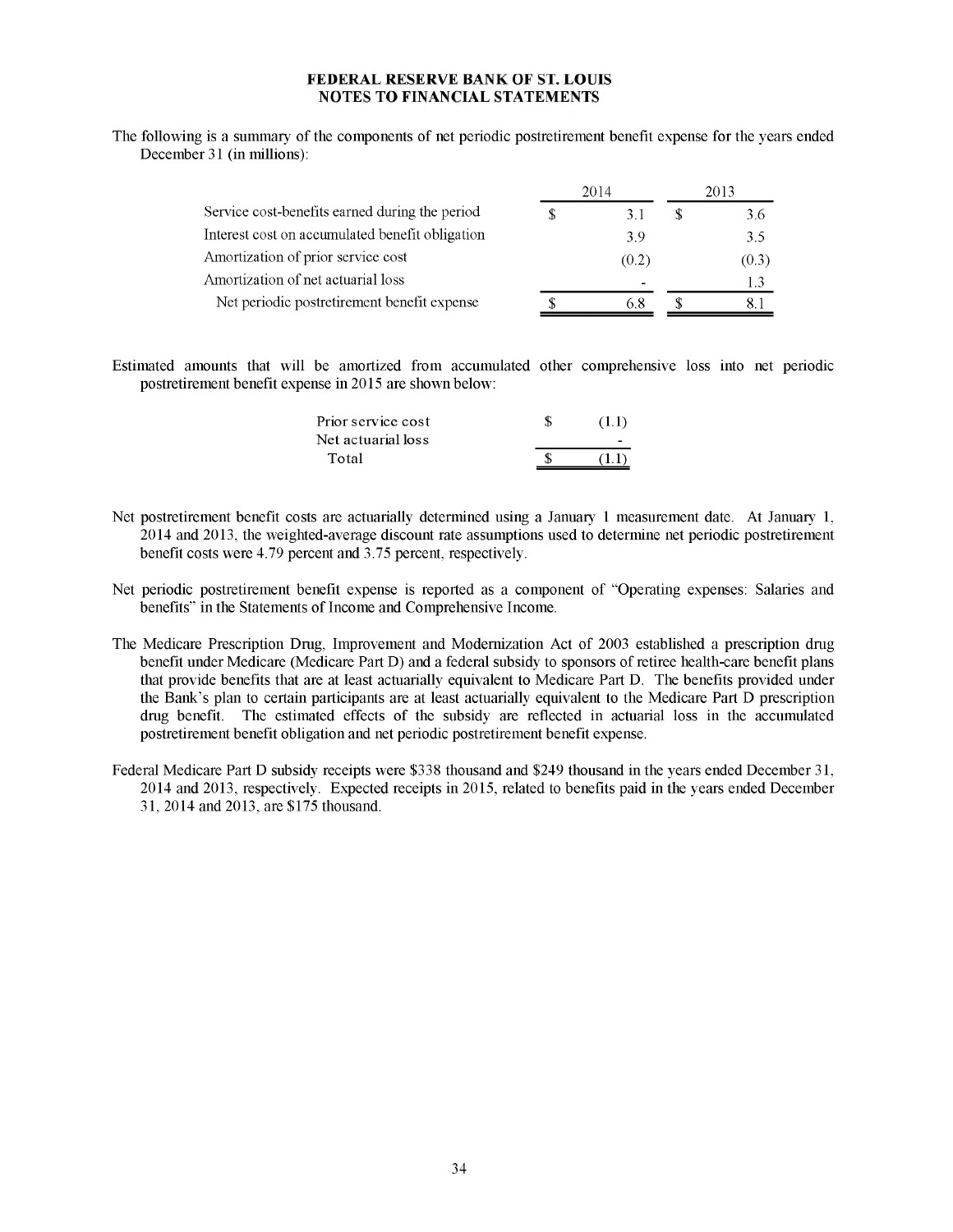|               |    | Without subsidy | With subsidy |      |
|---------------|----|-----------------|--------------|------|
| 2015          | \$ | 4.0             | \$           | 3.7  |
| 2016          |    | 4.1             |              | 3.7  |
| 2017          |    | 4.1             |              | 3.7  |
| 2018          |    | 4.2             |              | 3.8  |
| 2019          |    | 4.4             |              | 3.9  |
| $2020 - 2024$ |    | 25.4            |              | 22.6 |
| Total         | S  | 46.2            | S            | 41.4 |

Following is a summary of expected postretirement benefit payments (in millions):

#### *Postemployment Benefits*

The Bank offers benefits to former or inactive employees. Postemployment benefit costs are actuarially determined using a December 31 measurement date and include the cost of medical, dental, and vision insurance; survivor income; disability benefits; and self-insured workers' compensation expenses. The accrued postemployment benefit costs recognized by the Bank at December 31, 2014 and 2013, were \$9 million and \$8 million, respectively. This cost is included as a component of "Accrued benefit costs" in the Statements of Condition. Net periodic postemployment benefit expense included in 2014 and 2013 operating expenses were \$2 million and \$1 million, respectively, and are recorded as a component of "Operating expenses: Salaries and benefits" in the Statements of Income and Comprehensive Income.

#### **10. ACCUMULATED OTHER COMPREHENSIVE INCOME AND OTHER COMPREHENSIVE INCOME**

Following is a reconciliation of beginning and ending balances of accumulated other comprehensive loss as of December 31 (in millions):

|                                                   | 2014                                                                                 |              | 2013                                       |              |  |
|---------------------------------------------------|--------------------------------------------------------------------------------------|--------------|--------------------------------------------|--------------|--|
|                                                   | Amount related<br>to<br>postretirement<br>benefits other<br>than retirement<br>plans |              | Amount related<br>to<br>postretirement     |              |  |
|                                                   |                                                                                      |              |                                            |              |  |
|                                                   |                                                                                      |              |                                            |              |  |
|                                                   |                                                                                      |              | benefits other<br>than retirement<br>plans |              |  |
|                                                   |                                                                                      |              |                                            |              |  |
|                                                   |                                                                                      |              |                                            |              |  |
| Balance at January 1                              | S                                                                                    | (3.6)        | $\mathbf{s}$                               | (19.3)       |  |
| Change in funded status of benefit plans:         |                                                                                      |              |                                            |              |  |
| Prior service costs arising during the year       |                                                                                      | 5.7          |                                            | 0.3          |  |
| Amortization of prior service cost                |                                                                                      | $(0.2)^{-1}$ |                                            | $(0.3)^{-1}$ |  |
| Change in prior service costs related to          |                                                                                      |              |                                            |              |  |
| benefit plans                                     |                                                                                      | 5.5          |                                            |              |  |
| Net actuarial (loss) gain arising during the year |                                                                                      | (2.8)        |                                            | 14.4         |  |
| Amortization of net actuarial loss                |                                                                                      | $0.0^{-1}$   |                                            | 1.3          |  |
| Change in actuarial (losses) gain related to      |                                                                                      |              |                                            |              |  |
| benefit plans                                     |                                                                                      | (2.8)        |                                            | 15.7         |  |
| Change in funded status of benefit plans - other  |                                                                                      |              |                                            |              |  |
| comprehensive income                              |                                                                                      | 2.7          |                                            | 15.7         |  |
| Balance at December 31                            | S                                                                                    | (0.9)        | £                                          | (3.6)        |  |

<sup>1</sup> Reclassification is reported as a component of "Operating Expenses: Salaries and benefits" in the Statements of Income and Comprehensive Income.

Additional detail regarding the classification of accumulated other comprehensive loss is included in Note 9.